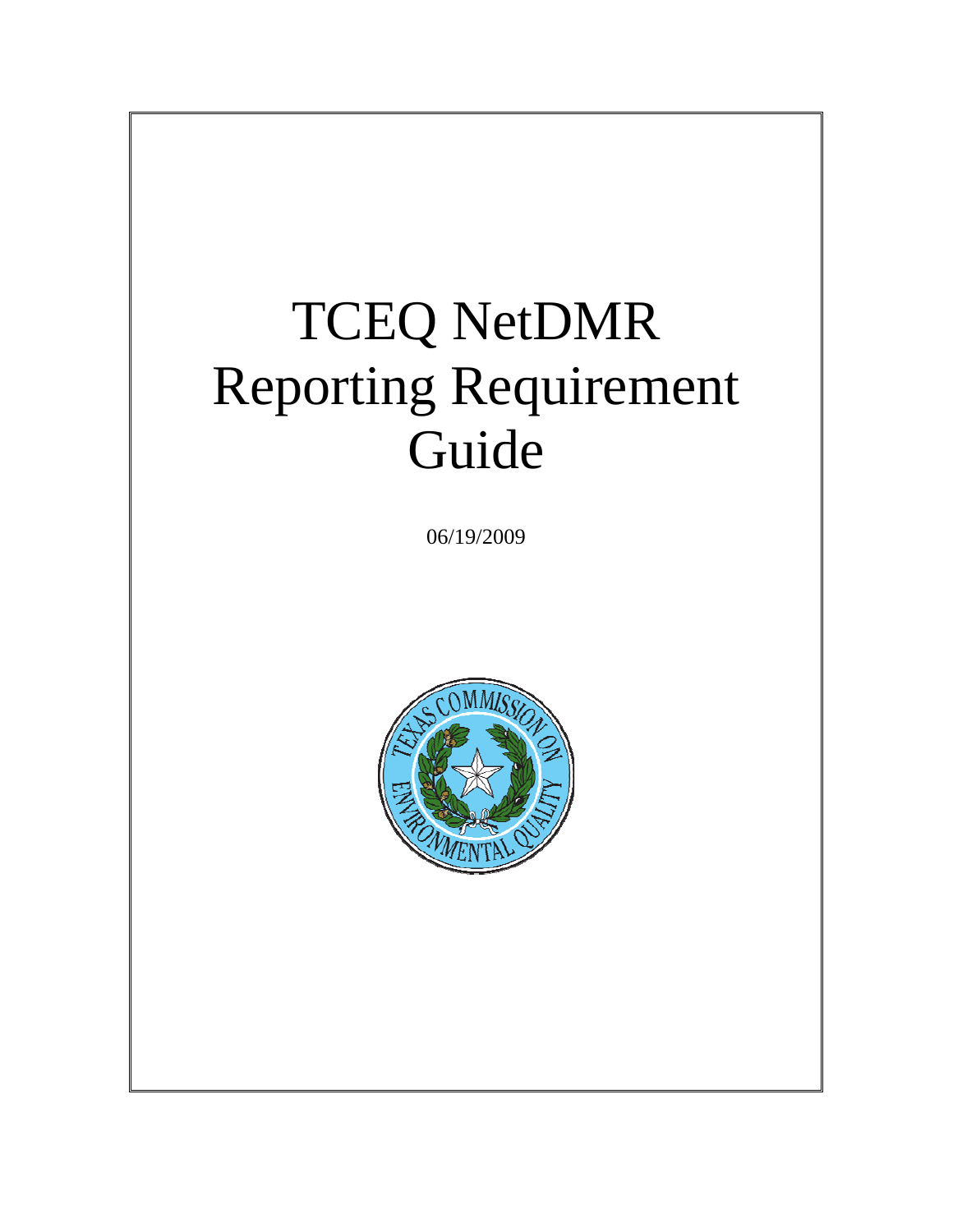# **Table of Contents**

| 27 |
|----|
|    |
|    |
|    |
|    |
|    |
|    |
|    |
|    |
|    |
|    |
|    |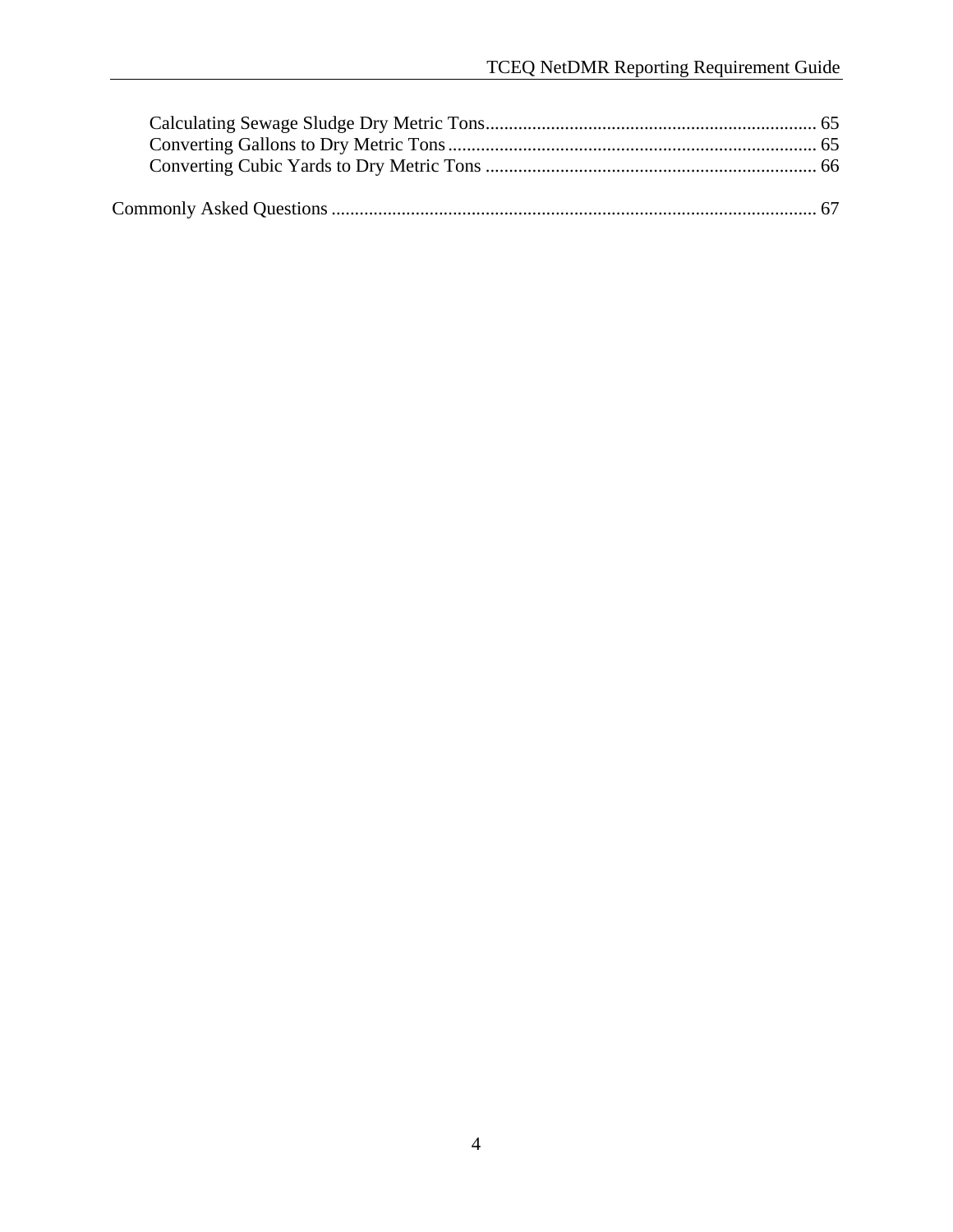# **Introduction**

# *Overview of NetDMR System*

NetDMR is a Web-based tool that allows TPDES permittees to electronically sign and submit their discharge monitoring reports (DMRs) to EPA's Integrated Compliance Information System (ICIS-NPDES) via the Central Data Exchange (CDX) node on the Environmental Information Exchange Network. NetDMR is designed to reduce the burden on EPA, states, and the regulated community; improve data quality; provide a cost savings; and expand the ability of both states and EPA in targeting their limited resources to meet environmental goals. An essential component of NetDMR is the exchange of data with ICIS-NPDES allowing permittees to complete a DMR that is specific to their permit limits and outfalls.

# *Reasons and Benefits of Using the NetDMR System*

- Saves facilities compliance costs with a streamlined reporting method and readily available computer tools
- Improves accuracy of compliance data by eliminating potential errors that might otherwise be introduced through manual data entry processes
- Places the facility in control of reporting on time
- Incorporates legal and security encryption measures to ensure the identity of the sender and the integrity of the information
- Allows facility personnel to easily obtain up-to-date reporting requirements
- Provides immediate feedback of compliance status for proper actions
- Serves as a secure electronic communication channel

# *Common NetDMR Terms*

| Acronym/Term   | Definition                                                                         |  |
|----------------|------------------------------------------------------------------------------------|--|
| <b>CDX</b>     | Central Data Exchange (epa.gov/cdx)                                                |  |
| <b>COR</b>     | Copy of Record, a legally enforceable copy of a DMR submission.                    |  |
| <b>CROMERR</b> | Cross-Media Electronic Reporting Regulation (epa.gov/cromerr)                      |  |
|                | Discharge Monitoring Report, generated by permittees regulated under the National  |  |
|                | Pollutant Discharge Elimination System and containing information pertaining to    |  |
| <b>DMR</b>     | the self-monitoring of discharges into waters regulated under the Clean Water Act. |  |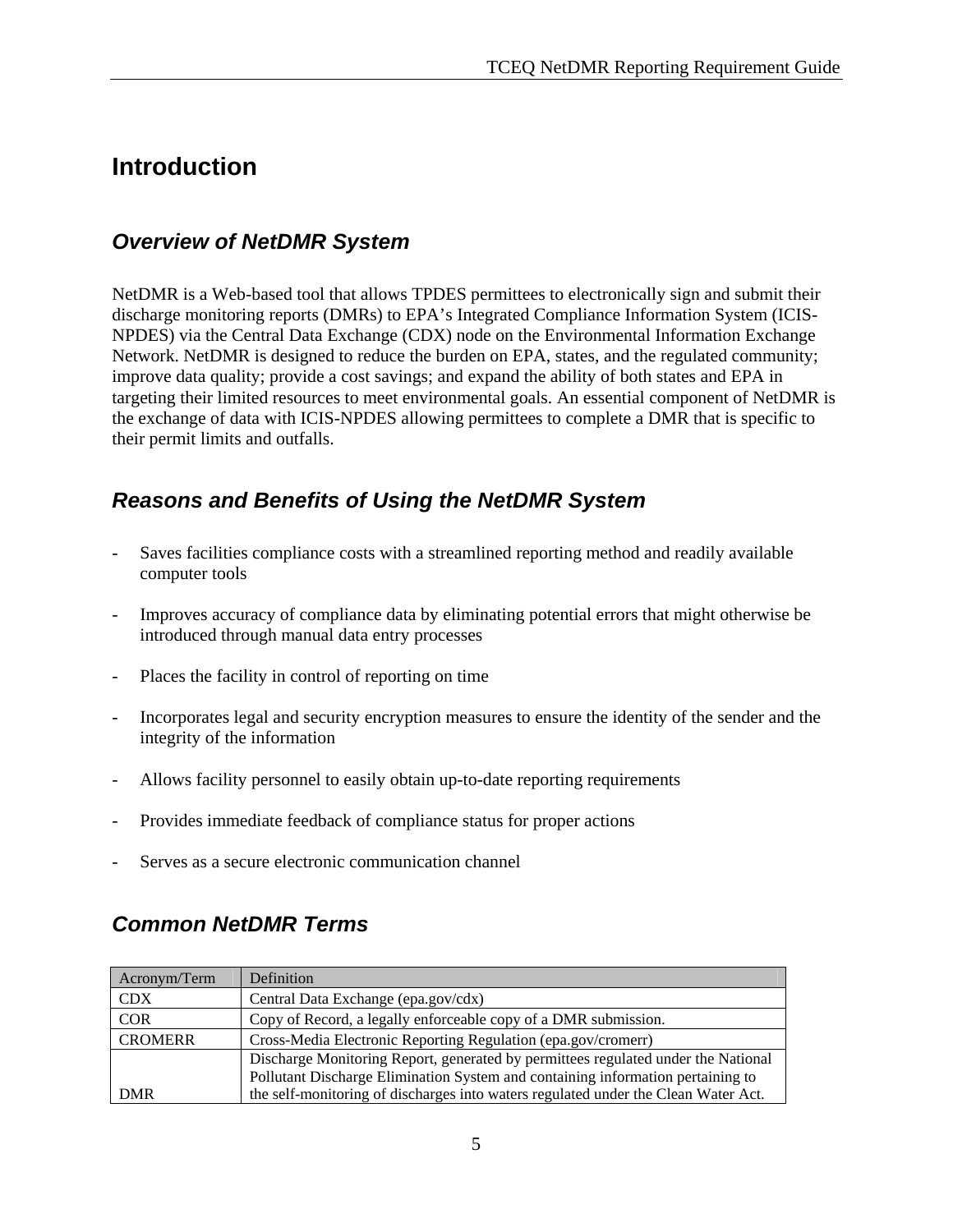| Acronym/Term                                     | Definition                                                                                                                                                                                                                                                                                                                           |
|--------------------------------------------------|--------------------------------------------------------------------------------------------------------------------------------------------------------------------------------------------------------------------------------------------------------------------------------------------------------------------------------------|
| <b>ECOS</b>                                      | Environmental Council of States (ecos.org)                                                                                                                                                                                                                                                                                           |
| eDMR                                             | <b>Electronic Discharge Monitoring Report</b>                                                                                                                                                                                                                                                                                        |
| <b>EPA</b>                                       | U.S. Environmental Protection Agency                                                                                                                                                                                                                                                                                                 |
| <b>ICIS-NPDES</b>                                | <b>Integrated Compliance Information System-National Pollutant Discharge</b><br>Elimination System, a Web-based system that enables individuals from states and<br>EPA to access integrated enforcement and compliance and NPDES data from any<br>desktop connected to the Internet (epa.gov/compliance/data/systems/modernization). |
| <b>IIS</b>                                       | Internet Information Server, a set of Internet-based services for servers created by<br>Microsoft for use with Microsoft Windows.                                                                                                                                                                                                    |
| Installation                                     | The NetDMR application as deployed in a hosting environment. A NetDMR<br>installation may be comprised of multiple instances. This guidance document<br>pertains to the Texas NetDMR installation.                                                                                                                                   |
| Instance                                         | A customized version of NetDMR, specific to a Regulatory Authority, such as a<br>state regulating agency or EPA Region. A NetDMR instance is contained within a<br>NetDMR installation.                                                                                                                                              |
| <b>IPT</b>                                       | Integrated Project Team, a group of individuals comprised of state and EPA staff,<br>support contractors, and technology vendors organized to design and implement a<br>specific data exchange.                                                                                                                                      |
| J2EE                                             | Java 2 Platform, Enterprise Edition                                                                                                                                                                                                                                                                                                  |
| <b>NAAS</b>                                      | Network Authentication and Authorization Services                                                                                                                                                                                                                                                                                    |
| <b>NEIEN</b>                                     | National Environmental Information Exchange Network, an Internet-based system<br>used to securely exchange environmental and health data among EPA, states, tribes<br>and territories, and other partners (www.exhangenetwork.net).                                                                                                  |
| <b>NPDES</b>                                     | National Pollutant Discharge Elimination System (epa.gov/npdes)                                                                                                                                                                                                                                                                      |
| <b>OECA</b>                                      | U.S. EPA's Office of Enforcement and Compliance Assurance                                                                                                                                                                                                                                                                            |
| <b>OEI</b>                                       | (epa.gov/compliance)                                                                                                                                                                                                                                                                                                                 |
| <b>PCS</b>                                       | Permit Compliance System, has been undergoing a modernization effort to address<br>outdated technology and new program requirements and is being replaced by ICIS-<br>NPDES.                                                                                                                                                         |
| Regulatory<br>Authority/<br>Regulating<br>Agency | A governing body that issues NPDES permits such as States, EPA Regions, or<br>tribes.                                                                                                                                                                                                                                                |
| <b>TRC</b>                                       | Technical Review Committee, established by EPA to review applications submitted<br>under CROMERR.                                                                                                                                                                                                                                    |
| <b>URL</b>                                       | <b>Uniform Resource Locator</b>                                                                                                                                                                                                                                                                                                      |
| <b>XML</b>                                       | <b>Extensible Markup Language</b>                                                                                                                                                                                                                                                                                                    |

# **Who Can Participate**

In order to participate in NetDMR the state in which your facility resides must either host its own version of NetDMR or participate within the national NetDMR installation. NPDES permittees required to submit Discharge Monitoring Reports (DMRs) may use NetDMR after requesting and receiving permission from their permitting authority. Additionally to participate in NetDMR your facility must be currently under the TCEQ compliance and enforcement authority.

For other sites that do not fall under this criteria, please refer to the following URL to see if other NetDMR states and federal program meet your need: http://epa.gov/netdmr/report/index.html.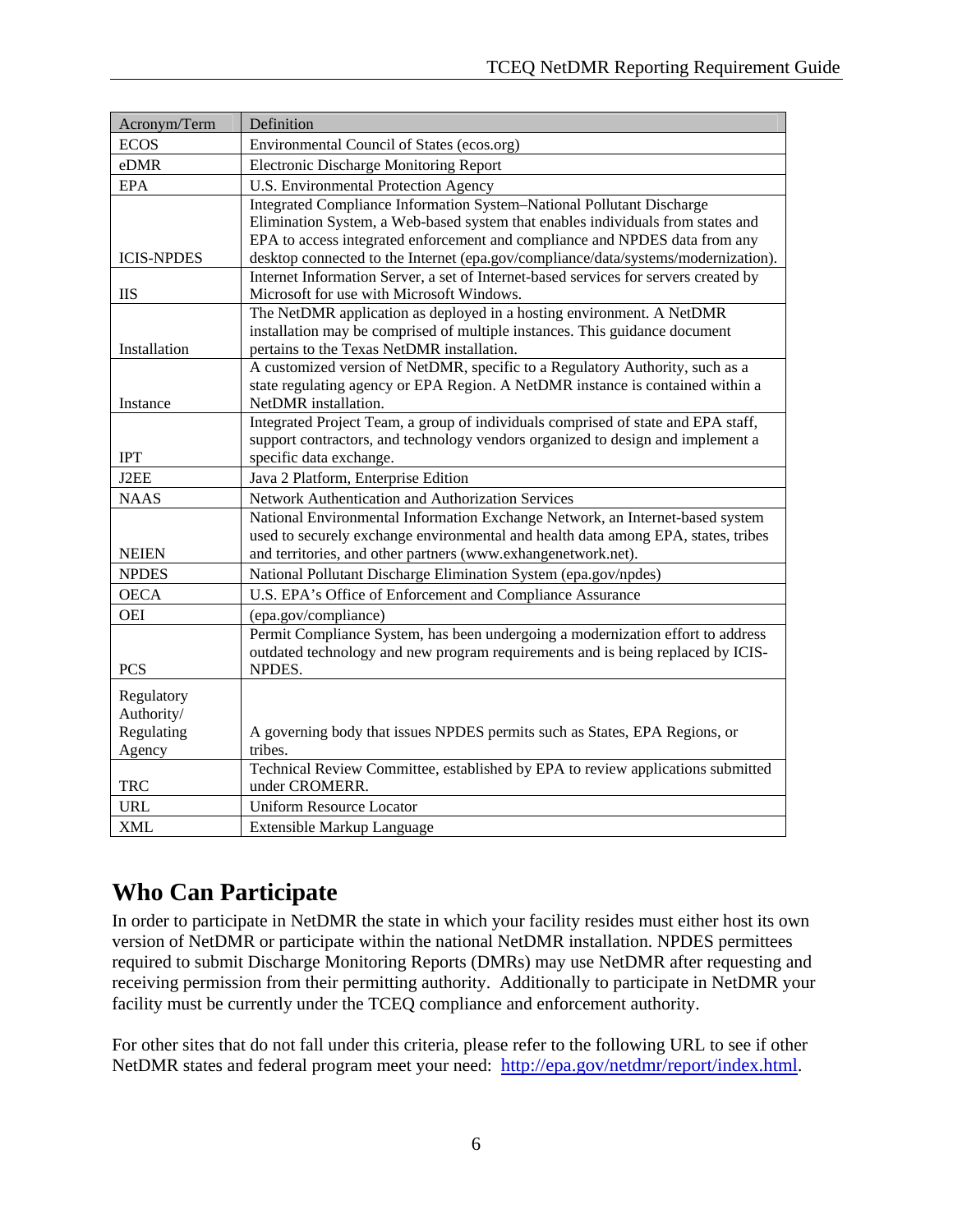# **Preparations for Electronic Reporting**

# *Minimum System Requirements*

NetDMR is a Web-based system and requires a Web browser for a facility to gain access. NetDMR requires the facility to have an internet connection and Microsoft Internet Explorer 6.0 or above with javascript, and session cookies enabled, and pop-up blockers disabled. The internet access speed should be T1 or DSL. NetDMR also requires a Pentium III/IV or an equivalent processor, 128 MB RAM (512 MB recommended), and a monitor with a resolution of at least 800 x 600. In addition, the NetDMR application sends the data to ICIS-NPDES via the Exchange Network so the regulatory authority must use ICIS-NPDES.

# *Types of User Accounts*

The ability to view and modify data within the National Installation of NetDMR is controlled by the organization a user is affiliated with and the roles a user can be assigned to:

| <b>User</b>              | <b>Role</b>             | <b>Functions</b>                                                                                                                                                                                                                                                                                  |
|--------------------------|-------------------------|---------------------------------------------------------------------------------------------------------------------------------------------------------------------------------------------------------------------------------------------------------------------------------------------------|
| Category                 |                         |                                                                                                                                                                                                                                                                                                   |
| Permittee or<br>Facility | Signatory               | View and download CORs<br>Modify, sign and submit DMRs<br>Delete DMRs<br>Request a Permit Administrator role<br>Sign and submit subscriber agreements<br>Download blank DMRs<br><b>Import DMRs</b>                                                                                                |
| Permittee or<br>Facility | Permit<br>Administrator | Manage permit administrator, edit, read-<br>only, and view partial DMRs requests to<br>view or modify DMRs and CORs<br>Manage read only access to partially<br>completed DMRs<br>Request access to view, modify, sign or<br>submit DMRs for a permit<br>Download blank DMRs<br><b>Import DMRs</b> |
| Permittee or<br>Facility | Edit                    | <b>View CORs</b><br>Import and modify DMRs for a permit<br><b>Delete DMRs</b><br>Request Permit Administrator and Signatory<br>roles<br>View users<br>Download blank DMRs<br>Download CORs                                                                                                        |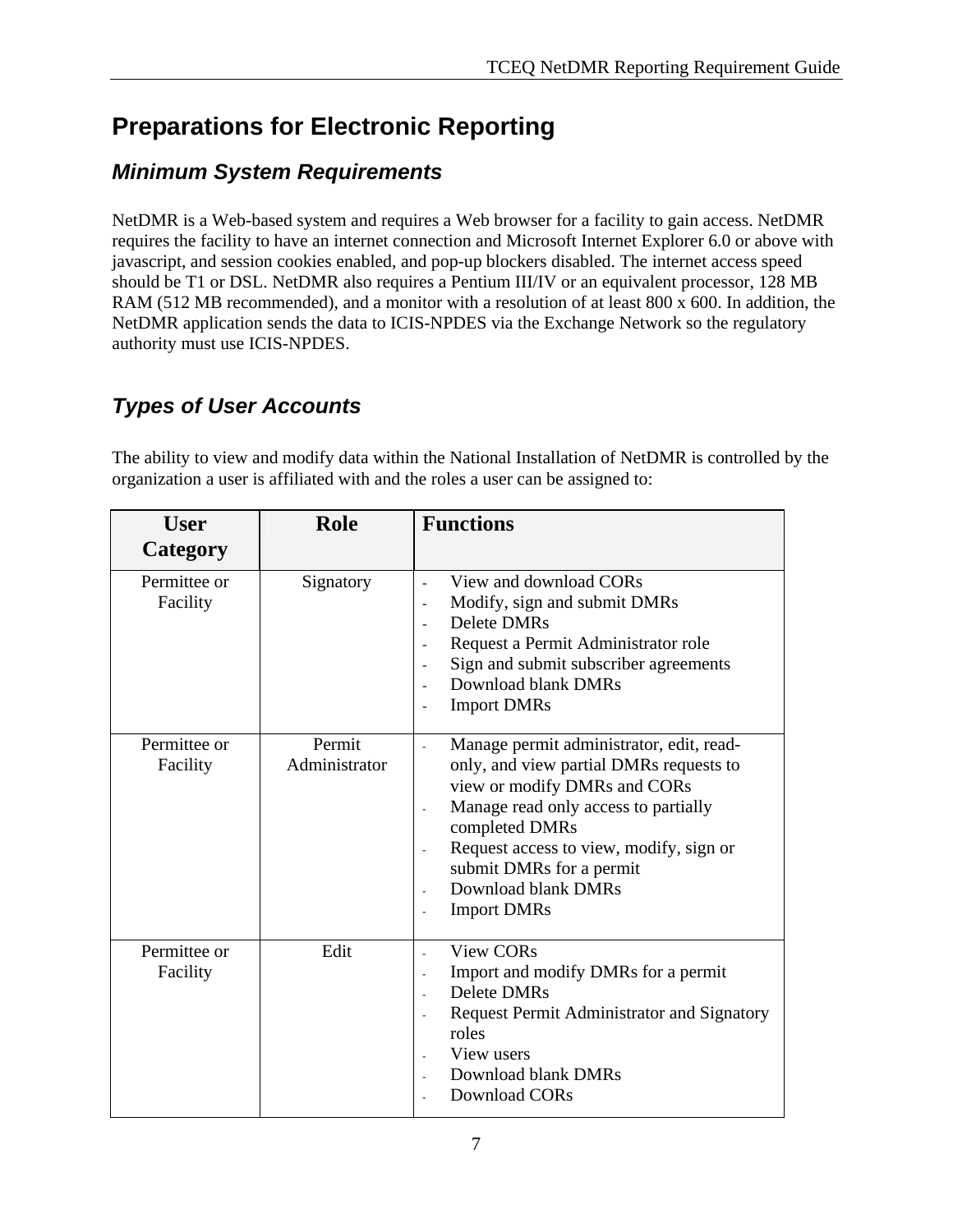| <b>User</b><br>Category                 | Role      | <b>Functions</b>                                                                                                                                                    |
|-----------------------------------------|-----------|---------------------------------------------------------------------------------------------------------------------------------------------------------------------|
| Data Provider<br>(Contractor or<br>Lab) | Edit      | <b>View CORs</b><br>Import and modify DMRs for a permit<br>View users<br>Download blank DMRs<br>Download CORs                                                       |
| Permittee or<br>Facility                | Read Only | View a permit and its DMRs/CORs<br>View partially completed DMRs<br>Delete DMRs<br>Request Edit, Permit Administrator and<br>Signatory roles<br>Download blank DMRs |
| Data Provider<br>(Contractor or<br>Lab) | Read Only | View a permit and its DMRs/CORs<br>View partially completed DMRs<br>$\sim$<br>Request an Edit role<br>Download blank DMRs                                           |

# *Options for Preparing and Submitting Data*

# **Option 1: Online Data Entry**

A facility may submit data through direct online data entry by utilizing the DMR Data Entry web page.

# **Option 2: Importing Data**

A facility may export DMRs from a spreadsheet or database system into a comma delimited format supported by NetDMR and upload them into NetDMR. Additional information on importing data into NetDMR can be found in Appendix 3.

# **Search, Edit, and Submit DMRs**

As an external user with signatory or edit access to a permit, you can search for DMRs to edit by selecting to either search all DMRs and CORs or selecting DMRs that are ready to submit. You can then choose a DMR to edit. Search and edit functionality are described in the sections below.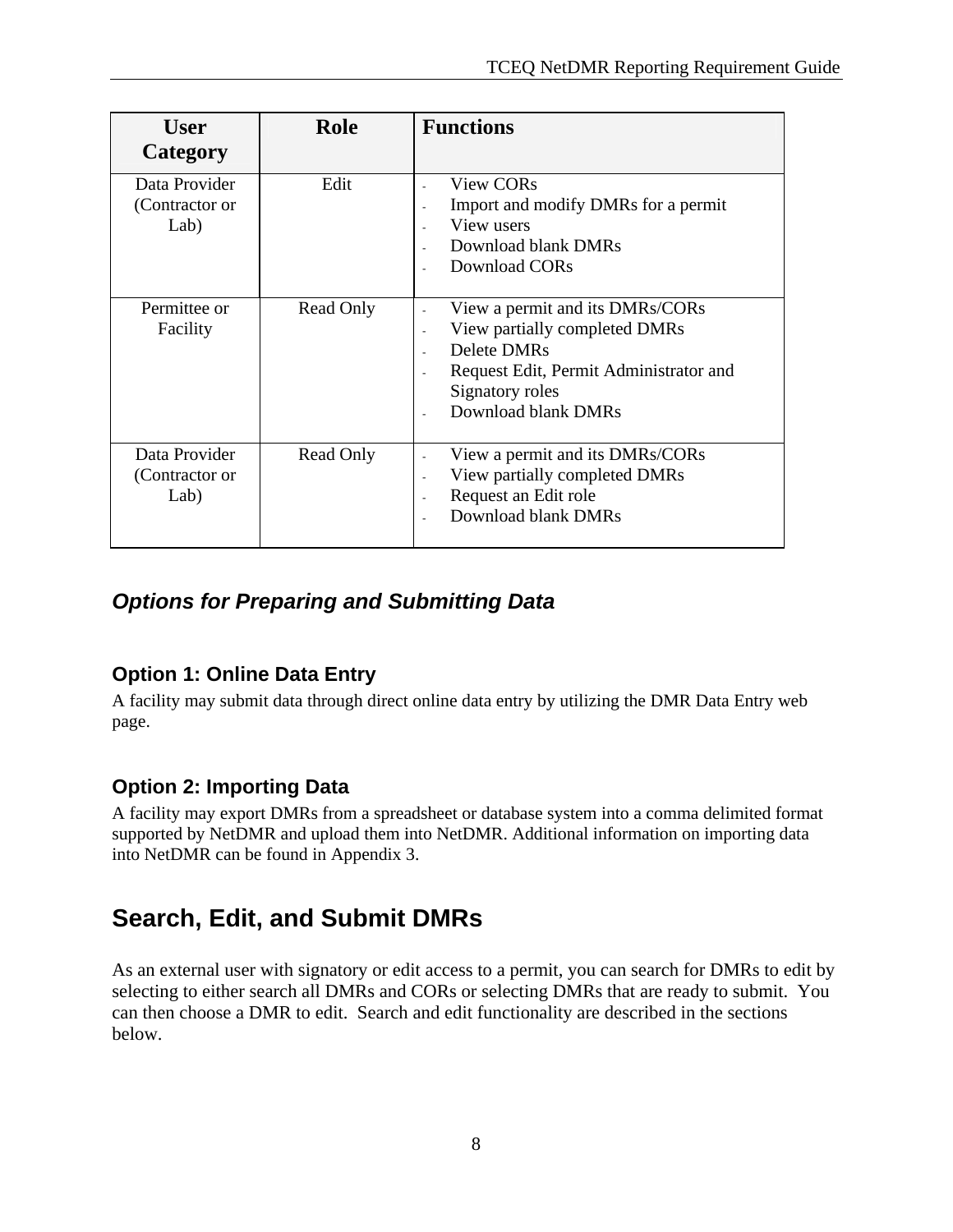# *Search for DMRs*

 As an external user with signatory or edit access to a permit, you can search for DMRs by selecting to either search all DMRs and CORs or searching DMRs that are ready to submit.

# *Search All DMRs & CORs*

 You can search for DMRs by selecting the *All DMRs & CORs* tab from your *NetDMR Home* page, or by clicking **All DMRs and CORs** under the **Search** menu. You can search using any combination of the criteria below. Leaving a field blank or selecting "All" from a pick list will instruct NetDMR not to search on that criterion. All search fields are optional. After entering your search criteria, click the *Search* button to display the search results.

- 1. Login to your Signatory or Edit Account
- 2. Specify Permit ID or Facility search criteria:

 You can choose to search for DMRs and CORs for a specific permit ID or facility name, but not both. Click in the circle to the left of Permit ID or Facility to select either option. The option not selected will be disabled. You can change options at any time by clicking to reactivate the option.

- **Permit ID** After clicking in the circle to the left of Permit ID, select the permit number of interest by clicking in the box the right of Permit ID. After selecting a permit, click the *Update* button next to your selection. NetDMR will retrieve the permitted feature, discharge, and Edited or Submitted by options for that permit. Note that the Permit ID list will only include those permits that you have requested and been granted access to.
- **Facility** After clicking in the circle to the left of Facility, select the facility name of interest by clicking in the box to the right of Facility. After selecting a Facility, click the *Update* button next to your selection. NetDMR will retrieve the permitted feature, discharge, and Edited or Submitted by options for that Facility. Note that the Facility list will only include those facilities associated with the permits that you have requested and been granted access to.
- 3. Specify additional search criteria:
	- **Permitted Feature** Select the permitted feature of interest from the box next to Permitted Feature. After selecting a Permitted Feature, click the *Update* button next to your selection. NetDMR will retrieve the discharge and Edited or Submitted by options associated with that permitted feature. Note that the Permitted Feature list will only include those features associated with the permits that you have requested and been granted access to.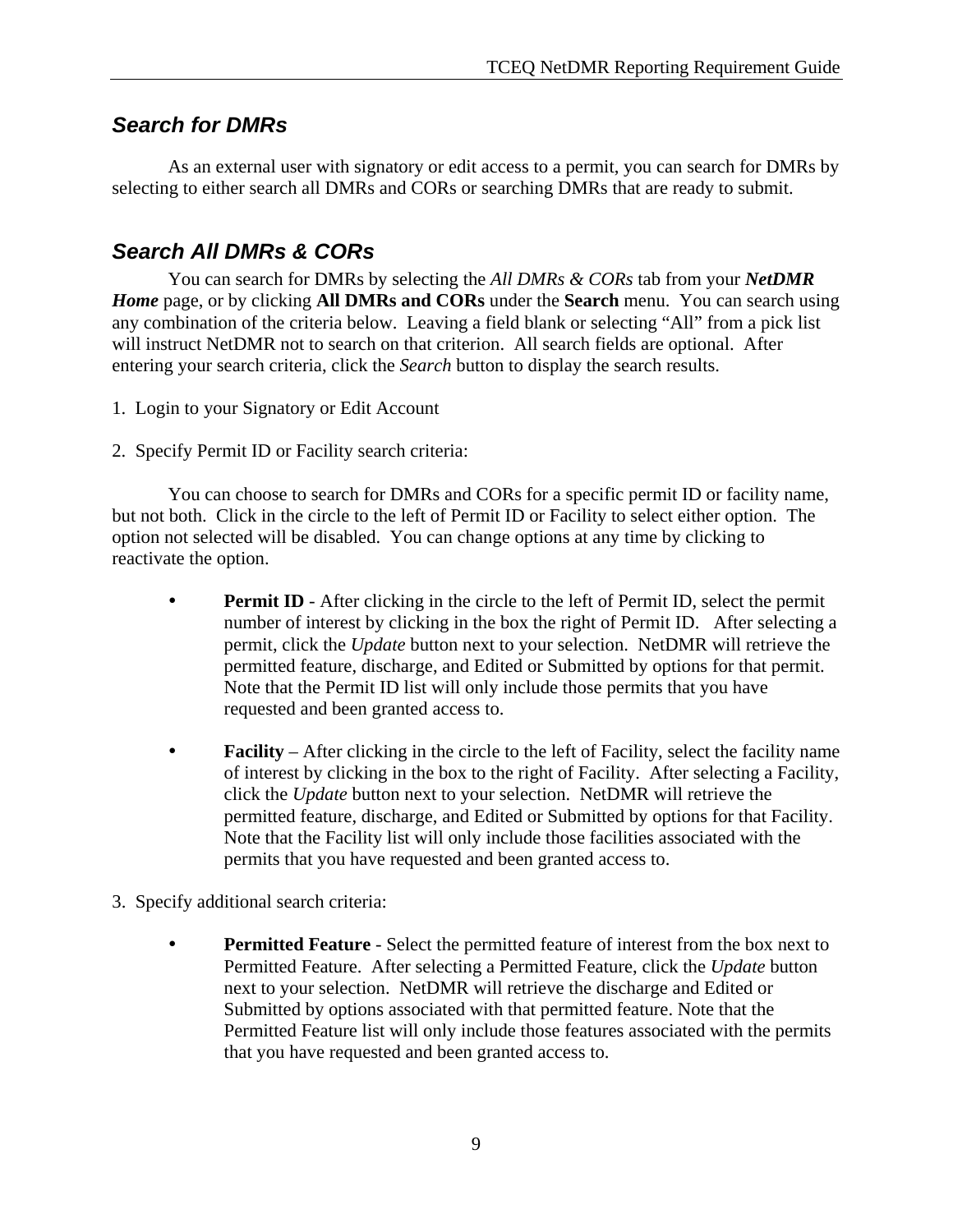- **Discharge** Select the discharge (name and numbers of available limit sets) of interest from the box next to Discharge. Note that the Discharge list will only include those features associated with the permits that you have requested and been granted access to.
- **Monitoring Period End Date Range** Enter the start and end dates for the monitoring period end date range using the *mm/dd/yyyy* format or select the appropriate start and end dates from a calendar by clicking the calendar icon next to each text box.
- **Edited or Submitted by** Click in the box next to Edited or Submitted by to view the names of users who have modified the DMRs for permits that you can access. Click to select a name from the box.
- **Status** Select a DMR status. You can make multiple selections by holding down the control key on your keyboard while clicking more than one selection from the list. You can select all status options by clicking the *All* button next to the selection box. Available status options include:
	- Ready for Data Entry
	- NetDMR Validation Errors
	- NetDMR Validated
	- Imported
	- Signed & Submitted
	- Submission Errors/Warnings
	- Completed
- **COR Confirmation #** Enter the submission confirmation number for the DMR/COR you wish to view.

4. Click *Search* to retrieve the DMRs and CORs that match the criteria you specified on the *DMR/COR Search Results* page.

# *Search DMRs Ready to Submit*

 External users with signatory access to a permit can quickly retrieve DMRs ready to be submitted by click the *DMRs Ready to Submit* tab from your *Home* page, or by clicking **DMRs Ready to Submit** from the **Search** menu. You can choose to search for DMRs ready to sign and submit (i.e., in "NetDMR Validated" status) using the search options described below.

- **All DMRs** Search all DMRs ready to sign and submit by clicking the *Search* button next to *the All DMRs* label. Available DMRs are customized based on user roles and permissions.
- **DMRs for Permit ID** Search for DMRs ready to sign and submit by permit number. Select the permit number for which you wish to view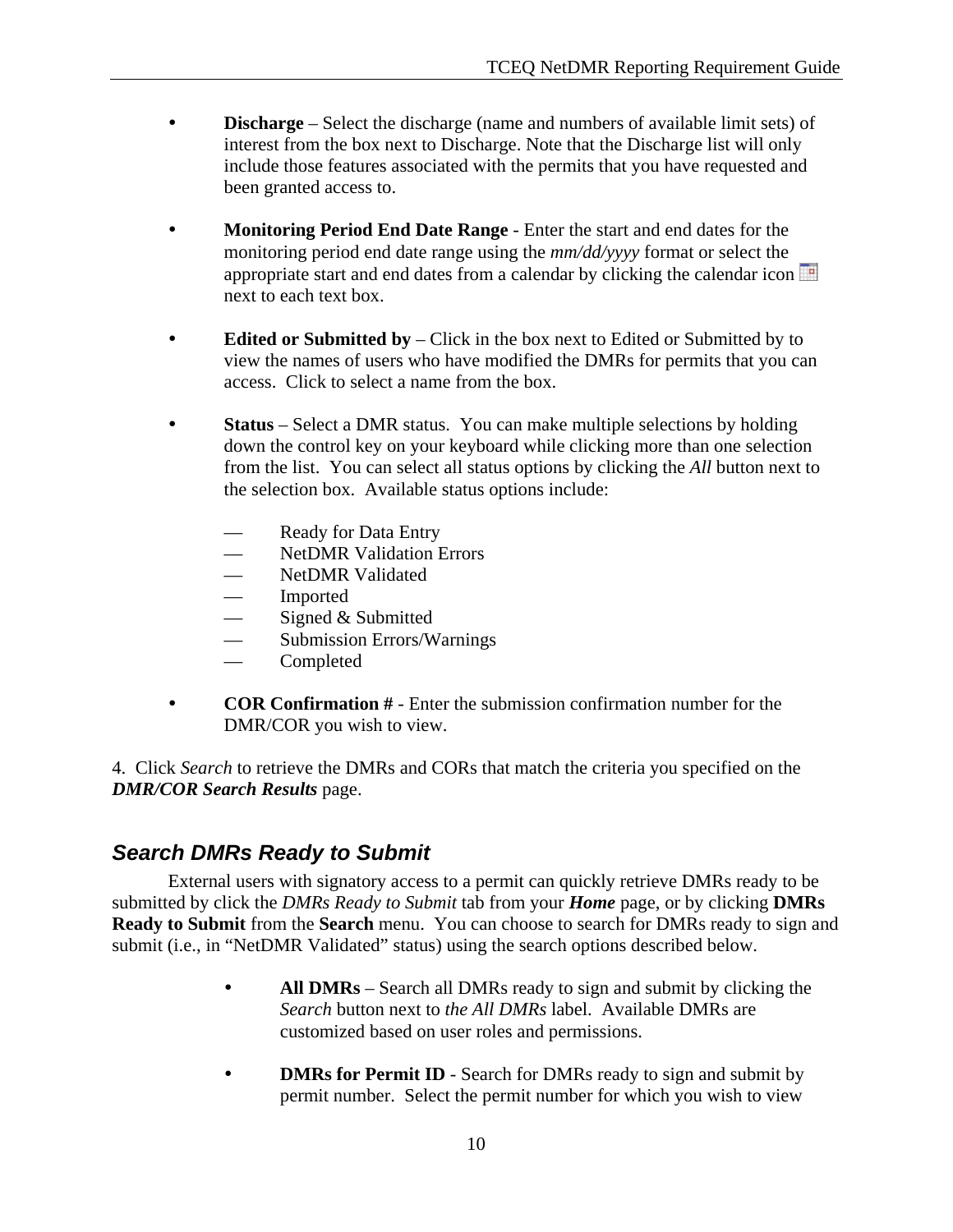validated DMRs from the drop-down list. Once you have selected a specific permit number, click the *Search* button next to the drop down box. Available permit numbers are customized based on user roles and permissions.

**DMRs for Facility** - Search for DMRs ready to sign and submit by facility name. Select the facility for which you wish to view validated DMRs from the drop-down list. Once you have selected a specific facility, click the *Search* button next to the drop down box. Available facilities are customized based on user roles and permissions.

# *Last 10 Logins*

 The dates and times for the last ten logins are displayed. If DMRs were submitted during the last ten sessions, a link to the resultant COR(s) is also provided. Clicking the hot link will allow you to view the COR(s) submitted during a particular session.

# *DMR/COR Search Results*

 After entering search criteria and clicking the *Search* button, the DMRs/CORs that match your criteria are displayed on the *DMR/COR Search Results* page. Up to ten DMRs/CORs are displayed by default. If more than 10 DMRs/CORs are returned, you can navigate through the list by:

- Clicking a page number link to go to a specific page of results.
- $\bullet$  Clicking the green forward arrow  $\bullet$  to display the next page of results.
- Clicking the green back arrow **t** to view the previous page of results.
- Clicking the double green forward arrow icon  $\mathbb{R}$  to display the last 10 results.
- Clicking the double green back arrow icon  $\blacksquare$  to display the first 10 results.
- Clicking the View All link to show all results in the table on the same page.
- Clicking the View Partial link to return from the View All display back to viewing 10 results at a time.

 You can click any underlined column title to sort the search results in ascending or descending order by the information in that column.

 For each DMR or COR that is displayed in the Search Results table, the following options and information are provided:

> **Next Step(s)** – The list of actions that you can perform for a specific DMR or COR. Select the action of interest by clicking in the box on the column and clicking the *Go* button. The possible options are listed below. The options displayed for a specific DMR depend on the type of access you have been granted for that DMR.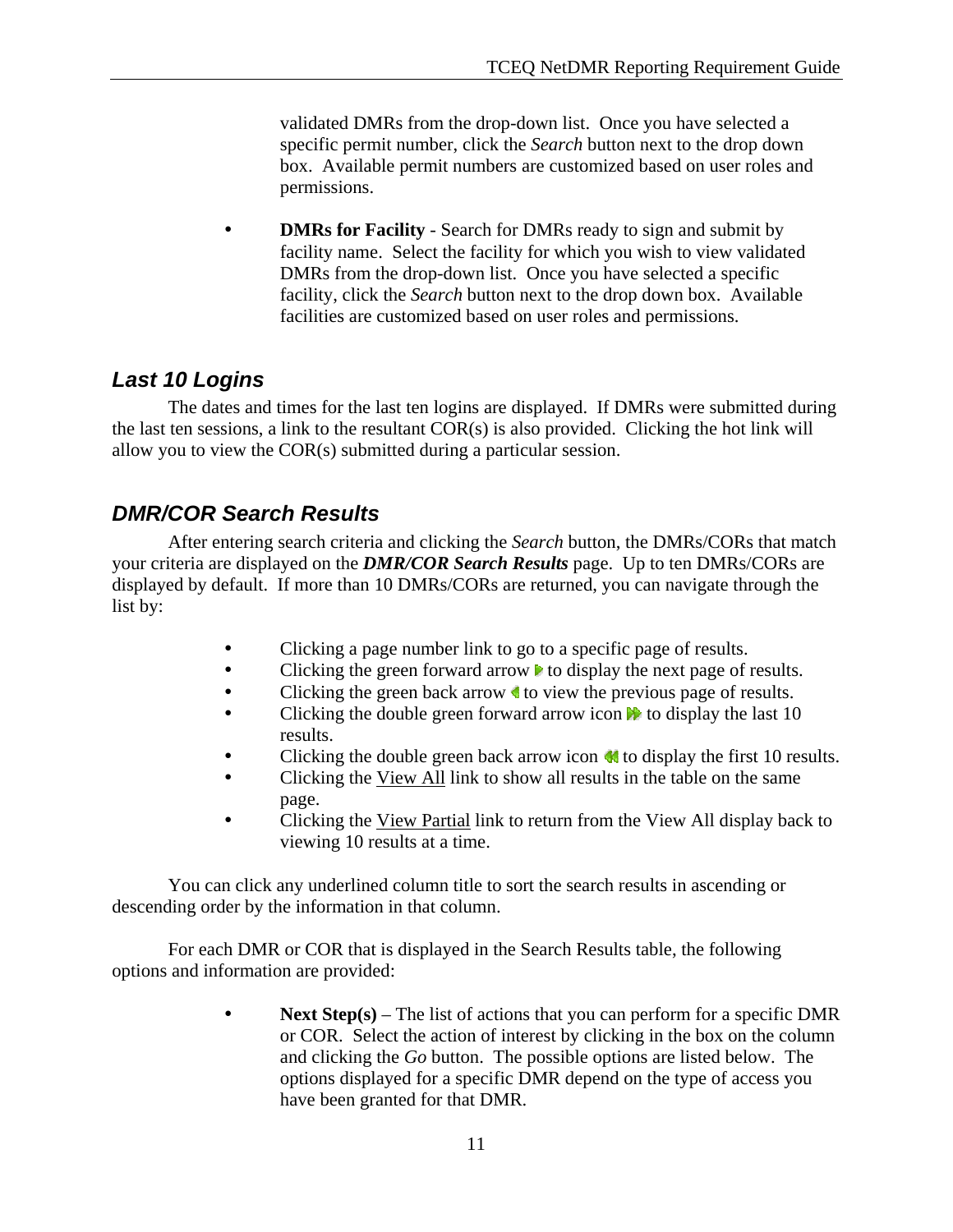- **Edit DMR** You can enter or edit DMR data if the status of the DMR is "Ready for Data Entry", "NetDMR Validated", or "NetDMR Validation Errors" and no COR has ever been submitted for this DMR. This option is available to external users with edit, signatory, or data provider access to this permit.
- **Correct DMR** You can correct data for DMRs that you have successfully signed and submitted if the status is "Completed", "Submission Errors/Warnings", "NetDMR Validated", or "NetDMR Validation Errors". This option is available to external users with edit, signatory, or data provider access to this permit.
- **Sign & Submit DMR** You can sign and submit DMRs with a status of "NetDMR Validated". When this option is available, a check box is displayed in the Include in Batch Submit column. Checking this box for more than one DMR and clicking *Sign & Submit Checked DMRs* gives you the option to sign multiple DMRs at the same time. This option is available to external users with signatory access to this permit.
- **View CORs** CORs are available only for DMRs that have been signed and submitted. This option is available to external users that have approved access to the permit and all internal users. After clicking to view COR details, the COR will be displayed in a new window. When you close the COR, you will be returned to the DMR/COR Search Results table with any sorting or paging selections still applied.
- **Download CORs** You can download the COR file for DMRs that have been signed and submitted. When this option is available, you can check the box displayed in the Include in Batch Download column to include this COR in the group to be downloaded. This option is available to external users that have approved access to the permit and all internal users.
- **Review Last Submissions Errors/Warnings** The Review Last Submissions Errors/Warnings step is displayed only after the DMR has been submitted AND if errors or warnings were encountered. If the DMR was submitted and no errors or warnings were encountered, this next step will not be displayed. You can view data transfer errors, data validation errors, or warnings generated by ICIS-NPDES for a DMR submittal by selecting this option. This option is available to external users that have edit, signatory, or data provider access to the permit.
- **Permit ID** The permit number associated with this DMR/COR.
- **Facility** The facility name associated with this DMR/COR.
- **Permitted Feature** The permitted feature associated with this DMR/COR.
- **Discharge #** The limit set designator associated with this DMR/COR.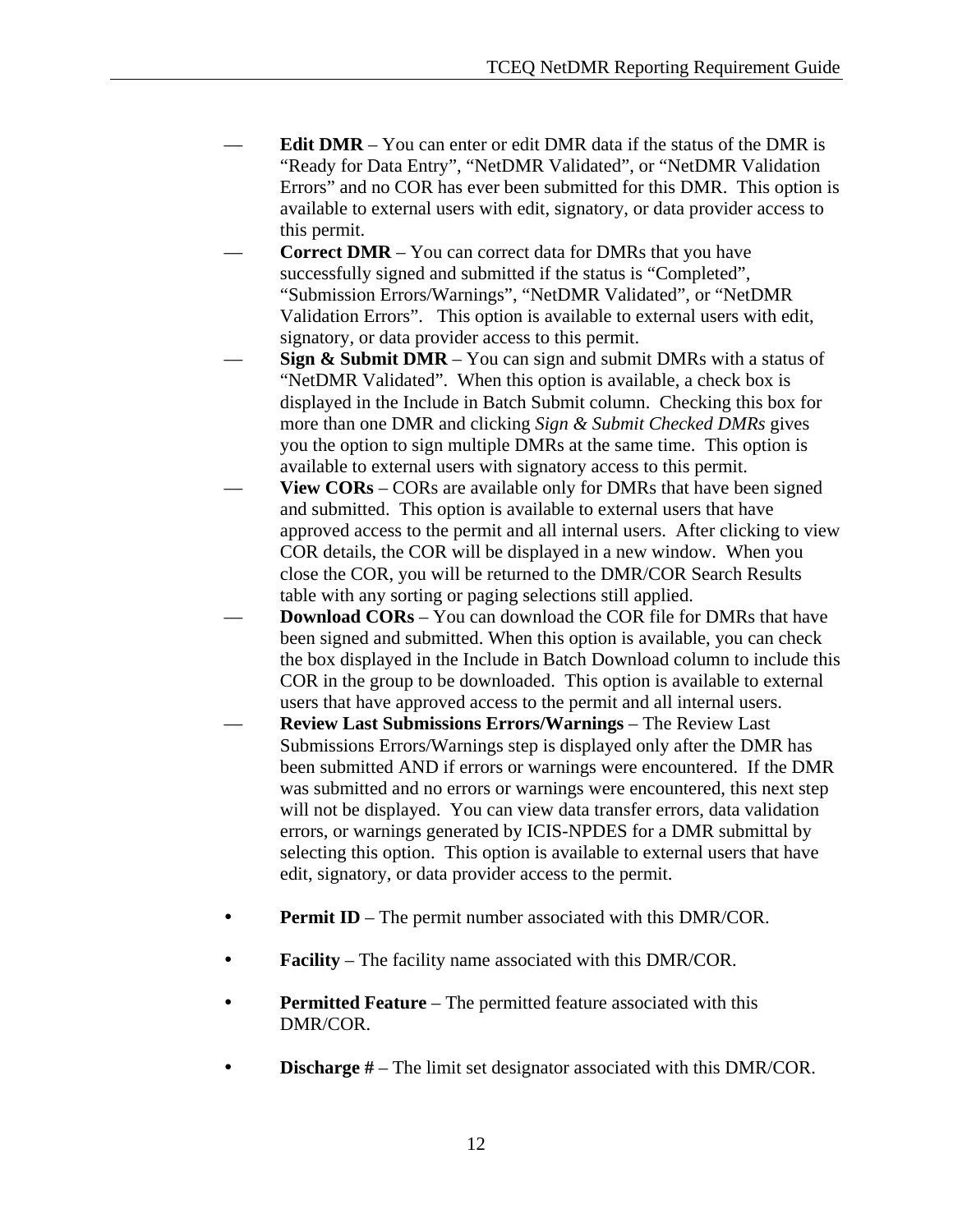- **Discharge Description** The limit set name associated with this DMR/COR.
- **Monitoring Period End Date** The monitoring period end date associated with this DMR/COR.
- **DMR Due Date** The due date for this DMR/COR.
- **Status** If more than one COR was generated for this DMR (due to corrections), the Status shown is for the most recent DMR.
- **Ready for Data Entry** No data have been entered for the DMR.
- **NetDMR Validated** A DMR for which the entered data passes all NetDMR validation checks.
- **NetDMR Validation Errors** A DMR for which the entered data fails certain NetDMR validation checks.
- **Signed & Submitted** A DMR that has been signed and submitted and for which a COR has been generated.
- **Submission Errors/Warnings** A DMR submission with data exchange or ICIS-NPDES validation errors. These errors are only applicable to DMRs that have been signed and submitted.
- **Imported** Data for the DMR have been imported using NetDMR's import functionality but not yet reviewed.
- **Completed** A DMR that has been signed, submitted, and accepted by ICIS-NPDES.
- **COR Received Date** The date the COR was generated by NetDMR. More than one COR date is displayed if the DMR was signed and submitted multiple times due to corrections. Click on the hyperlinked date to view the COR.
- **Include in Batch Submit** If the DMR is "NetDMR Validated", you can check the box in this column to include it in a batch submittal. You can check all available boxes or clear all available boxes for batch submittal by clicking *Check All* or *Clear All* in the column title.
- **Include in Batch COR Download** You can download the CORs available for this DMR by checking the box in this column. You can also check all available boxes or clear all available boxes for batch submittal by clicking the appropriate button, *Check All* or *Clear All*, in the column header. Batch COR downloads are limited to the ten (10) most recent CORs.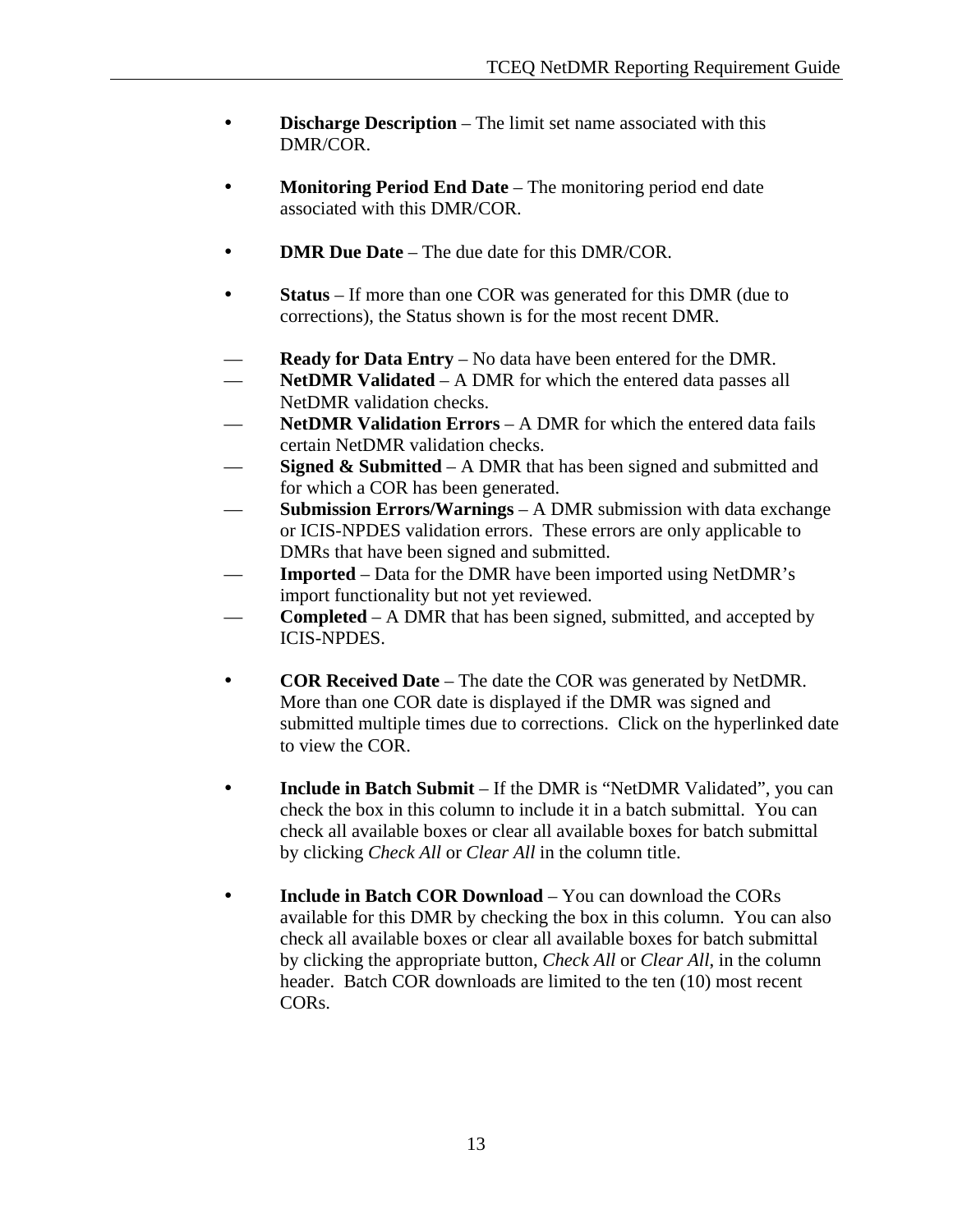# **Edit a DMR**

 After an external user with Signatory or Edit access to a permit selects a DMR on the *DMR/COR Search Results* page and clicks Go, the *Edit DMR* page is displayed. This page includes the following sections:

- A header section with general information for the permit with which the DMR is associated and space to enter information for the principal executive officer;
- A parameter section that displays limit sets for the DMR and provides space for entering data to meet the reporting requirements;
- An edit check section that displays validation errors NetDMR identified for the DMR data you entered;
- An attachment section, where additional files relevant to the DMR can be added. Note that attached files are included in the COR when you submit your DMR but are not forwarded to ICIS-NPDES;
- A comment section to enter a notes relevant to the DMR submission; and
- A 'Last Saved By'' section that displays the name of the user that last saved the DMR, as well as the date and time of the save.

# *Header Section*

 The header displays general information for a DMR. Signatory or Edit users can collapse or expand the header section by clicking the *Collapse/Expand Header* button. Expanding the header section will show all the details of the header. Five types of information are presented in the header:

- **• Permit**
- **Permit ID** The permit number associated with this DMR; you can not edit this information.
- **Major** A check in the box next to Major indicates that the DMR is associated with a facility designated as 'major'; you can not edit this information.
- **Permitted Feature** The permitted feature number and description for this DMR; you can not edit this information.
- **Permittee** The name of the organization that holds the permit with which this DMR is associated; you can not edit this information.
- **Permittee Address** The address for the permittee; you can not edit this information.
- **Discharge** The DMR limit set designator and limit set description; you can not edit this information.
- **Facility** The name of the facility with which the DMR is associated; you can not edit this information.
- **Facility Location** The full address of the facility with which the DMR is associated; you can not edit this information.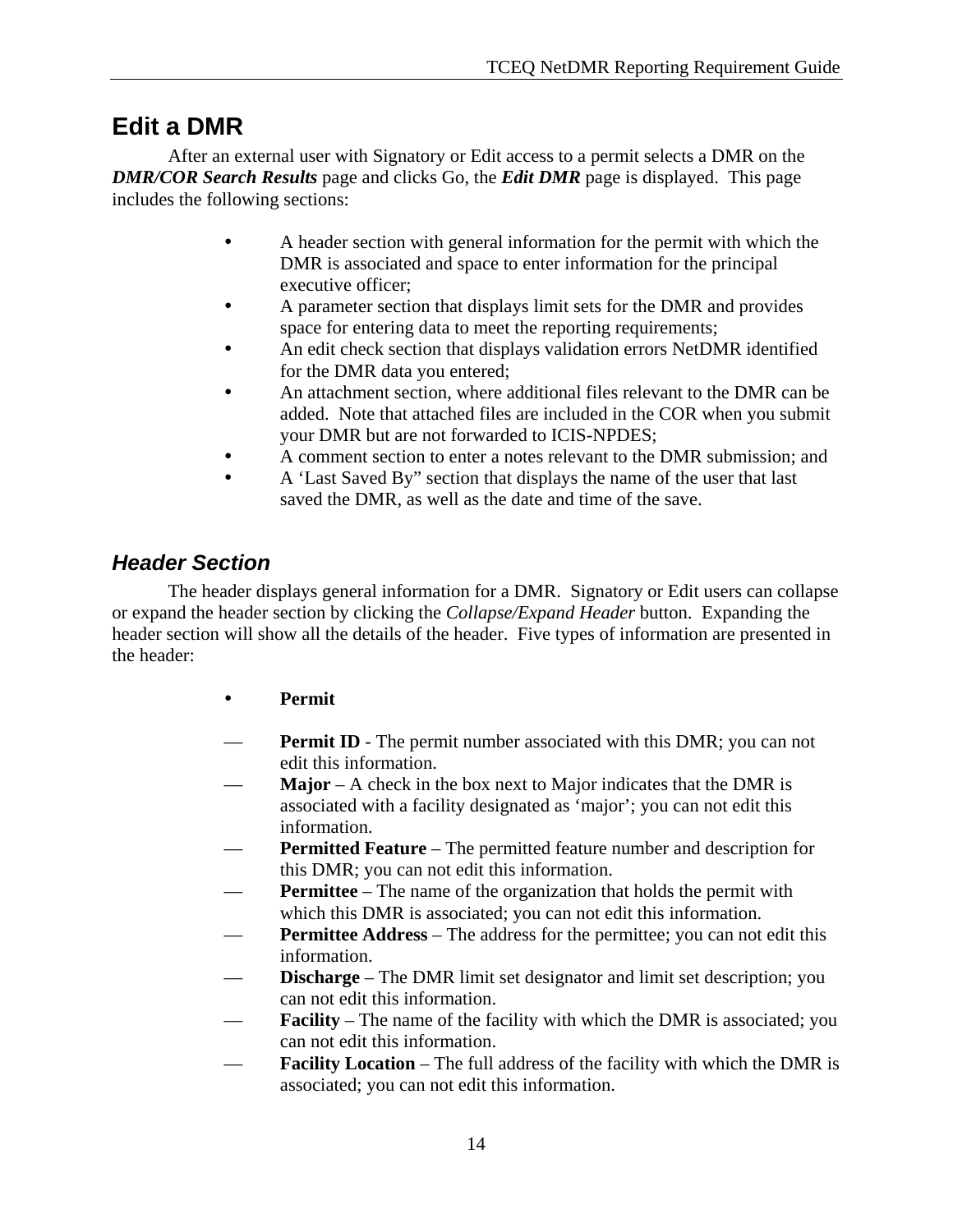### y **Report Dates & Status**

- **Monitoring Period** The monitoring period start and end dates for this DMR; you can not edit this information.
- **DMR Due Date** The date this DMR is required to be submitted; you can not edit this information.
- **Status** The DMR's status (e.g. Ready for Data Entry, NetDMR validated, etc.); you can not edit this information.
	- **Ready for Data Entry** No data have been entered for the DMR.
	- **NetDMR Validated** A DMR for which the entered data passes all NetDMR validation checks.
	- **NetDMR Validation Errors** A DMR for which the entered data fails certain NetDMR validation checks.
	- **Signed & Submitted** A DMR that has been signed and submitted and for which a COR has been generated.
	- **Submission Errors/Warnings** A DMR submission with data exchange or ICIS-NPDES validation errors or warnings. These errors or warnings are only applicable to DMRs that have been signed and submitted.
	- **Imported** Data for the DMR have been imported using NetDMR's import functionality but not yet reviewed.
	- **Completed** A DMR that has been signed, submitted, and accepted by ICIS-NPDES.
- **Considerations for Form Completion** This section displays the permit comments for this DMR from ICIS-NPDES. You can not edit this information.

### **Principal Executive Officer**

- **First Name** Enter the principal executive officer's first name. The only special characters allowed in this field are hyphens (-) and apostrophes (').
- **Last Name** Enter the principal executive officer's last name. The only special characters allowed in this field are hyphens (-) and apostrophes (').
- **Title** Enter the principal executive officer's title. The only special characters allowed in this field are hyphens (-) and apostrophes (').
- **Telephone** Enter the principal executive officer's telephone number in the format XXX-XXX-XXXX.
- No **Data Indicator (NODI)** This section displays the form-level no data indicator selection options that can be applied to all required report parameters. Selecting an option from the box in this section will apply the selected item in the list to all of the DMR's parameter NODI fields and all of the DMR's editable quantity NODI fields that correspond to a blank sample measurement. For DMRs with more than one page of parameters,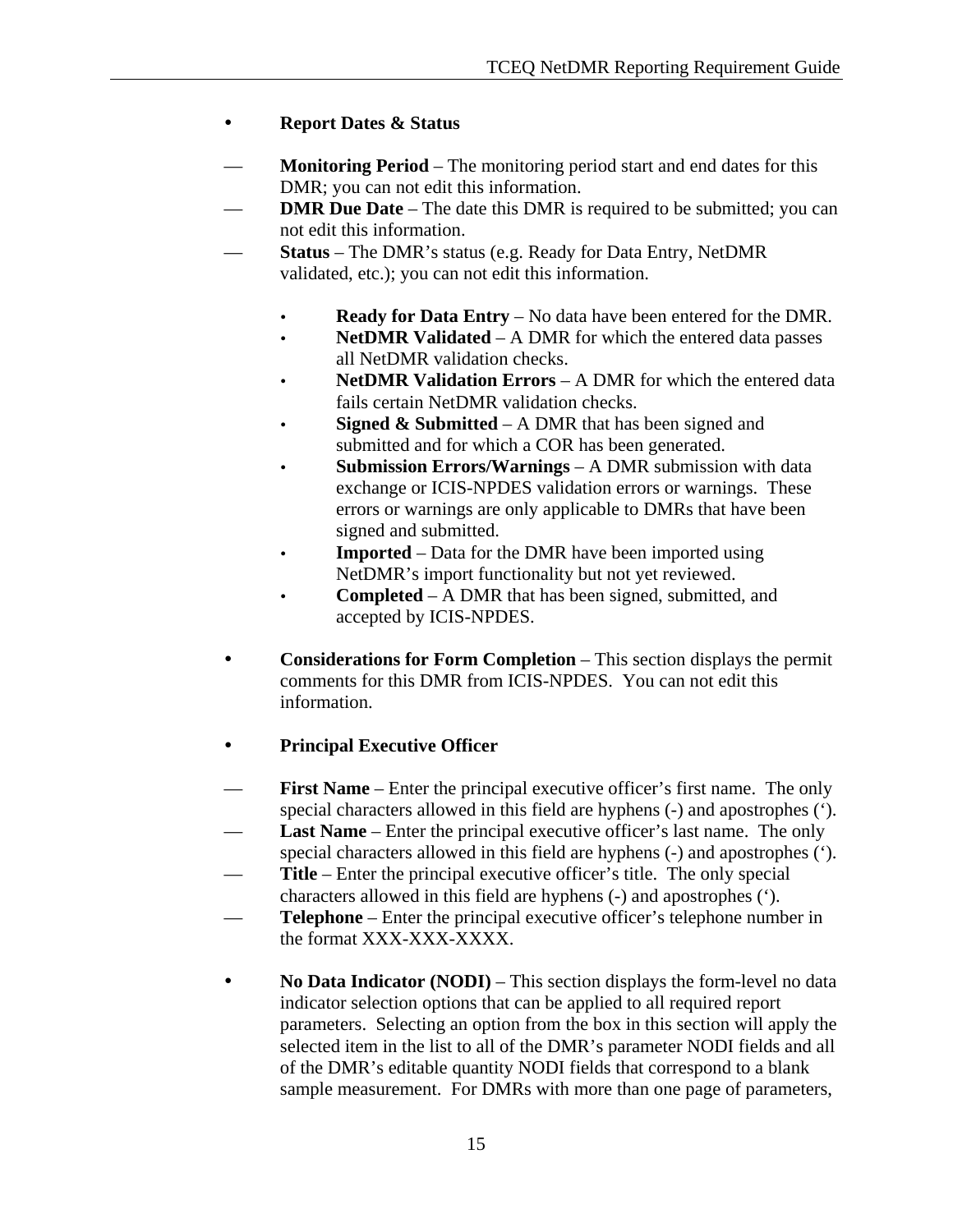after selecting a Form NODI and clicking *Apply*, NetDMR will apply the NODI code to all parameters or all pages of the DMR. **Note that if you choose to apply a NODI code to the page, NetDMR will ignore any selections that you make for qualifiers, units, frequency of analysis, and sample type.** A list of possible NODI codes and their descriptions include the following:

| Code                    | <b>Description</b>                                |  |  |  |  |
|-------------------------|---------------------------------------------------|--|--|--|--|
| $\mathbf{1}$            | <b>Wrong Flow</b>                                 |  |  |  |  |
| $\overline{2}$          | <b>Operation Shutdown</b>                         |  |  |  |  |
| $\overline{4}$          | Discharge to Lagoon/Groundwater                   |  |  |  |  |
| 5                       | <b>Frozen Conditions</b>                          |  |  |  |  |
| $\overline{7}$          | No Influent                                       |  |  |  |  |
| 8                       | Other (See Comments)                              |  |  |  |  |
| 9                       | Conditional Monitoring - Not Required This Period |  |  |  |  |
| $\overline{A}$          | <b>General Permit Exemption</b>                   |  |  |  |  |
| $\, {\bf B}$            | <b>Below Detection Limit/No Detection</b>         |  |  |  |  |
| $\overline{C}$          | No Discharge                                      |  |  |  |  |
| D                       | Lost Sample/Data Not Available                    |  |  |  |  |
| E                       | Analysis Not Conducted/No Sample                  |  |  |  |  |
| ${\bf F}$               | <b>Insufficient Flow for Sampling</b>             |  |  |  |  |
| G                       | <b>Sampling Equipment Failure</b>                 |  |  |  |  |
| H                       | <b>Invalid Test</b>                               |  |  |  |  |
| $\mathbf I$             | Land Applied                                      |  |  |  |  |
| $\overline{J}$          | Recycled - Water-Closed System                    |  |  |  |  |
| K                       | <b>Flood Disaster</b>                             |  |  |  |  |
| L                       | <b>DMR Received But Not Entered</b>               |  |  |  |  |
| $\overline{Q}$          | Not Quantifiable                                  |  |  |  |  |
| $\mathsf{R}$            | <b>Administratively Resolved</b>                  |  |  |  |  |
| S                       | <b>Fire Conditions</b>                            |  |  |  |  |
| $\overline{\mathsf{V}}$ | <b>Weather Related</b>                            |  |  |  |  |
| W                       | Dry Lysimeter/Well                                |  |  |  |  |
| X                       | Parameter/Value Not Reported                      |  |  |  |  |

# *Parameter Section*

 The Parameter Section contains one row for each DMR parameter that external users with Signatory or Edit access to a permit can modify.

- y **Parameter**
- **Code** Parameter code, you can not edit this information. You can sort the parameters in ascending or descending order by code by clicking on the hyperlinked column title.
- **Name** Parameter name, you can not edit this information. You can sort the parameters in ascending or descending order by name by clicking on the hyperlinked column title.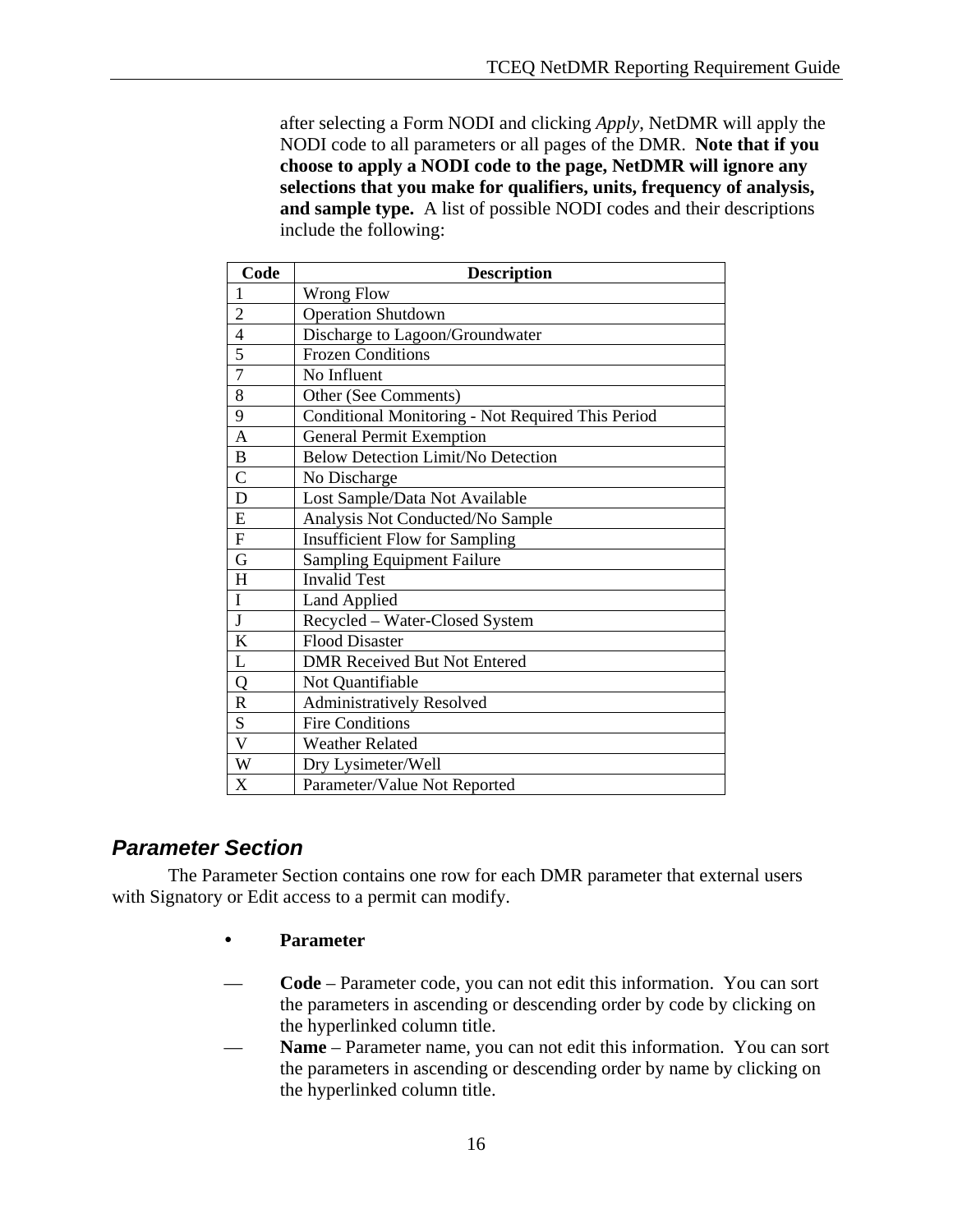- **Monitoring Location** Monitoring location code and name for the parameter, you can not edit this information.
- **Season #** The season for which the parameter limits are applicable, you can not edit this information.
- **Parameter NODI** You can select a no data indicator to apply to all entries for the parameter by clicking in the box in the Parameter NODI column, displayed as 'Param. NODI'. Select the NODI code of interest by clicking in the box and clicking on the entry of interest. You can view the NODI codes and a description of each by clicking *List* in the Param. NODI column. **Note that if you choose to apply a NODI code to a parameter, NetDMR will ignore any qualifier, unit, frequency of analysis, and sample type selections that you make for that parameter.**
- **Quantity or Loading** Select a qualifier and enter the value you would like to report for the parameter. These numerical entries can contain comma separators and decimals. Value fields can contain only numbers.
- **Qualifier 1** Qualifies the value entered for Value 1 (Sample) and Value 1 (Effluent Trading Sample), if present. The available qualifiers can include:
	- Equals  $(=)$  (default)
	- Less than  $(\le)$
	- Greater than  $(>)$
	- Less than or equal to  $(\leq)$
	- Greater than or equal to  $(>=)$
	- "T" (too numerous to count)
	- "E" (estimate)
	- Note that the  $\dot{ }$  = qualifier is the default if no qualifier is selected.
- **Value 1 (Sample)** Enter the quantity or loading value for the measured sample for this parameter. You can edit this entry if the corresponding permit requirement value is populated. The format and range requirements for the value are as follows:
	- No more than eight characters, including decimal point and  $+/$ sign but excluding comma separators
	- Minimum value: -9999999
	- Maximum value: 99999999
	- Maximum of 7 digits to the right of the decimal point, for example '.1234567'
- **Value 1 (Permit Requirement)** Permit limit for the parameter for Quantity or Loading Value 1, including the limit value, qualifier, statistical base, and whether monitoring is optional. You can not edit this information.
- **Value 1 (Effluent Trading Sample)** Enter the quantity or loading value for the effluent trading sample. You can edit this information only if effluent trading is in effect for this parameter and the corresponding permit requirement value is populated. The format and range requirements for the value are as follows: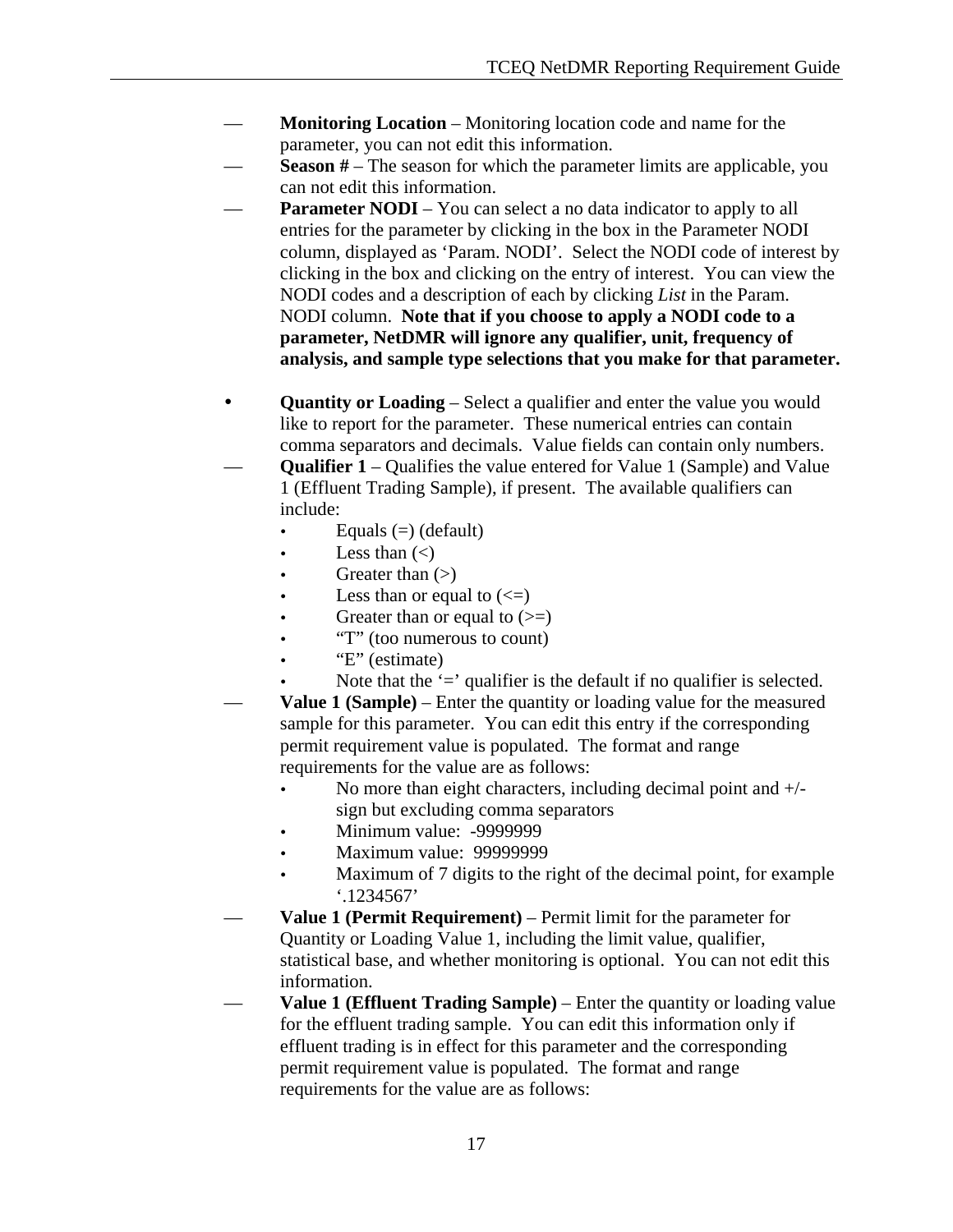- No more than eight characters, including decimal point and  $+/$ sign but excluding comma separators
- Minimum value: -9999999
- Maximum value: 99999999
- Maximum of 7 digits to the right of the decimal point, for example .1234567
- **Value 1 (Value NODI)** If applicable, select a NODI value from the drop-down list. You can view a list of NODI value descriptions by clicking the *List* button under the *Value NODI* label for this entry. You can edit this information only if the corresponding permit requirement value is populated.
- **Qualifier 2** Qualifies the value entered for Value 2 (Sample) and Value 2 (Effluent Trading Sample), if present. The available qualifiers can include:
	- Equals  $(=)$  (default)
	- Less than  $(\le)$
	- Greater than  $(>)$
	- Less than or equal to  $(\leq)$
	- Greater than or equal to  $(\geq)$
	- "T" (too numerous to count)
	- "E" (estimate)
	- Note that the  $\dot{ }$  =' qualifier is the default if no qualifier is selected.

— **Value 2 (Sample)** – Enter the quantity or loading value for the measured sample for this parameter. You can edit this entry only if the corresponding permit requirement value is populated. The format and range requirements for the value are as follows:

- No more than eight characters, including decimal point and  $+/$ sign but excluding comma separators
- Minimum value: -9999999
- Maximum value: 99999999
- Maximum of 7 digits to the right of the decimal point, for example '.1234567'
- **Value 2 (Effluent Trading Sample)** Enter the quantity or loading value for the effluent trading sample. You can edit this information only if effluent trading is in effect for this parameter and the corresponding permit requirement value is populated. The format and range requirements for the value are as follows:
	- No more than eight characters, including decimal point and  $+/$ sign but excluding comma separators
	- Minimum value: -9999999
	- Maximum value: 99999999
	- Maximum of 7 digits to the right of the decimal point, for example '.1234567'
- **Value 2 (Permit Requirement)** Permit limit for the parameter for Quantity or Loading Value 2, including the limit value, qualifier,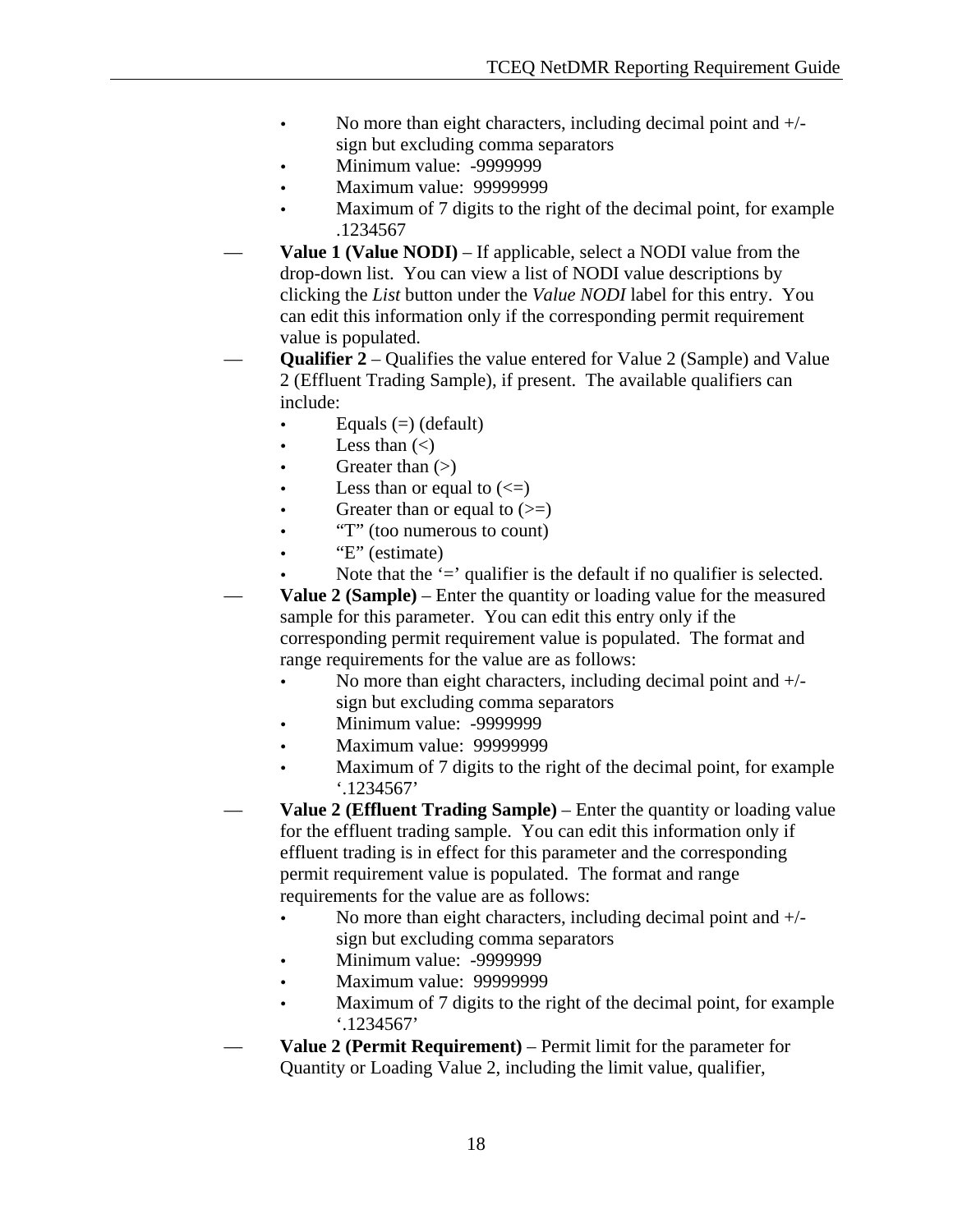statistical base, and whether monitoring is optional. You can not edit this information.

- **Value 2 (Value NODI)** If applicable, select a NODI value from the drop-down list. You can view a list of NODI value descriptions by clicking the *List* button under the *Value NODI* label for this entry. You can edit this information only if the corresponding permit requirement value is populated.
- **Units (Sample)** Select the appropriate unit of measure from the list for this quantity or loading value. This information is editable only if the corresponding permit requirement unit is populated. The units listed in the permit will be selected by default.
- **Units (Effluent Trading Sample)** Select the appropriate unit of measure from the drop-down list for this quantity or loading value. This information is editable only if the corresponding permit requirement unit is populated. The units listed in the permit will be selected by default.
- **Units (Permit Requirement)** Unit of measure code and description specified in the limit set for quantity or loading value. You can not edit this field.
- **Quality or Concentration** Select a qualifier and enter the value you would like to report for the parameter. These numerical entries can contain comma separators and decimals. Value fields can contain only numbers.
- **Qualifier 1** Qualifies the value entered for Value 1 (Sample) and Value 1 (Effluent Trading Sample), if present. The available qualifiers can include:
	- Equals  $(=)$  (default)
	- Less than  $(\le)$
	- Greater than  $(>)$
	- Less than or equal to  $(\leq)$
	- Greater than or equal to  $(\geq)$
	- "T" (too numerous to count)
	- "E" (estimate)
	- Note that the  $\dot{ }$  = qualifier is the default if no qualifier is selected.
- **Value 1 (Sample)** Enter the quality or concentration value for the measured sample for this parameter. You can edit this entry if the corresponding permit requirement value is populated. The format and range requirements for the value are as follows:
	- No more than eight characters, including decimal point and  $+/$ sign but excluding comma separators
	- Minimum value: -9999999
	- Maximum value: 99999999
	- Maximum of 7 digits to the right of the decimal point, for example '.1234567'
- **Value 1 (Permit Requirement)** Permit limit for the parameter for Quality or Concentration Value 1, including the limit value, qualifier,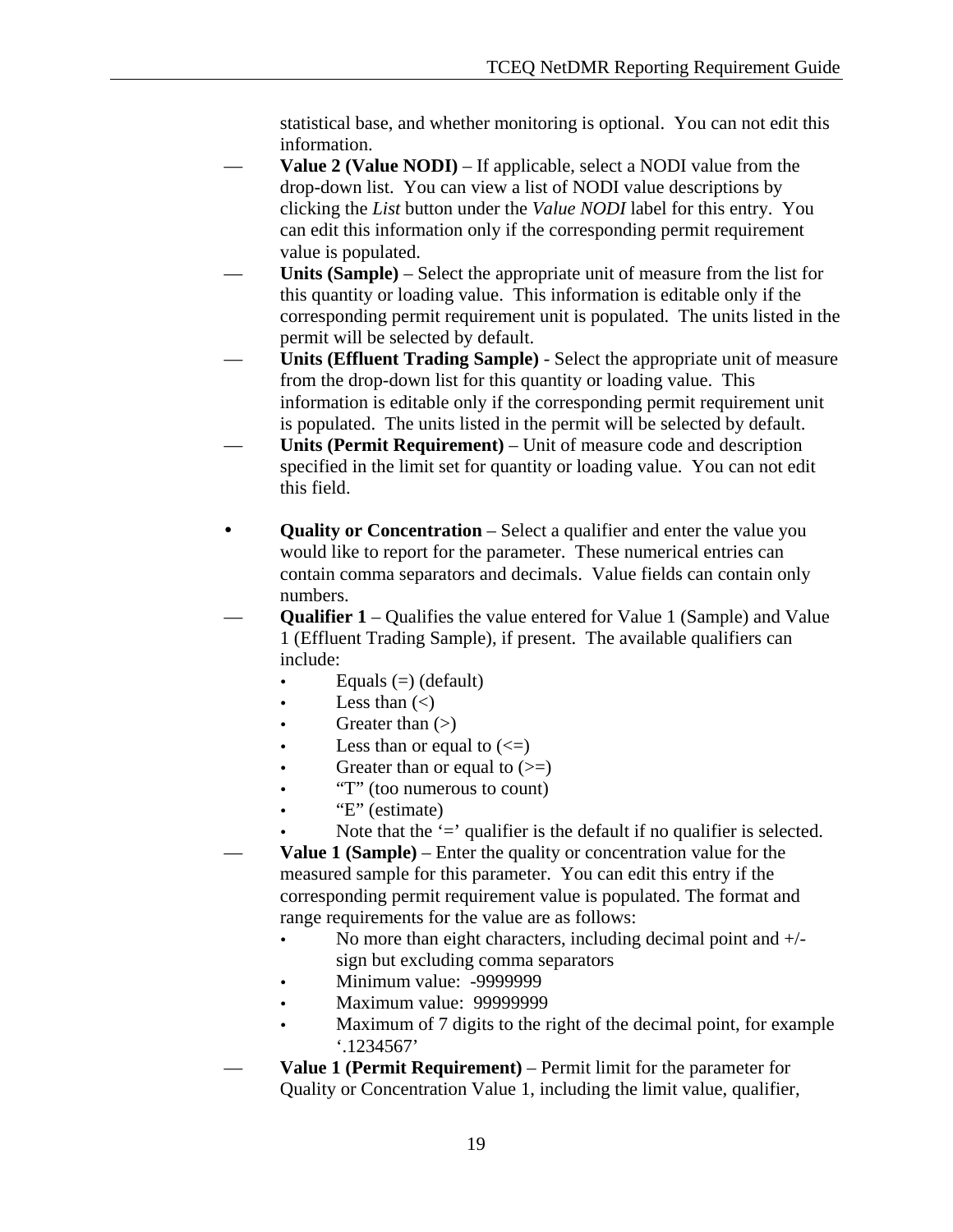statistical base, and whether monitoring is optional. You can not edit this information.

- **Value 1 (Effluent Trading Sample)** Enter the quality or concentration value for the effluent trading sample. You can edit this information only if effluent trading is in effect for this parameter and the corresponding permit requirement value is populated. The format and range requirements for the value are as follows:
	- No more than eight characters, including decimal point and  $+/$ sign but excluding comma separators
	- Minimum value: -9999999
	- Maximum value: 99999999
	- Maximum of 7 digits to the right of the decimal point, for example '.1234567'
- **Value 1 (Value NODI)** If applicable, select a NODI value from the drop-down list. You can view a list of NODI value descriptions by clicking the *List* button under the *Value NODI* label for this entry. You can edit this information only if the corresponding permit requirement value is populated.
- **Qualifier 2**  Qualifies the value entered for Value 2 (Sample) and Value 2 (Effluent Trading Sample), if present. The available qualifiers can include:
	- Equals  $(=)$  (default)
	- Less than  $(<)$
	- Greater than  $(>)$
	- Less than or equal to  $(\leq)$
	- Greater than or equal to  $(\geq)$
	- "T" (too numerous to count)
	- "E" (estimate)
	- Note that the  $\dot{ }$  = qualifier is the default if no qualifier is selected.
- **Value 2 (Sample)** Enter the quality or concentration value for the measured sample for this parameter. You can edit this entry only if the corresponding permit requirement value is populated. The format and range requirements for the value are as follows:
	- No more than eight characters, including decimal point and  $+/$ sign but excluding comma separators
	- Minimum value: -9999999
	- Maximum value: 99999999
	- Maximum of 7 digits to the right of the decimal point, for example '.1234567'
- **Value 2 (Effluent Trading Sample)** Enter the quality or concentration value for the effluent trading sample. You can edit this information only if effluent trading is in effect for this parameter and the corresponding permit requirement value is populated. The format and range requirements for the value are as follows:
	- No more than eight characters, including decimal point and +/sign but excluding comma separators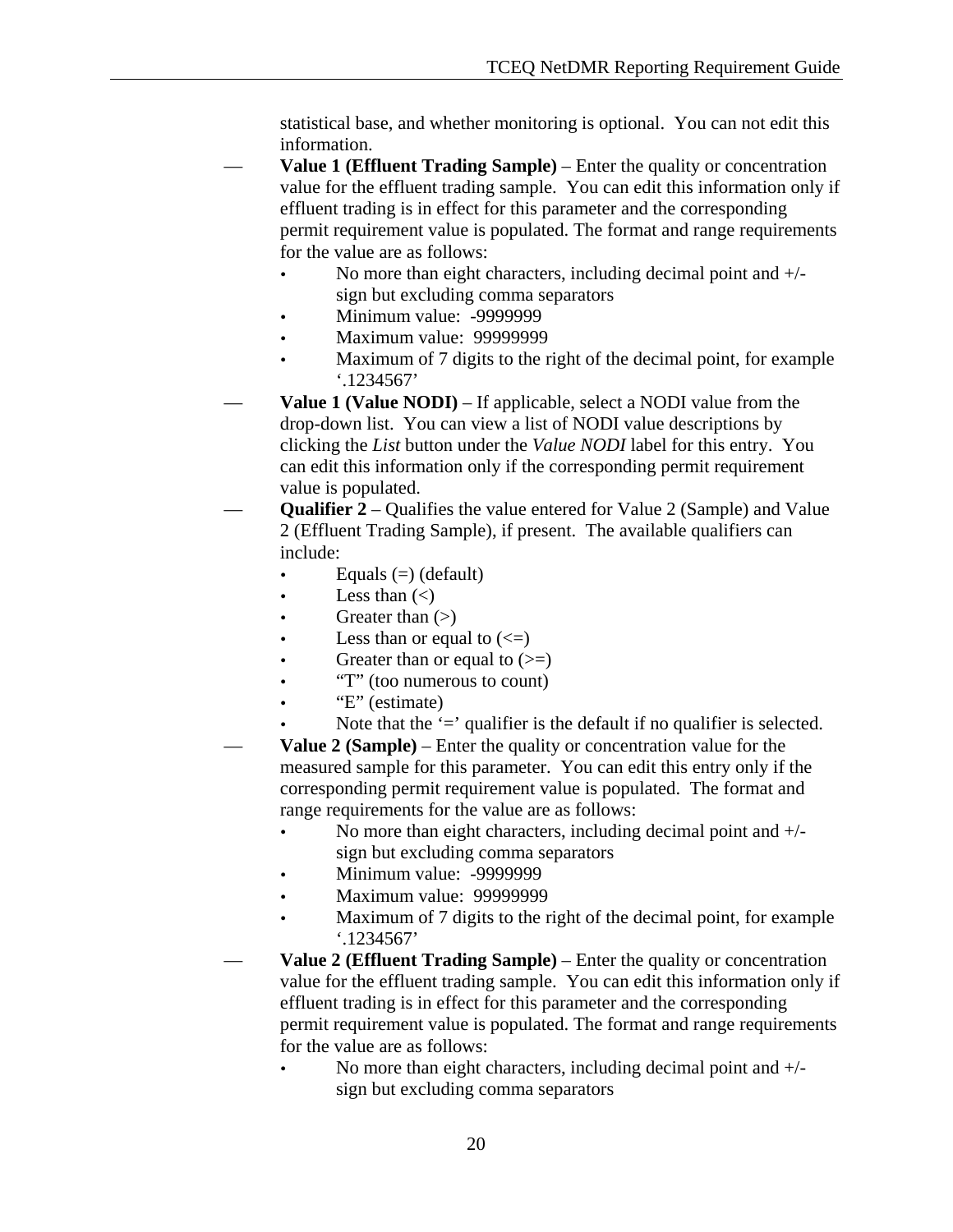- Minimum value: -9999999
- Maximum value: 99999999
- Maximum of 7 digits to the right of the decimal point, for example '.1234567'
- **Value 2 (Permit Requirement)** Permit limit for the parameter for Quality or Concentration Value 2, including the limit value, qualifier, statistical base, and whether monitoring is optional. You can not edit this information.
- **Value 2 (Value NODI)** If applicable, select a NODI value from the drop-down list. You can view a list of NODI value descriptions by clicking the *List* button under the *Value NODI* label for this entry. You can edit this information only if the corresponding permit requirement value is populated.
- **Qualifier 3**  Qualifies the value entered for Value 3 (Sample) and Value 3 (Effluent Trading Sample), if present. The available qualifiers can include:
	- Equals  $(=)$  (default)
	- Less than  $(\le)$
	- Greater than  $(>)$
	- Less than or equal to  $(\leq)$
	- Greater than or equal to  $(\geq)$
	- "T" (too numerous to count)
	- "E" (estimate)
		- Note that the  $\dot{ }$  = qualifier is the default if no qualifier is selected.
	- **Value 3 (Sample)** Enter the quality or concentration value for the measured sample for this parameter. You can edit this entry only if the corresponding permit requirement value is populated. The format and range requirements for the value are as follows:
		- No more than eight characters, including decimal point and  $+/$ sign but excluding comma separators
		- Minimum value: -9999999
		- Maximum value: 99999999
		- Maximum of 7 digits to the right of the decimal point, for example '.1234567'
- **Value 3 (Effluent Trading Sample)** Enter the quality or concentration value for the effluent trading sample. You can edit this information only if effluent trading is in effect for this parameter and the corresponding permit requirement value is populated. The format and range requirements for the value are as follows:
	- No more than eight characters, including decimal point and  $+/$ sign but excluding comma separators
	- Minimum value: -9999999
	- Maximum value: 99999999
	- Maximum of 7 digits to the right of the decimal point, for example '.1234567'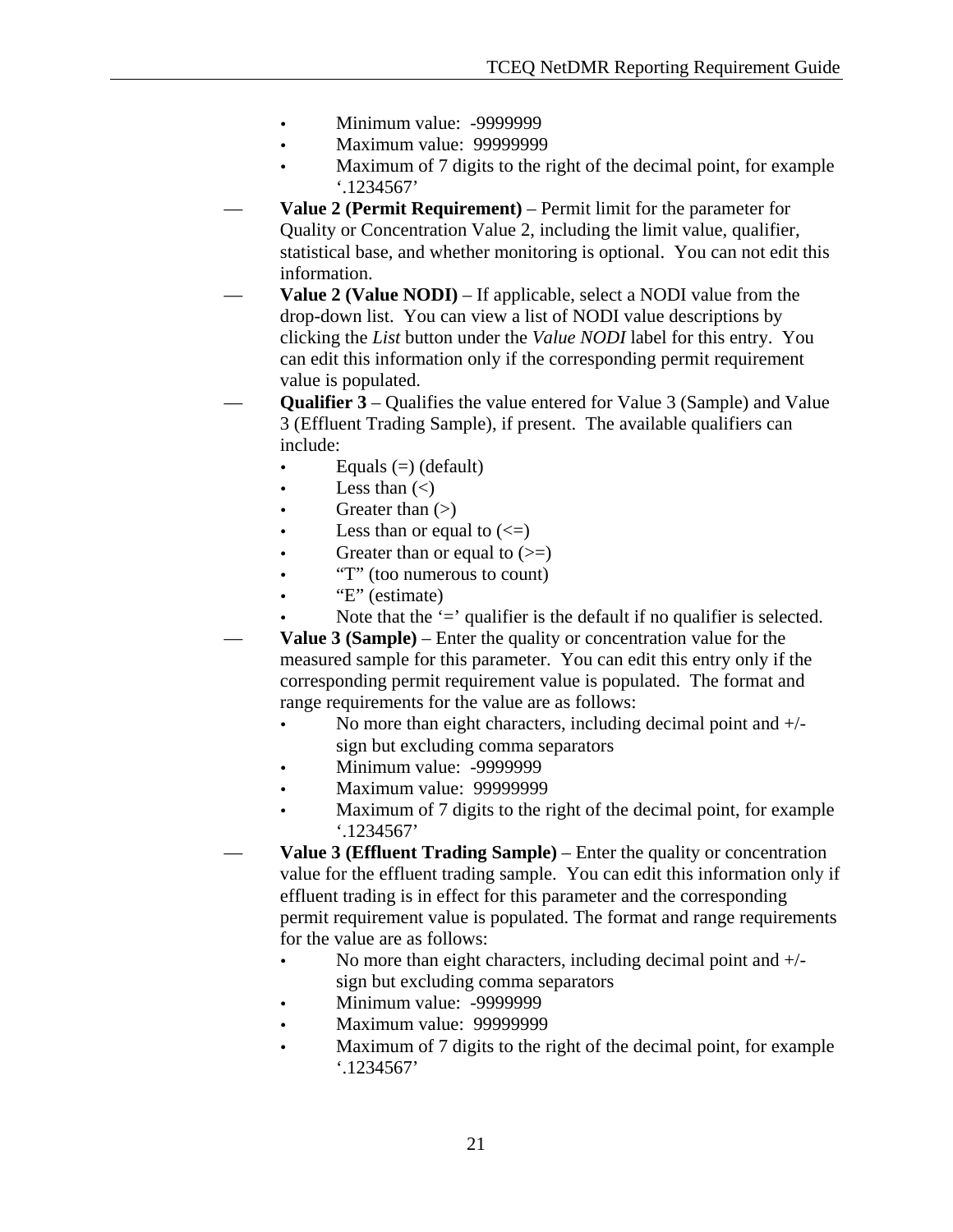- **Value 3 (Permit Requirement)** Permit limit for the parameter for Quality or Concentration Value 3, including the limit value, qualifier, statistical base, and whether monitoring is optional. You can not edit this information.
- **Value 3 (Value NODI)** If applicable, select a NODI value from the drop-down list. You can view a list of NODI value descriptions by clicking the *List* button under the *Value NODI* label for this entry. You can edit this information only if the corresponding permit requirement value is populated.
- **Units (Sample)** Select the appropriate unit of measure from the list for this quality or concentration value. This information is editable only if the corresponding permit requirement unit is populated. The units listed in the permit will be selected by default.
- **Units (Effluent Trading Sample)** Select the appropriate unit of measure from the drop-down list for this quantity or loading value. This information is editable only if the corresponding permit requirement unit is populated. The units listed in the permit will be selected by default.
- **Units (Permit Requirement)** Unit of measure code and description specified in the limit set for quality or concentration value. You can not edit this field.
- **Number of Excursions** If appropriate, enter the number of excursions for this parameter. You can only enter whole numbers for this field.

### y **Frequency of Analysis**

- **Sample** Select the frequency of analysis for the sample from the dropdown list. The drop-down list contains all active ICIS-NPDES frequency of analysis codes and descriptions. You can view a list of acceptable ICIS-NPDES frequency of analysis codes and descriptions by clicking the *List* button under the selection box for this field. The frequency of analysis listed in the permit will be selected by default.
- **Permit Requirement** Frequency of analysis for the permit requirement for this parameter. You can not edit this information.

### **Sample Type**

- Sample Select the appropriate sample type for this parameter by clicking in the box next to sample type and clicking to select an option. The list contains all active ICIS-NPDES sample type codes and descriptions. The sample type listed in the permit will be selected by default.
- **Permit Requirement** Sample type for the parameter specified in the limit set. It includes the sample type code and description. You can not edit this information.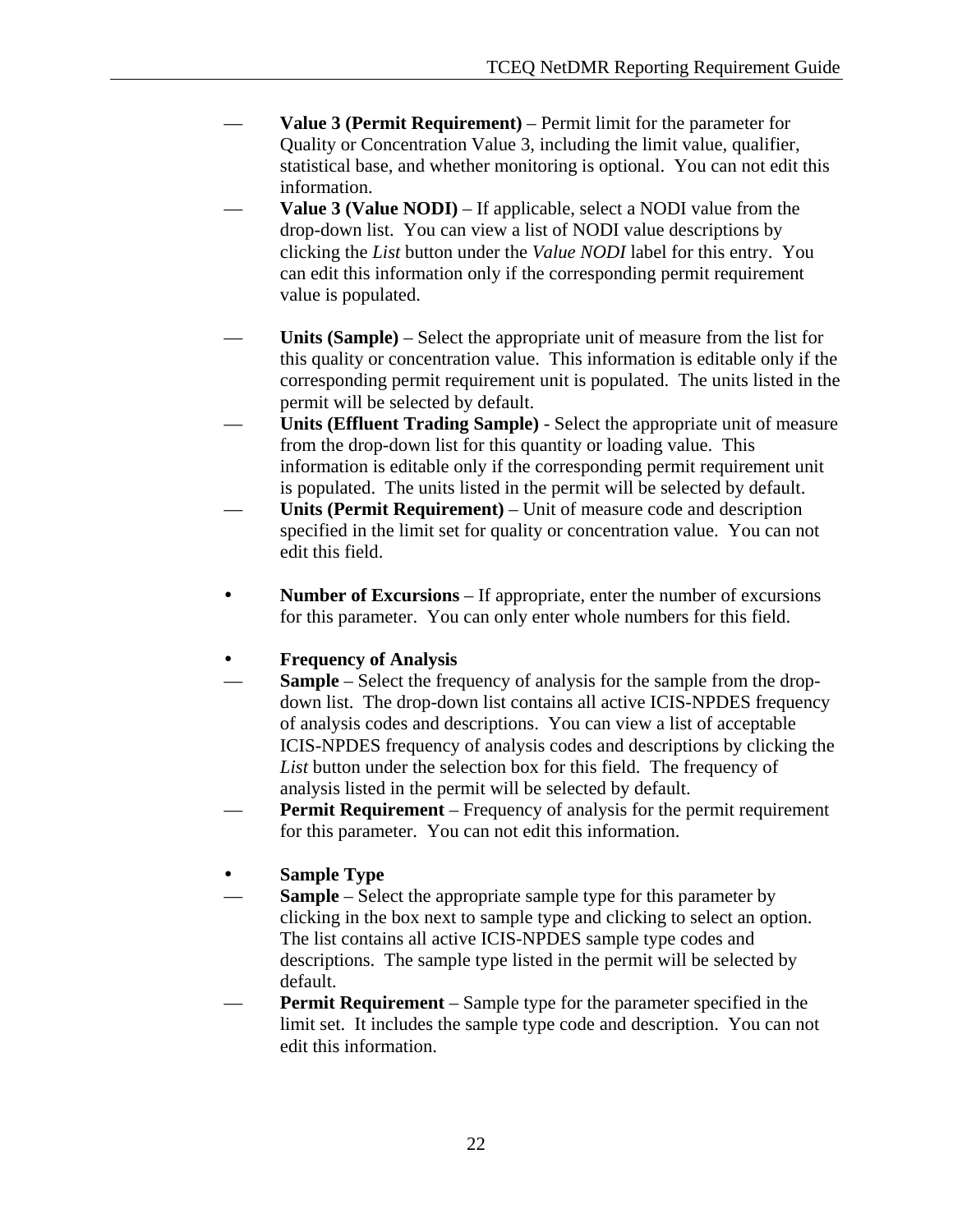# *Edit Check Error Table*

 The errors summary shows a listing of any hard or soft errors found in the DMR resulting from the entries that you made as an external user with Signatory or Edit access. Both Soft and Hard errors will, when they occur, cause the DMR's status to change to "NetDMR Validation Errors". A DMR with a status of NetDMR Validation Errors can not be signed and submitted. Only DMRs with a status of "NetDMR Validated" can be signed and submitted. To prepare the DMR for signature and submission, you must resolve all hard errors and acknowledge all soft errors. The Edit Check Errors table includes the following:

- **Parameter**
- **Code** The parameter code associated with the submission errors.
- **Name** The parameter name associated with the submission errors.
- **Monitoring Location** The monitoring location code.
- **Field** The field in the DMR associated with the submission errors.
- **Type** The type of error, Hard or Soft, that was encountered.
- **Hard Errors** Hard errors must be resolved by editing the DMR. Possible hard error messages are:
	- A quantity or quality value can not be entered when the Too Numerous to Count (T) qualifier is selected.
	- A quantity or quality value NODI code can not be entered when the T qualifier is selected.
	- If a quantity or quality value is negative, the less than  $\langle \rangle$  qualifier can not be selected.
	- You can not select both a quantity or quality value and a value NODI code.
	- Value fields may contain numbers and the special characters ".", "-" and "," only.
	- If an effluent trading sample value is entered, a sample value must be entered
- **Soft Errors** Soft errors can be resolved by editing the DMR or by acknowledging the errors in the errors summary. Possible soft error messages are:
- The selected units do not match the permit requirement units for this parameter. The provided quality or quantity value(s) may be outside the permit limit.
- The provided quantity or quality value is outside the permit limit. This soft error is displayed if any of the following apply:
	- The value entered is outside the permit limit and the units of measure are the same as those listed in the permit. For example, the permit requirement is 2 mg/L and the entered value is 3 mg/L. Note: NetDMR does not perform unit conversions and will not display this soft error if it can only be determined after a conversion is completed.
	- The user selects a qualifier opposite of the qualifier specified in the permit. A few examples include: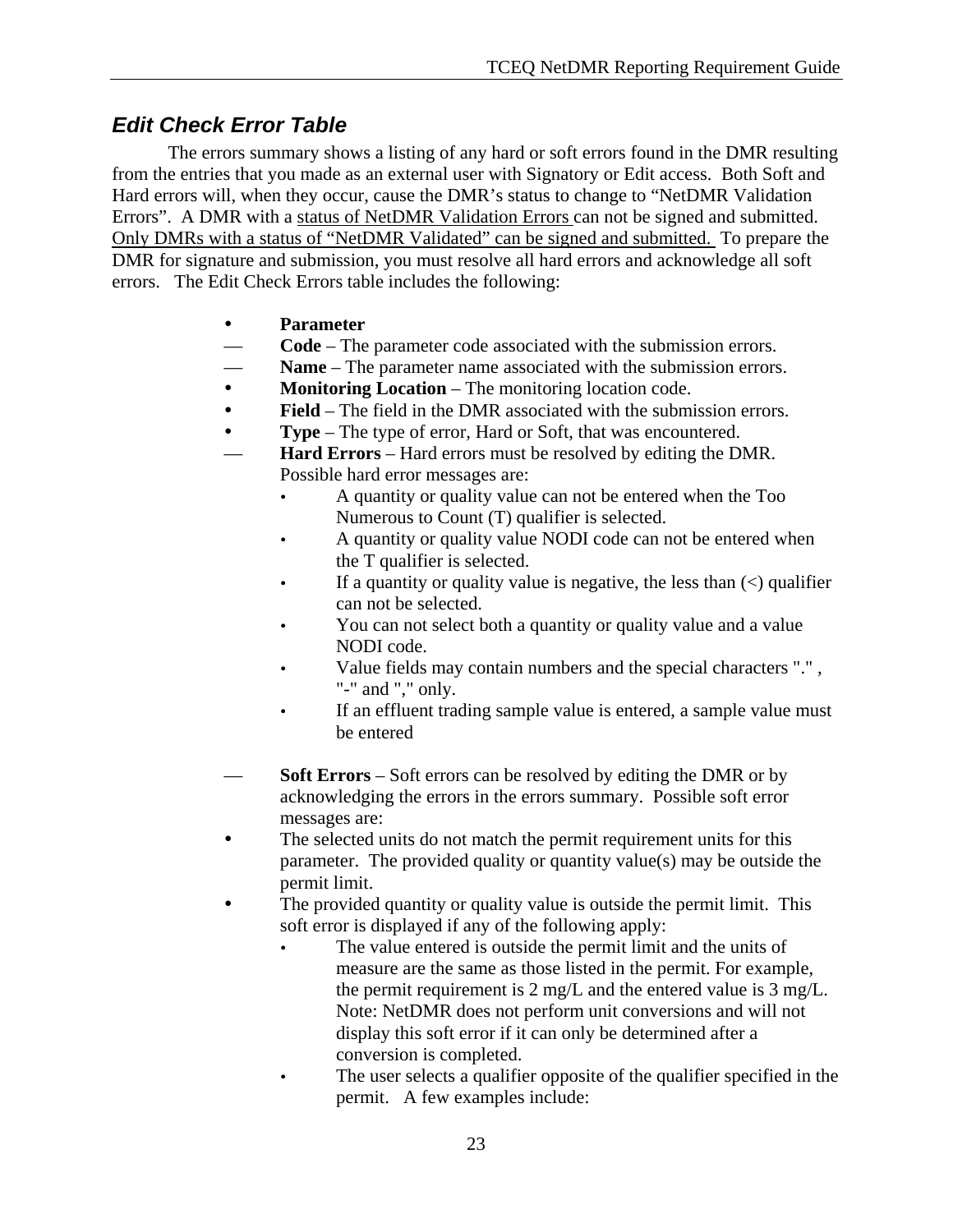- The permit requirement is  $>= 20\%$  and the user enters  $<$ 20%.
- The permit requirement is  $\geq$  20% and the user enters 19%.
- The permit requirement is  $< 10$  mg/L and the user enters 10 mg/L.
- The permit requirement is  $< 10$  mg/L and the user enters 11 mg/L.

The number of excursions should be greater than zero. This soft error is displayed if all of the following apply: (1) the selected units match the permit units, AND (2) one or more of the entered values are outside the permit limit AND (3) excursions are null or zero. Note: NetDMR does not perform unit conversions and will not display this error if it can only be determined after a conversion is completed.

- **Description** A short description of the error that was encountered.
- Acknowledge A box that you can check to acknowledge soft errors.

Note that NetDMR does not generate hard or soft errors for the following:

- y **If a Form-level NODI is applied, NetDMR ignores any selections that you make for qualifiers, units, frequency of analysis, and sample type**
- If a parameter NODI is applied, NetDMR ignores any selections that **you make for qualifiers, units, frequency of analysis, and sample type**
- If you select qualifiers, units, frequency of analysis, or sample type for **a parameter but do not provide a value, NetDMR ignores your selections.**

# *Comments*

 The comments section provides space for external users with signatory or edit access to a permit to enter additional comments related to your DMR submission. A maximum of 4,000 characters can be entered as a comment.

# *Attachments*

 The attachment section lists the following information for all attachments associated with the DMR:

- File Name The name of the attached file, presented as a hyperlink. You can download the file by clicking the file name hyperlink.
- **Type** The MIME content type of the attached file.
- **Size** The size of the attached file in megabytes.
- **Remove** Click the **\*** in this column to delete an attachment from a DMR submission.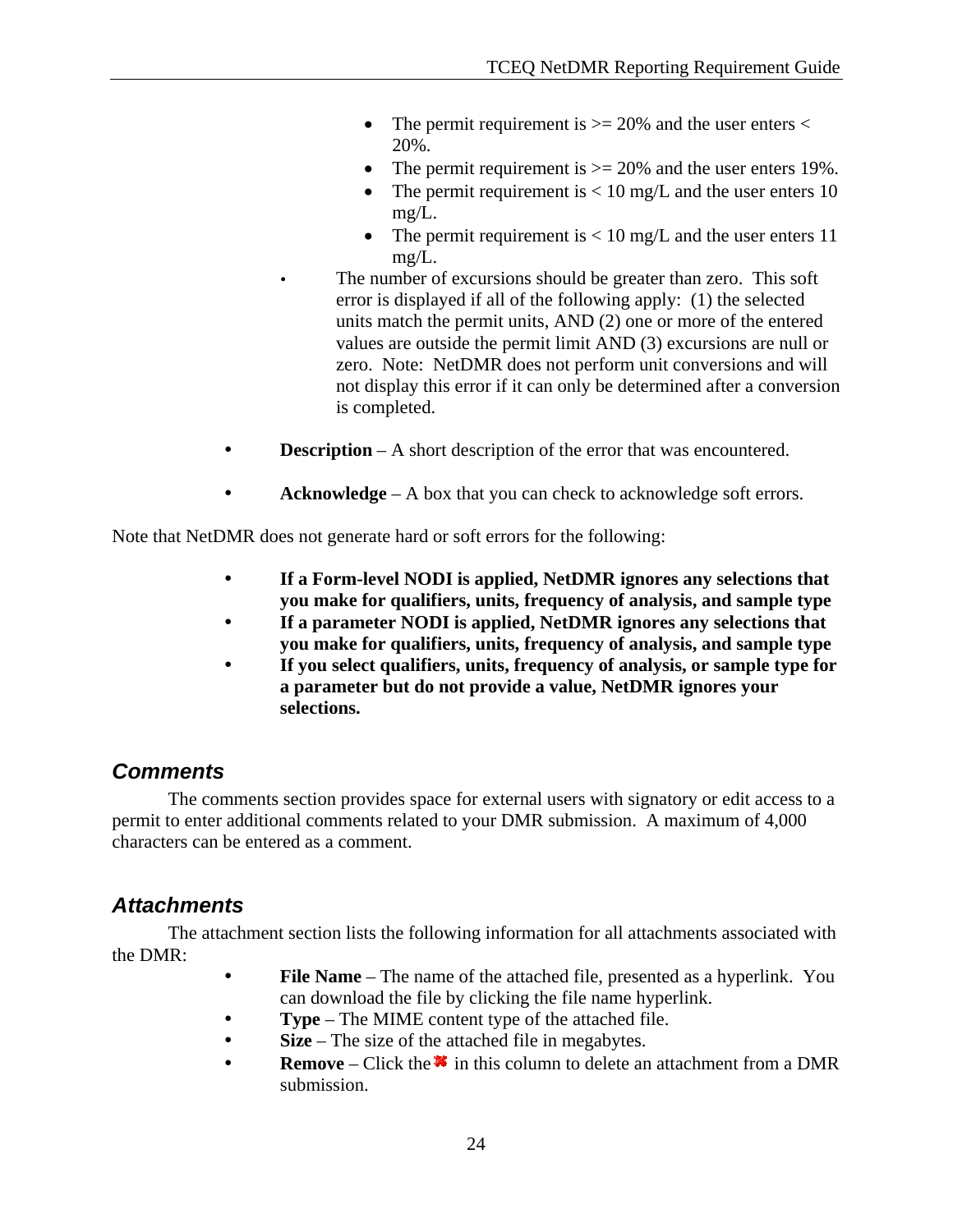# *Report Last Saved By*

 The Report Last Saved by section lists the following for the user that last saved DMR edits:

- User The name of the user who last saved the DMR.
- **Name** The full name of the user who last saved the DMR.
- y **E-mail** The email of the user who last saved the DMR.
- **Date/Time** The date and time the DMR was last saved.

# *Page-level Edit Options*

 Page-level edit options available to you as an external user with Signatory or Edit access include the following:

- y **Clear Parameter Fields** Click **Clear Parameter Fields** to blank out or erase all editable fields in the Parameter Section and restores the defaults listed in the permit for qualifier, frequency of analysis, and sample type.
- **Save & Continue** Click **Save & Continue** to save your edits on this page and remain on this page for further edits. Clicking this link also causes NetDMR to recheck the data for hard and soft errors, update the DMR's status, and reload this page for this DMR.
- **Save & Exit** Click Save & Exit to save your edits on this page. Clicking this link also causes NetDMR to perform On Save edit checks, update the DMR's status, and returns you to the *DMR/COR Search Results* page. If the DMR has any outstanding "Soft" or "Hard" errors, NetDMR will set the status to "NetDMR Validation Errors". If the DMR does not contain any outstanding "Soft" or "Hard" errors, NetDMR will set the status to "NetDMR Validated".
- y **Sign & Submit** If the DMR's status is "NetDMR Validated," click **Sign & Submit** to sign and submit this DMR.
- **Print Friendly View** Click **Print Friendly View** to view the DMR in a print friendly format.
- y **DMR/COR Search Results** Click **DMR/COR Search Results** to return to the *DMR/COR Search Results* page. You will be returned to the results with any sorting or paging selections still applied. Note that if the DMR you were working on is no longer part of the search results, you will be returned to the previous or next page of results.

# *Add Attachment*

 As an external user with signatory or edit access, you can also attach one or more files to a DMR from the Attachments section of the *Edit DMR* page by following these steps: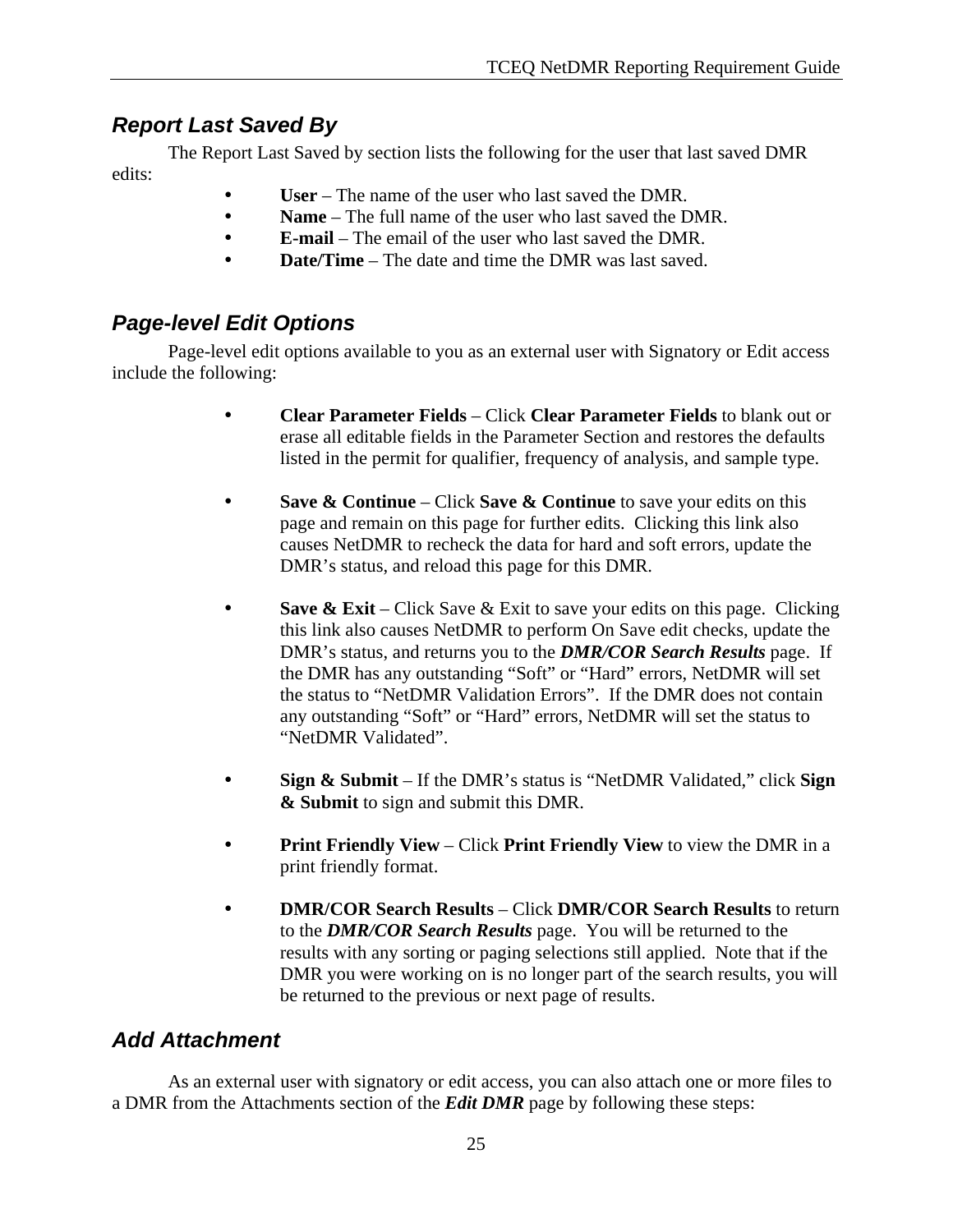- 1. Click *Add Attachment* and the *Add Attachment* page is displayed.
- 2. Click *Browse* and navigate to the file you would like to attach.
- 3. Click to highlight the file and click Open. The file size cannot exceed 20 megabytes (MB).
	- NetDMR will not allow upload of the following file types: com, dll, exe, and vbs. If you attempt to upload a file on one of these types, NetDMR will display an error message indicating that the file type is not allowed.
- 4. Click *Attach File* to attach the file or click *Cancel* to return to the *Edit DMR* page without attaching a file.

# *Delete a DMR*

 As an external user with signatory or edit access, you can delete a previously submitted DMR by following these steps:

- 1. Log into NetDMR with an Edit, Data Provider, or Signatory account.
- 2. Search for the DMR you would like to delete. You can search for the DMR by accessing the All DMRs & CORs tab (see Page 8), selecting the Permit ID, permitted feature, and discharge for the DMR, and clicking *Search.*
- 3. On the *DMR/COR Search Results* page, locate the row for the DMR that you would like to delete, select Correct DMR in the Next Step(s) column, and click *Go*.
- 4. On the *Edit DMR* page, click Clear Parameter Fields. All entered sample values and NODI codes will be deleted and the qualifier, units, sample type, and frequency of analysis fields will be set to the defaults listed in your permit. Alternatively, you can delete each value entry manually and resave to clear reported values.
- 5. Manually update the Principal Executive Officer information, attachments, and comments if changes are needed.
- 6. Click *Save & Continue.*
- 7. If you are a signatory, you can sign the submission to delete the DMR entry as follows:
	- Click Sign & Submit.
	- Review the information on the *Sign and Submit* page to verify that you are signing the DMR you intend to submit.
	- Provide a response to the Security Question.
	- Enter your Password in the text box.
	- Click *Submit* to submit the DMR(s)
	- The *Submission Confirmation* page will indicate whether the DMR has been forwarded for submission.
- 8. If you do not have signatory access to the DMR, inform the signatory that the DMR is ready for signature and submission.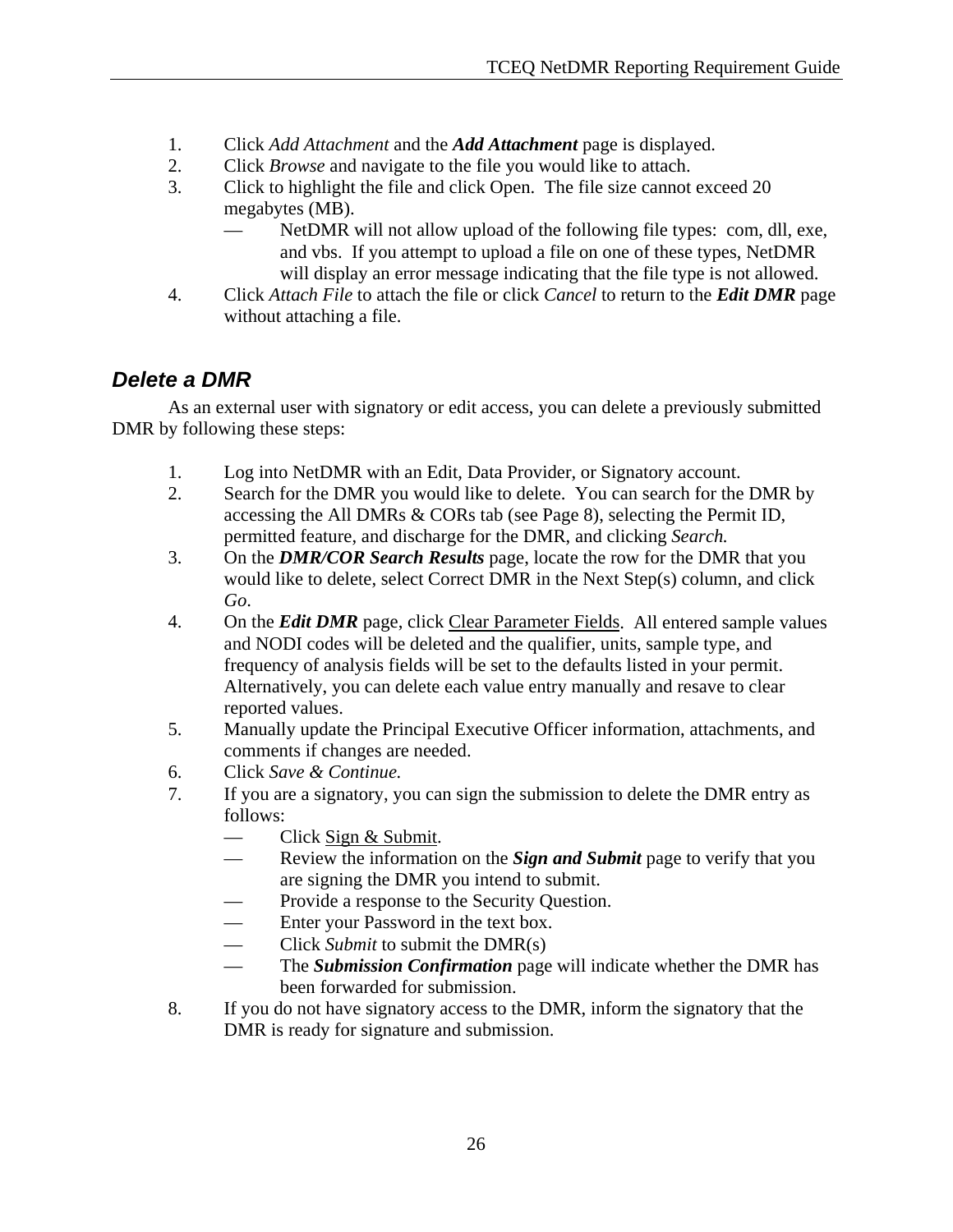# **Import DMRs**

 As an external user with signatory or edit access, you can enter data for one or more DMRs using the import functionality by uploading a file that conforms to the Import DMR file specifications. The import file can contain data to start data entry of a DMR that you have not yet edited, alter in-process DMRs, and/or correct previously submitted DMRs. NetDMR will populate the DMR using the data contained in the file. NetDMR will validate the import file and flag any errors. You must still use the NetDMR interface to acknowledge soft errors, provide information such as the Principal Executive Officer, and sign a completed DMR.

# *Import DMR Format*

 The DMR import file must be in comma separated value format (csv) and be saved with an extension of '.txt', or a '.txt' file that is zipped according the PKWare zip format and saved with an extension of. '.zip' CSV files can be readily created using a program such as Microsoft Excel. The import format will allow you to specify all of the parameter data that you would otherwise enter using the NetDMR Edit DMR functionality. You will still need to use the NetDMR Edit DMR functionality to acknowledge soft errors and enter DMR level information such as the Principal Executive Officer. The following fields are listed in the order in which they must appear for each row in the import file.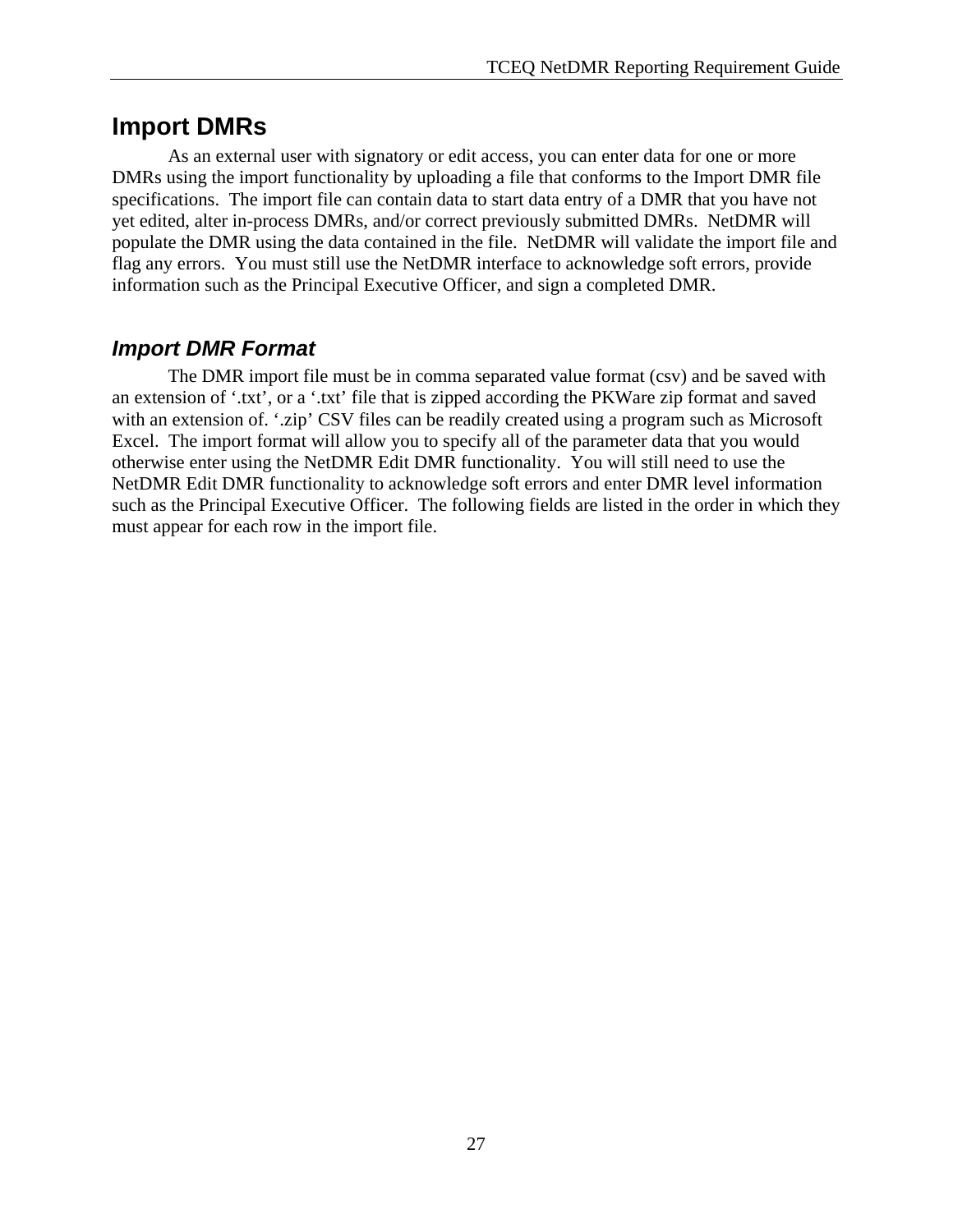|                | <b>Import DMR File Specifications</b> |                       |                                                |                                                                                                                                                                                                                                                                        |                |                                                                                                                                                                                       |                 |  |
|----------------|---------------------------------------|-----------------------|------------------------------------------------|------------------------------------------------------------------------------------------------------------------------------------------------------------------------------------------------------------------------------------------------------------------------|----------------|---------------------------------------------------------------------------------------------------------------------------------------------------------------------------------------|-----------------|--|
| $\#$           | <b>Grouping</b>                       | <b>Header</b>         | <b>Short Description</b>                       | <b>Full Description</b>                                                                                                                                                                                                                                                | <b>Example</b> | <b>Type</b>                                                                                                                                                                           | <b>Required</b> |  |
| 1              |                                       | permitted_feature_id  | <b>Permitted Feature</b><br>ID                 | The alphanumeric identifier or name assigned by a<br>permit issuing organization to identify a permitted unit,<br>feature, or process                                                                                                                                  | <b>LVW</b>     | alphanumeric string 100<br>characters or less                                                                                                                                         | у               |  |
| 2              | <b>DMR</b>                            | limit_set_txt         | Limit Set<br>Designator                        | The unique identifier for a particular grouping of limits<br>for a given outfall or discharge point for reporting<br>purposes                                                                                                                                          | A              | alphanumeric string 50<br>characters or less                                                                                                                                          | $\mathbf y$     |  |
| 3              |                                       | mped_txt              | Monitoring Period<br>End Date (yyyy-<br>mm-dd) | The Monitoring Period End Date (MPED) for a given<br>DMR.                                                                                                                                                                                                              | 2008-03-31     | Date in YYYY-MM-DD<br>Format                                                                                                                                                          | $\mathbf{y}$    |  |
| $\overline{4}$ |                                       | parameter_cd          | <b>Parameter Code</b>                          | The unique code identifying the parameter within the<br>pollutant                                                                                                                                                                                                      | TRB6J          | string 5 characters or<br>less                                                                                                                                                        | $\mathbf{y}$    |  |
| $\sqrt{5}$     | Parameter                             | monitor_location_cd   | Monitoring<br><b>Location Code</b>             | The code that the monitoring location at which the<br>monitoring requirement (and effluent limit if limited)<br>applies.                                                                                                                                               | RW             | string 3 characters or<br>less                                                                                                                                                        | $\mathbf{y}$    |  |
| $\sqrt{6}$     |                                       | season_num            | <b>Season Number</b>                           | Unique number between 0 and 12 inclusive that<br>identifies a particular seasonal limit for the same<br>parameter within a single limit start and end date.                                                                                                            |                | Integer between 1 and<br>12 inclusive                                                                                                                                                 | $\mathbf y$     |  |
| $\tau$         |                                       | quant_1_nodi_cd       | Quantity 1 Nodi<br>Code                        | The unique code for no discharge indicator values of<br><b>DMR</b>                                                                                                                                                                                                     | W              | string 3 characters or<br>less                                                                                                                                                        |                 |  |
| 8              |                                       | quant_1_qualifier_txt | Quantity 1<br><b>Qualifier Text</b>            | The qualifier of the numeric condition. It specifies<br>whether the condition is greater than, less than, and/or<br>equal to the NumericConditionValue. This field may also<br>indicate if the value is estimated (E) or too numerous to<br>count (T) when applicable. | $=$            | one of: $=, \leq, =>, \leq, >, T, E$                                                                                                                                                  |                 |  |
| 9              | Ouant 1                               | quant_1_sample_num    | Quantity 1 Sample<br>Value                     | Value                                                                                                                                                                                                                                                                  | 3.75           | Number, not more than<br>8 characters including<br>decimal point and +/-<br>sign but excluding<br>comma separators.<br>Maximum of 7 digits to<br>the right of the decimal<br>point.   |                 |  |
| 10             |                                       | quant_1_effluent_num  | Quantity 1<br><b>Effluent Value</b>            | Value                                                                                                                                                                                                                                                                  | 3.75           | Number, , not more than<br>8 characters including<br>decimal point and +/-<br>sign but excluding<br>comma separators.<br>Maximum of 7 digits to<br>the right of the decimal<br>point. |                 |  |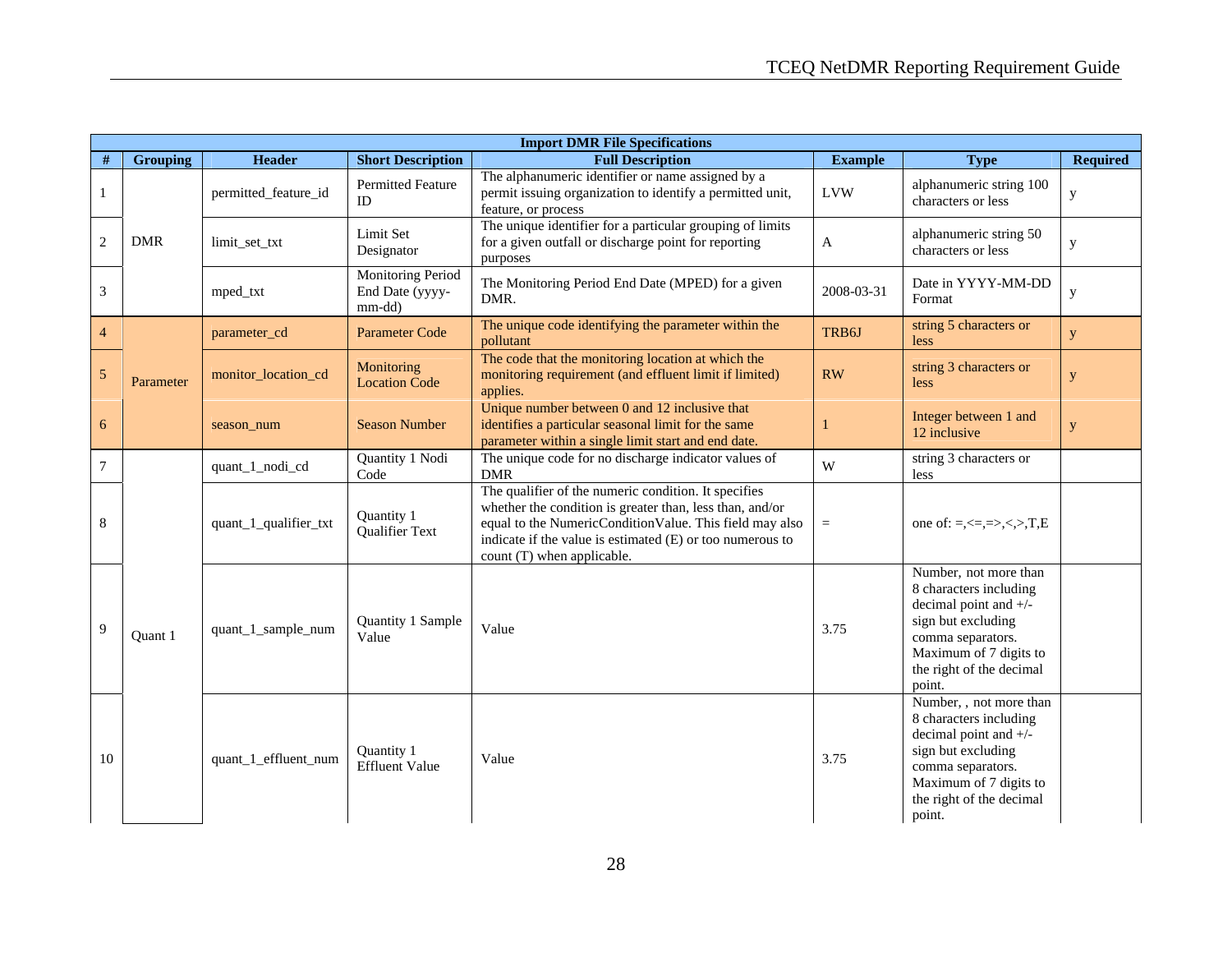|      | <b>Import DMR File Specifications</b> |                       |                                                 |                                                                                                                                                                                                                                                                        |                |                                                                                                                                                                                       |                 |  |
|------|---------------------------------------|-----------------------|-------------------------------------------------|------------------------------------------------------------------------------------------------------------------------------------------------------------------------------------------------------------------------------------------------------------------------|----------------|---------------------------------------------------------------------------------------------------------------------------------------------------------------------------------------|-----------------|--|
| $\#$ | <b>Grouping</b>                       | <b>Header</b>         | <b>Short Description</b>                        | <b>Full Description</b>                                                                                                                                                                                                                                                | <b>Example</b> | <b>Type</b>                                                                                                                                                                           | <b>Required</b> |  |
| 11   |                                       | quant_2_nodi_cd       | Quantity 2 Nodi<br>Code                         | The unique code for no discharge indicator values of<br><b>DMR</b>                                                                                                                                                                                                     | W              | String 3 characters or<br>less                                                                                                                                                        |                 |  |
| 12   |                                       | quant_2_qualifier_txt | Quantity 2<br><b>Qualifier Text</b>             | The qualifier of the numeric condition. It specifies<br>whether the condition is greater than, less than, and/or<br>equal to the NumericConditionValue. This field may also<br>indicate if the value is estimated (E) or too numerous to<br>count (T) when applicable. | $=$            | One of: =, $\le$ =, =>, $\le$ , >, T, E                                                                                                                                               |                 |  |
| 13   | Quant 2                               | quant_2_sample_num    | <b>Quantity 2 Sample</b><br>Value               | Value                                                                                                                                                                                                                                                                  | 3.75           | Number, not more than<br>8 characters including<br>decimal point and $+/-$<br>sign but excluding<br>comma separators.<br>Maximum of 7 digits to<br>the right of the decimal<br>point. |                 |  |
| 14   |                                       | quant_2_effluent_num  | Quantity 2<br><b>Effluent Value</b>             | Value                                                                                                                                                                                                                                                                  | 3.75           | Number, not more than<br>8 characters including<br>decimal point and $+/-$<br>sign but excluding<br>comma separators.<br>Maximum of 7 digits to<br>the right of the decimal<br>point. |                 |  |
| 15   | Quant<br><b>UOM</b>                   | quant uom cd          | Quantity Unit Of<br>Measure Code                | Unit of measure abbreviation                                                                                                                                                                                                                                           | MBTU/hr        | String 15 characters or<br>less                                                                                                                                                       |                 |  |
| 16   | Conc 1                                | conc_1_nodi_cd        | Concentration 1<br>Nodi Code                    | The unique code for no discharge indicator values of<br><b>DMR</b>                                                                                                                                                                                                     | W              | String 3 characters or<br>less                                                                                                                                                        |                 |  |
| 17   |                                       | conc_1_qualifier_txt  | <b>Concentration 1</b><br><b>Qualifier Text</b> | The qualifier of the numeric condition. It specifies<br>whether the condition is greater than, less than, and/or<br>equal to the NumericConditionValue. This field may also<br>indicate if the value is estimated (E) or too numerous to<br>count (T) when applicable. | $\equiv$       | One of: =, $\le$ =, =>, $\lt$ , >, T, E                                                                                                                                               |                 |  |
| 18   |                                       | conc_1_sample_num     | Concentration 1<br>Sample Value                 | Value                                                                                                                                                                                                                                                                  | 3.75           | Number, not more than<br>8 characters including<br>decimal point and $+/-$<br>sign but excluding<br>comma separators.<br>Maximum of 7 digits to<br>the right of the decimal<br>point. |                 |  |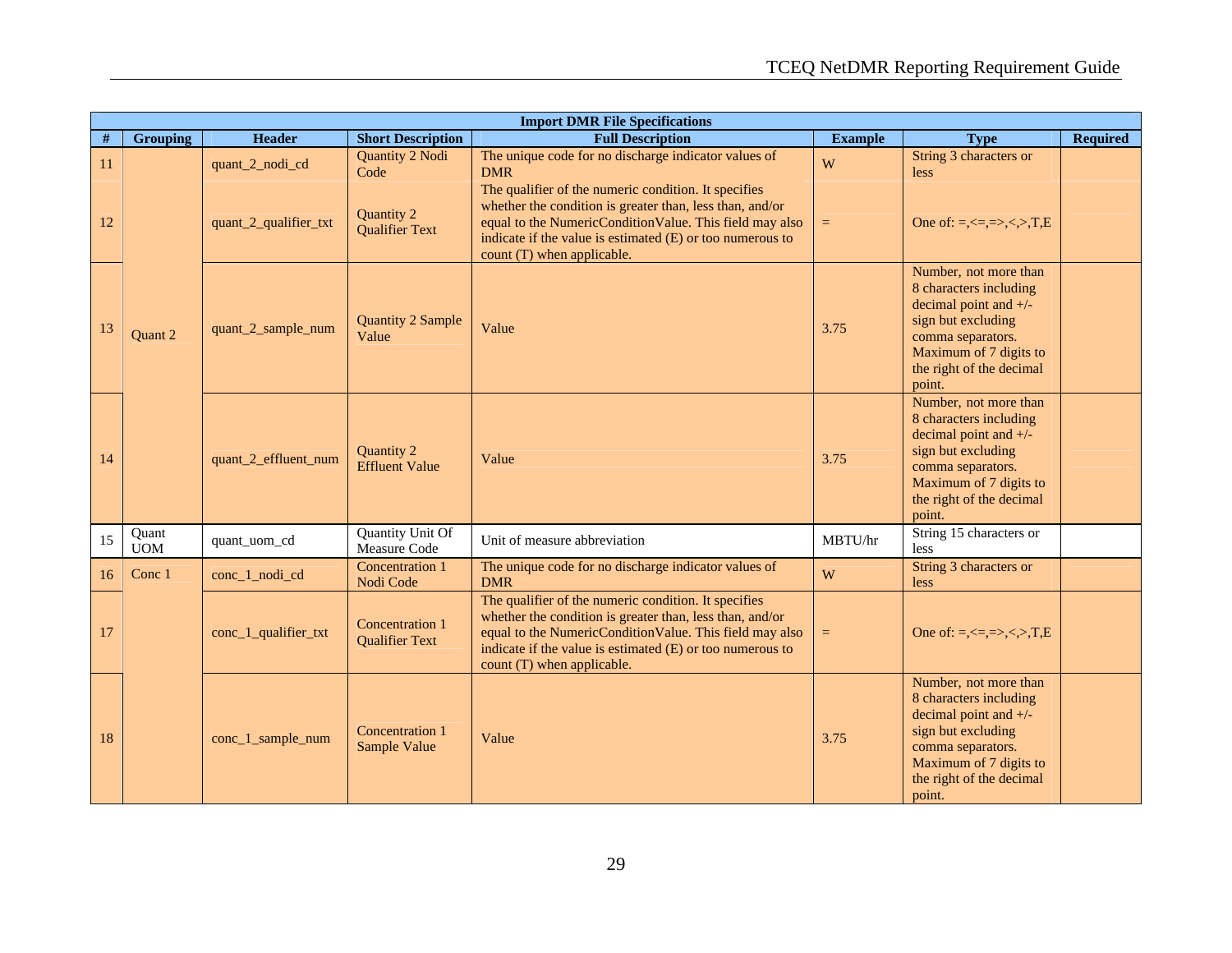|      | <b>Import DMR File Specifications</b> |                      |                                          |                                                                                                                                                                                                                                                                        |                |                                                                                                                                                                                       |                 |
|------|---------------------------------------|----------------------|------------------------------------------|------------------------------------------------------------------------------------------------------------------------------------------------------------------------------------------------------------------------------------------------------------------------|----------------|---------------------------------------------------------------------------------------------------------------------------------------------------------------------------------------|-----------------|
| $\#$ | <b>Grouping</b>                       | <b>Header</b>        | <b>Short Description</b>                 | <b>Full Description</b>                                                                                                                                                                                                                                                | <b>Example</b> | <b>Type</b>                                                                                                                                                                           | <b>Required</b> |
| 19   |                                       | conc_1_effluent_num  | Concentration 1<br><b>Effluent Value</b> | Value                                                                                                                                                                                                                                                                  | 3.75           | Number, not more than<br>8 characters including<br>decimal point and $+/-$<br>sign but excluding<br>comma separators.<br>Maximum of 7 digits to<br>the right of the decimal<br>point. |                 |
| 20   |                                       | conc_2_nodi_cd       | Concentration 2<br>Nodi Code             | The unique code for no discharge indicator values of<br><b>DMR</b>                                                                                                                                                                                                     | W              | String 3 characters or<br>less                                                                                                                                                        |                 |
| 21   |                                       | conc_2_qualifier_txt | Concentration 2<br>Qualifier Text        | The qualifier of the numeric condition. It specifies<br>whether the condition is greater than, less than, and/or<br>equal to the NumericConditionValue. This field may also<br>indicate if the value is estimated (E) or too numerous to<br>count (T) when applicable. | $\equiv$       | One of: $=, \leq, =, >, >, T, E$                                                                                                                                                      |                 |
| 22   | Conc 2                                | conc_2_sample_num    | Concentration 2<br>Sample Value          | Value                                                                                                                                                                                                                                                                  | 3.75           | Number, not more than<br>8 characters including<br>decimal point and +/-<br>sign but excluding<br>comma separators.<br>Maximum of 7 digits to<br>the right of the decimal<br>point.   |                 |
| 23   |                                       | conc_2_effluent_num  | Concentration 2<br><b>Effluent Value</b> | Value                                                                                                                                                                                                                                                                  | 3.75           | Number, not more than<br>8 characters including<br>decimal point and +/-<br>sign but excluding<br>comma separators.<br>Maximum of 7 digits to<br>the right of the decimal<br>point.   |                 |
| 24   | Conc 3                                | conc_3_nodi_cd       | Concentration 3<br>Nodi Code             | The unique code for no discharge indicator values of<br><b>DMR</b>                                                                                                                                                                                                     | W              | String 3 characters or<br>less                                                                                                                                                        |                 |
| 25   |                                       | conc_3_qualifier_txt | Concentration 3<br><b>Qualifier Text</b> | The qualifier of the numeric condition. It specifies<br>whether the condition is greater than, less than, and/or<br>equal to the NumericConditionValue. This field may also<br>indicate if the value is estimated (E) or too numerous to<br>count (T) when applicable. | $\equiv$       | One of: =, $\le$ =, =>, $\le$ , >, T, E                                                                                                                                               |                 |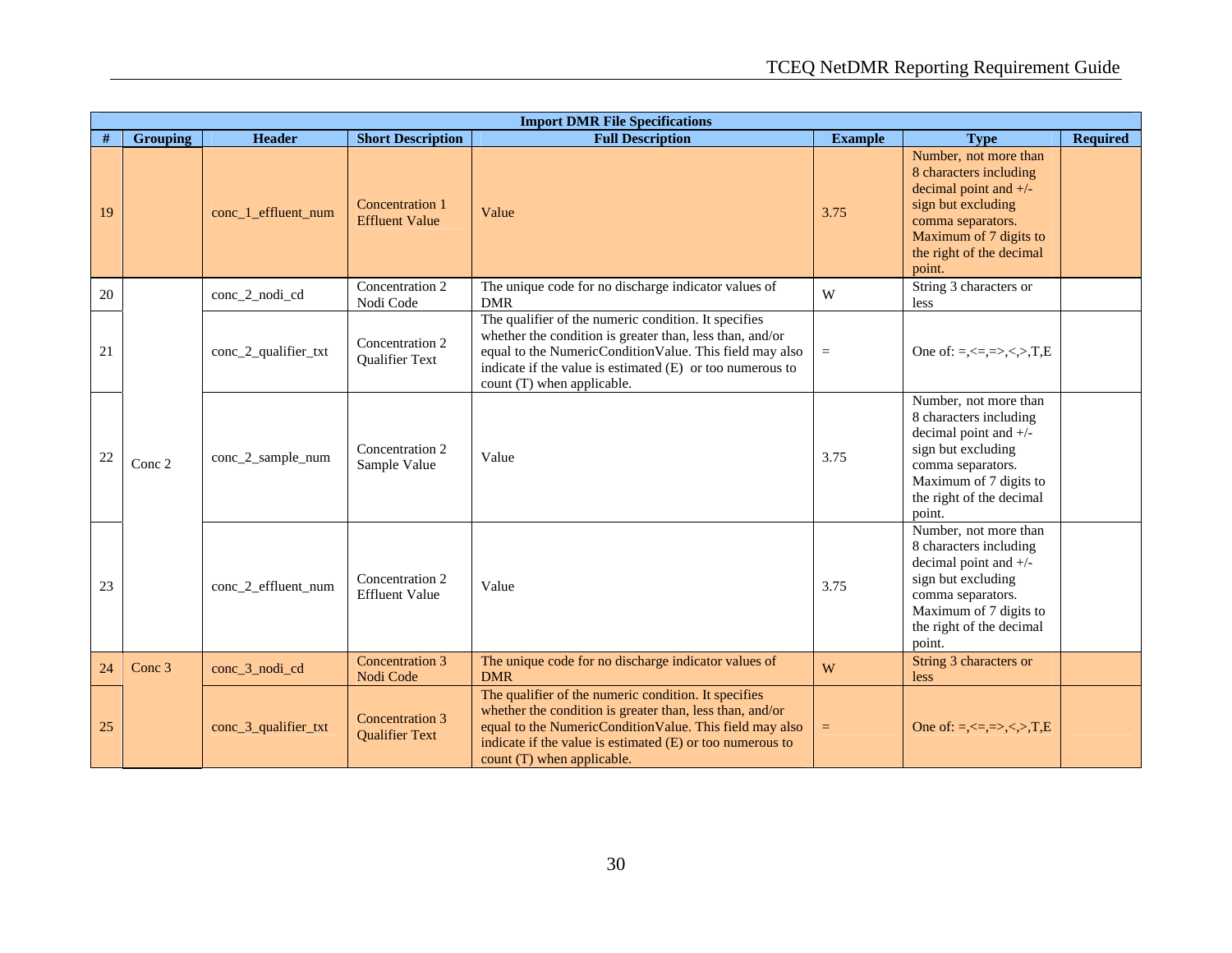|    | <b>Import DMR File Specifications</b> |                     |                                          |                                                                                                                                                                                                        |                |                                                                                                                                                                                       |                 |  |  |  |
|----|---------------------------------------|---------------------|------------------------------------------|--------------------------------------------------------------------------------------------------------------------------------------------------------------------------------------------------------|----------------|---------------------------------------------------------------------------------------------------------------------------------------------------------------------------------------|-----------------|--|--|--|
| #  | <b>Grouping</b>                       | <b>Header</b>       | <b>Short Description</b>                 | <b>Full Description</b>                                                                                                                                                                                | <b>Example</b> | <b>Type</b>                                                                                                                                                                           | <b>Required</b> |  |  |  |
| 26 |                                       | conc_3_sample_num   | Concentration 3<br>Sample Value          | Value                                                                                                                                                                                                  | 3.75           | Number, not more than<br>8 characters including<br>decimal point and $+/-$<br>sign but excluding<br>comma separators.<br>Maximum of 7 digits to<br>the right of the decimal<br>point. |                 |  |  |  |
| 27 |                                       | conc 3 effluent num | Concentration 3<br><b>Effluent Value</b> | Value                                                                                                                                                                                                  | 3.75           | Number, not more than<br>8 characters including<br>decimal point and $+/-$<br>sign but excluding<br>comma separators.<br>Maximum of 7 digits to<br>the right of the decimal<br>point. |                 |  |  |  |
| 28 | Conc<br><b>UOM</b>                    | conc uom cd         | Concentration<br>Unit Of Measure<br>Code | Unit of measure abbreviation                                                                                                                                                                           | MBTU/hr        | String 15 characters or<br>less                                                                                                                                                       |                 |  |  |  |
| 29 |                                       | excursions_num      | Number of<br>reported<br>excursions      | Number of reported excursions                                                                                                                                                                          | $\overline{2}$ | Integer 0 or above                                                                                                                                                                    |                 |  |  |  |
| 30 | Additional                            | freq_analysis_cd    | Frequency of<br><b>Analysis Code</b>     | The code that indicates the frequency with which the<br>permittee must analyze the sampled data. The general<br>format is XX/YY where XX= number of times sampled<br>and $YY = period$ of time sampled | 01/8H          | String 15 characters or<br>less                                                                                                                                                       | y               |  |  |  |
| 31 |                                       | sample_type_cd      | Sample Type<br>Code                      | The code that is the sampling method required by the<br>permit to be used to provide measurement values on the<br><b>DMR</b>                                                                           | <b>CT</b>      | String 3 characters or<br>less                                                                                                                                                        | ${\bf y}$       |  |  |  |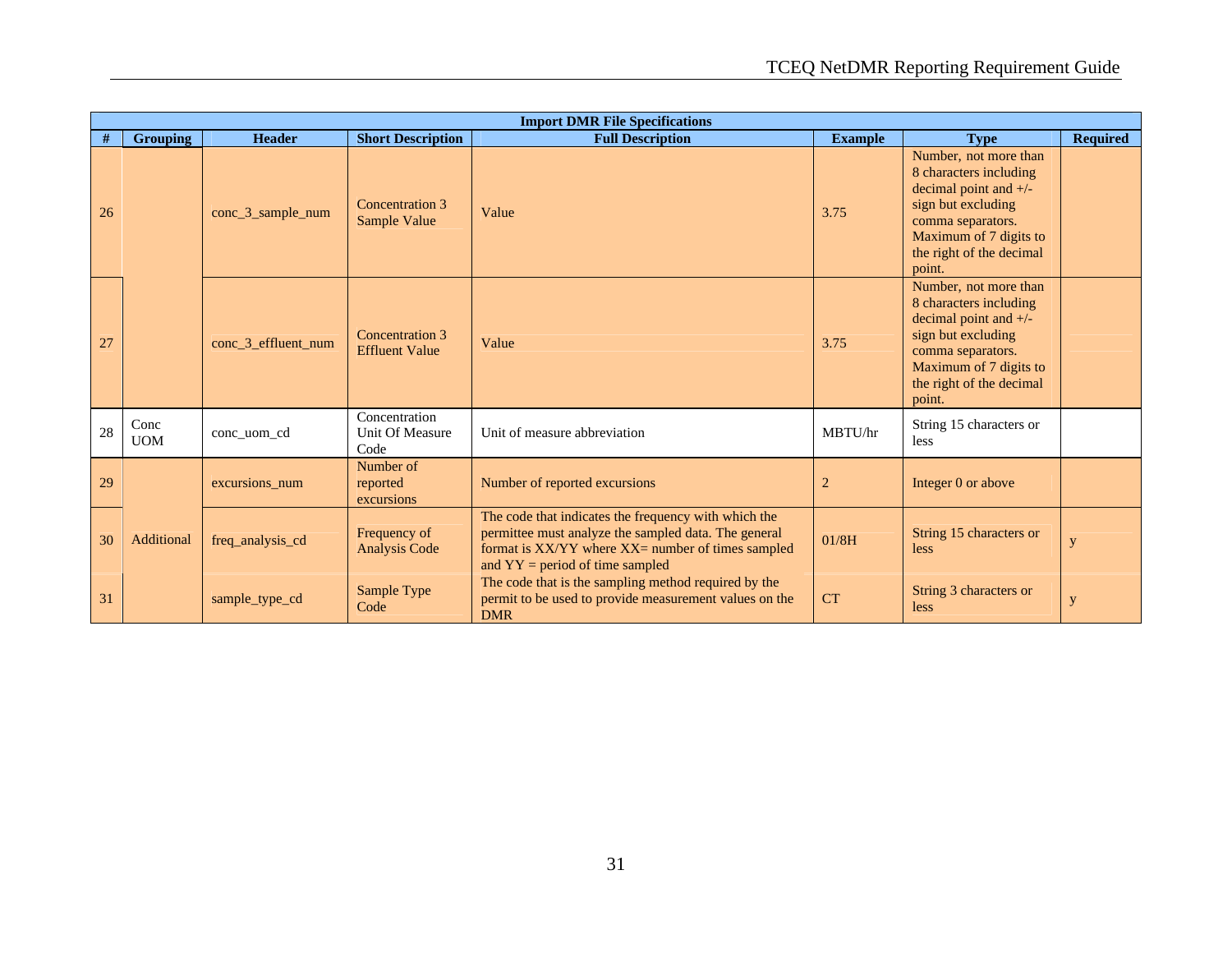### *CSV Format Specifications*

 The comma separated value (CSV) format recognized by NetDMR is based on the CSV specification outlined by the Internet Engineering Task Force (IETF) at http://tools.ietf.org/html/rfc4180.

- 9. Any line in the file beginning with the pound sign (#) is treated as a comment and will be ignored by the import.
- 10. The data for each parameter is located on a separate line, delimited by a line break (CRLF). For example:

aaa,bbb,ccc CRLF zzz,yyy,xxx CRLF

11. The last record in the file may or may not have an ending line break. For example:

aaa,bbb,ccc CRLF zzz,yyy,xxx

12. A header line must appear as the first line of the file with the same format as normal record lines. This header contains names corresponding to the fields in the file and contains the same number of fields as the records in the rest of the file. For example:

field\_name,field\_name,field\_name CRLF aaa,bbb,ccc CRLF zzz,yyy,xxx CRLF

13. Within the header and each record, there can be one or more fields, separated by commas. Each line should contain the same number of fields throughout the file. Spaces are considered part of a field and should not be ignored. The last field in the record must not be followed by a comma. For example:

aaa,bbb,ccc

14. Each field may or may not be enclosed in double quotes. If fields are not enclosed with double quotes, then double quotes can not appear inside the fields. If surrounding double quotes are used, the initial double quote must immediately follow the comma delimiter separating the field from the previous field and the final double quote must immediately precede the comma separating the field from the next field. For example: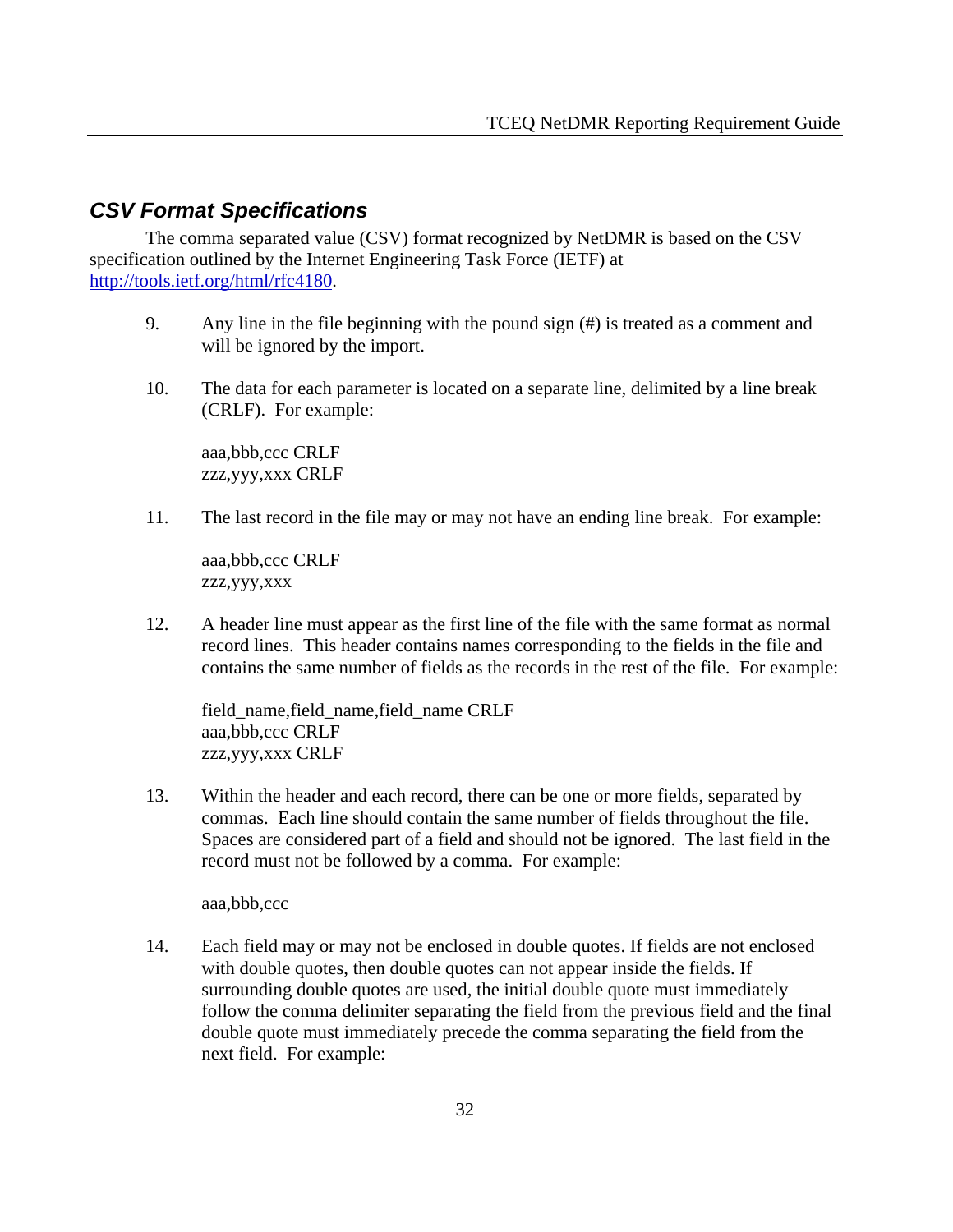"aaa","bbb","ccc" CRLF zzz,yyy,xxx

"aaa","b,bb","ccc" CRLF zzz,yyy,xxx

15. If double-quotes are used to enclose fields, then a double-quote appearing inside a field must be escaped by preceding it with another double quote. For example:

"aaa","b""quoted""b","ccc"

16. Fields that do not contain any data can either be surrounded in double quotes or be empty. For example,

"a","b","c" CRLF a,,c CRLF a,"",c

### *Import DMRs*

 As an external user with signatory or edit access to a permit, you can use the *Import DMRs* page to import a properly formatted DMR data file. The file can contain data for only one permit (although it may cover multiple permitted features, limit sets, and monitoring periods for that permit). You can include in the file both new DMR data and corrections to in-process or previously submitted DMRs. The file can not be larger than twenty (20) megabytes (MB). To import a DMR file, follow these steps:

- 1. Prepare a properly formatted import file. The file must only contain data for one permit ID as NetDMR can only process DMRs for one permit in each import file.
- 2. Login to NetDMR with a Signatory or Edit User account.
- 3. Click **Perform Import** under the **Import DMRs** menu.
- 4. Click in the box next to Permit ID to select the permit with which the DMR is associated. This box is pre-populated with the list of permits to which you have access. This field is mandatory.
- 5. Click *Browse* and navigate to folder on your desktop, network, or other location that contains the import file. Click the file name and click Open to select the file to be imported. This field is mandatory.
- 6. Click in the box next to File Type to select the type of file being imported. Valid file types are "Text" and "Zip" files. This field is mandatory.
- 7. Click to select a Data Replacement Strategy. The strategy tells NetDMR how to handle the data in the import file. This field is mandatory
	- 1. **Append Only** The import can add data to an in-process DMR but can not overwrite the DMR's existing data.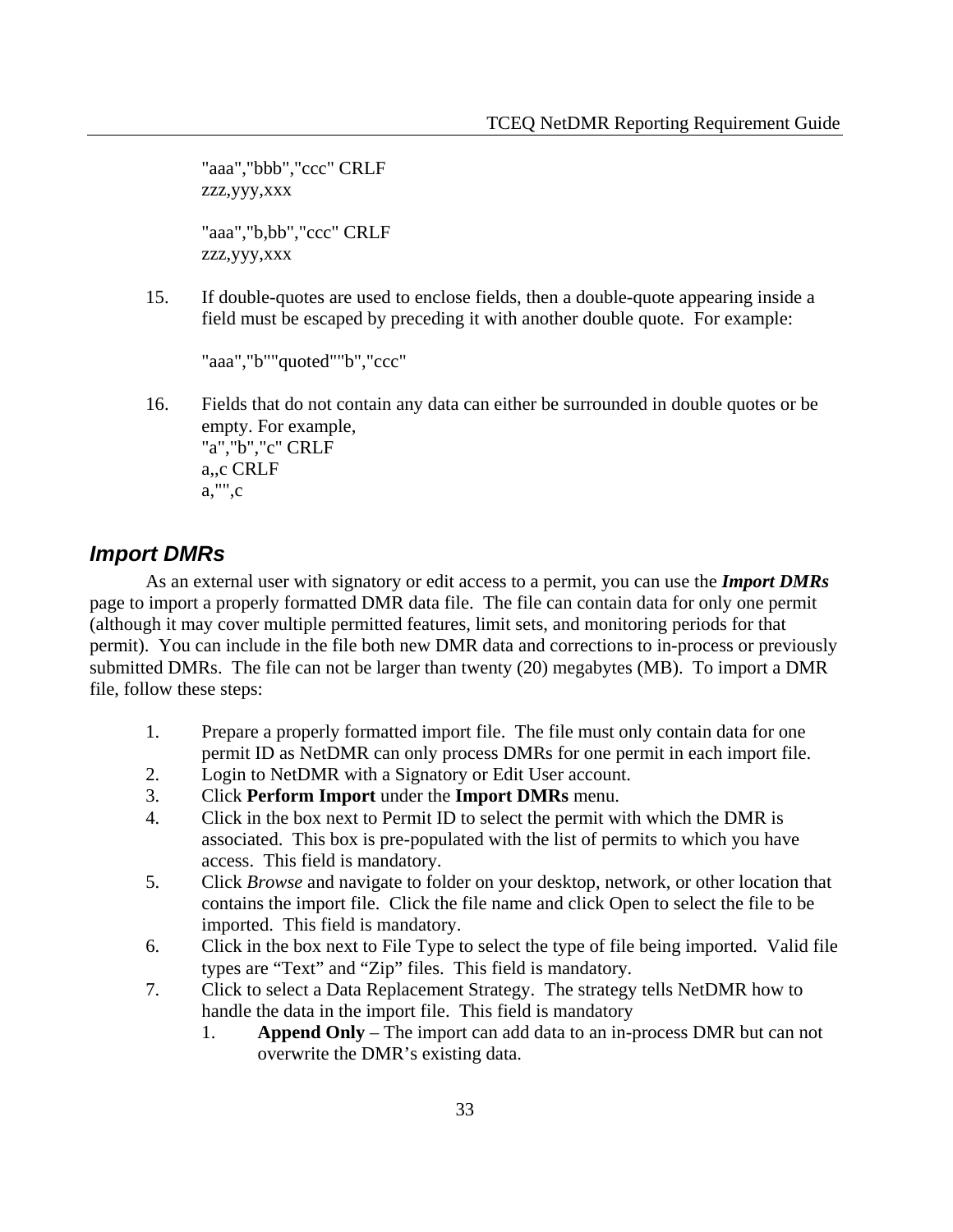- 2. **Append and Overwrite** The import can both add data to and overwrite existing data in an in-process DMR.
- 8. Enter a description of the import file. This field is mandatory.
- 9. Click *Submit Import File* to initiate the import process. After you submit a file, NetDMR adds it to the import queue. You can monitor the status of the import request on the Check *DMR Import Results* page. After the DMR has been processed, NetDMR will notify you by email and make any errors available via the *Check DMR Import Results* page.

 You can stop the import process by clicking *Cancel*. NetDMR will return you to the previous page without submitting a DMR file to import.

### *Import Validation*

 NetDMR automatically processes and validates each row in the import file. If an error is encountered in a row, no data from the row will be processed. Errors in one row do not affect the processing of previous or subsequent rows. NetDMR performs the following validations:

- 1. Each import file must contain data for only one permit number. You specify the permit number on the *Import DMRs* page.
- 2. Each row must be of the exact format specified in Import DMR Format (Section 6.5.1) and DMR Import File Contents (Section 6.5.2).
- 3. Each row must contain data for the following fields to uniquely identify a parameter row in a DMR:
	- a. Permitted Feature ID
	- b. Limit Set Designator
	- c. Monitoring Period End Date (yyyy-mm-dd)
	- d. Parameter Code
	- e. Monitoring Location Code
- 4. Each row must relate to a parameter row of a DMR that exists in NetDMR
- 5. If you provide a NODI code for a row, the associated sample value and effluent values must be blank. For example, if a Concentration 1 NODI Code is provided in a row, data cannot be provided for the Concentration 1 Sample Value or the Concentration 1 Effluent Value for that same record.
- 6. All included codes for fields such as Parameter Code, Monitoring Location Code. NODI codes (Appendix A), Unit of Measure Codes (Appendix B), Frequency of Analysis Codes (Appendix C), and Sample Type Codes (Appendix D) must match the codes in an applicable reference table in the NetDMR database. NetDMR uses the same codes as ICIS-NPDES.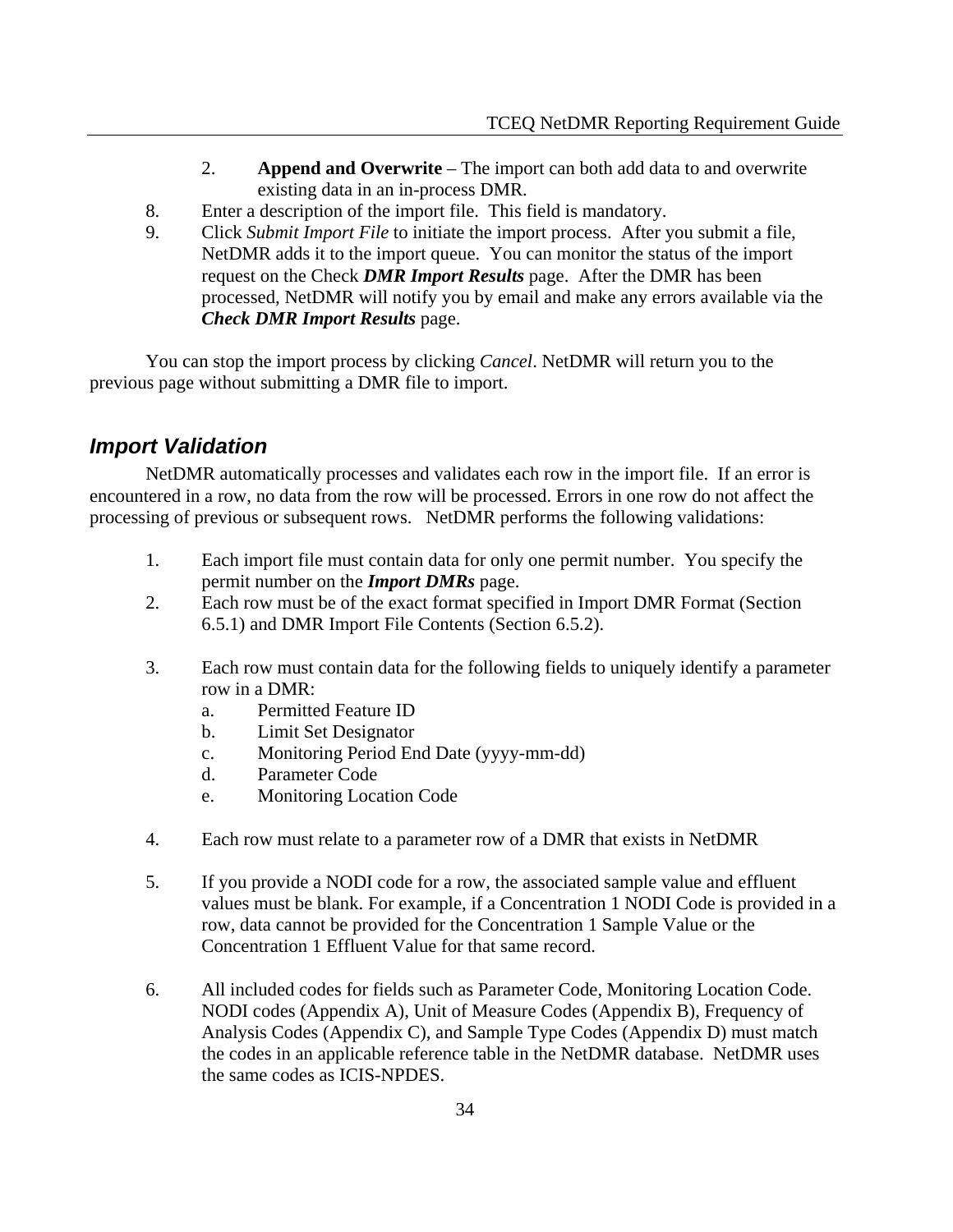- 7. The Monitoring Period End Date must be specified in the format YYYY-MM-DD.
- 8. If provided, the Number of Excursions must be an integer  $> = 0$ .
- 9. If provided, the Unit of Measure Code (Appendix B) must be appropriate for the specified parameter. The reference tables retrieved from ICIS-NPDES specify which unit codes are appropriate for each parameter code.

# *DMR Import Results*

 The *DMR Import Results* page summarizes the status of your DMR import requests. . As an external user with signatory or edit access to a permit, you can view these results by clicking **Check Results** under the **Import DMRs** menu. The following information is provided:

- **Transaction ID** A NetDMR-generated identifier for the request.
- **Submission Date/Time** The date/time you made the request to import the DMR on the *Import DMRs* page.
- **Permit ID** The permit number to which the DMR data are being added.
- **Facility** The name of the facility associated with the permit.
- **Import File** The name of the import file.
- **Data Replacement Strategy** Indicates if the data replacement strategy is "Append Only" or "Append and Overwrite".
- **Description** The description you provided for this import on the *Import DMRs* page.
- **Status** The status of the DMR Import
- **Pending** The import request is waiting in NetDMR's import queue.
- **In Process** NetDMR is processing the import request.
- **Failed**  NetDMR attempted to process the request but encountered fatal errors. No data were imported. Failed import requests are removed from the table after three months.
- **Completed With Errors** NetDMR processed the request and encountered non-fatal errors; some data were imported. Completed with errors import requests are removed after all of the DMRs created by this request are signed and submitted or deleted.
- **Completed** NetDMR processed the request without errors; all data were imported. Completed import requests are removed from the table after all of the DMRs created by this request are signed and submitted or deleted.
- **Log** You can view the import log for each request by clicking the  $\mathbb{F}$  icon. The import log contains detailed status and error messages generated during import processing.
- **Back** Click the *Back* button to return to the previous page.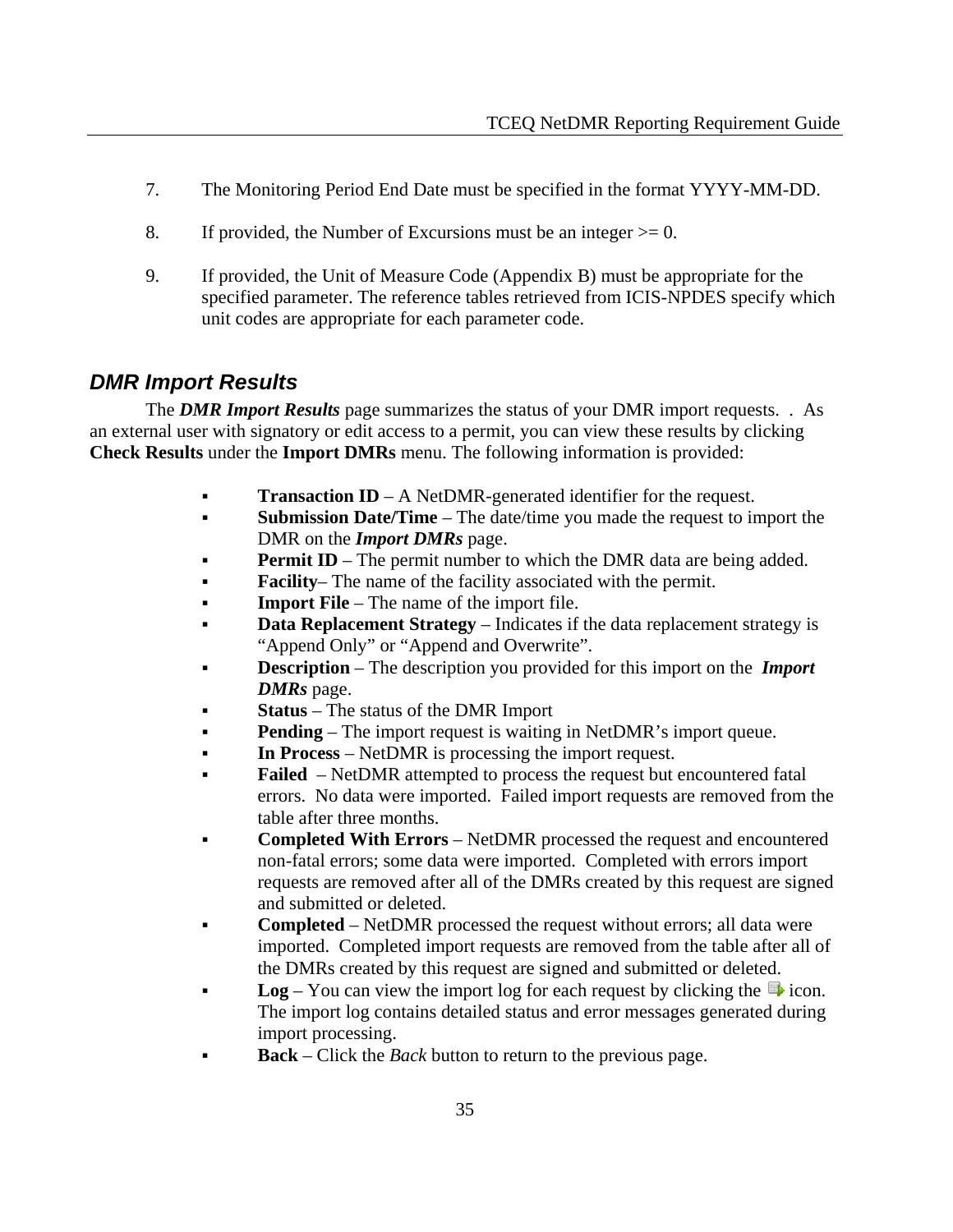Up to ten import requests will be displayed in the table by default. If more than 10 import requests are available, you can navigate through the list by:

- Clicking a page number link to go to a specific page of import requests.
- Clicking the green forward arrow  $\blacktriangleright$  to display the next page of import requests.
- Clicking the green back arrow  $\triangleleft$  to view the previous page of import requests.
- Clicking the double green forward arrow icon  $\blacksquare$  to display the last 10 import requests.
- Clicking the double green back arrow icon  $\blacksquare$  to display the first 10 import requests.
- Clicking the View All link to show all import requests in the table on the same page with the default sort order applied
- Clicking the View Partial link to return from the View All display back to viewing 10 import requests at a time with the default sort order applied.

 Click any underlined column title to sort the table rows in ascending or descending order by the information in that column.

# *DMR Import Log*

 The *DMR Import Log* page displays status and error messages generated during the processing of a DMR import request. As an external user with signatory or edit access to a permit, you can view the DMR Import Log by clicking the log icon in the Log column on the *DMR Import Results* page. The DMR import request information is summarized in the table at the top of the page and the log entries are presented in the table at the bottom of the page.

DMR Import Request Information

- **Transaction ID** A NetDMR-generated identifier for the request.
- **Submission Date/Time** The date/time you made the request to import the DMR on the *Import DMRs* page.
- **Permit ID** Permit number to which the DMR is being added.
- **Facility** Name of the facility associated with the permit.
- **Import File** The name of the import file.
- **Data Replacement Strategy** Indicates if the data replacement strategy is "Append Only" or "Append and Overwrite".
- **Description** –The description you provided for this import on the *Import DMRs* page.
- **Status** The status of the DMR Import.
- **Pending** The import request is waiting in NetDMR's import queue.
- **In Process** NetDMR is processing the import request.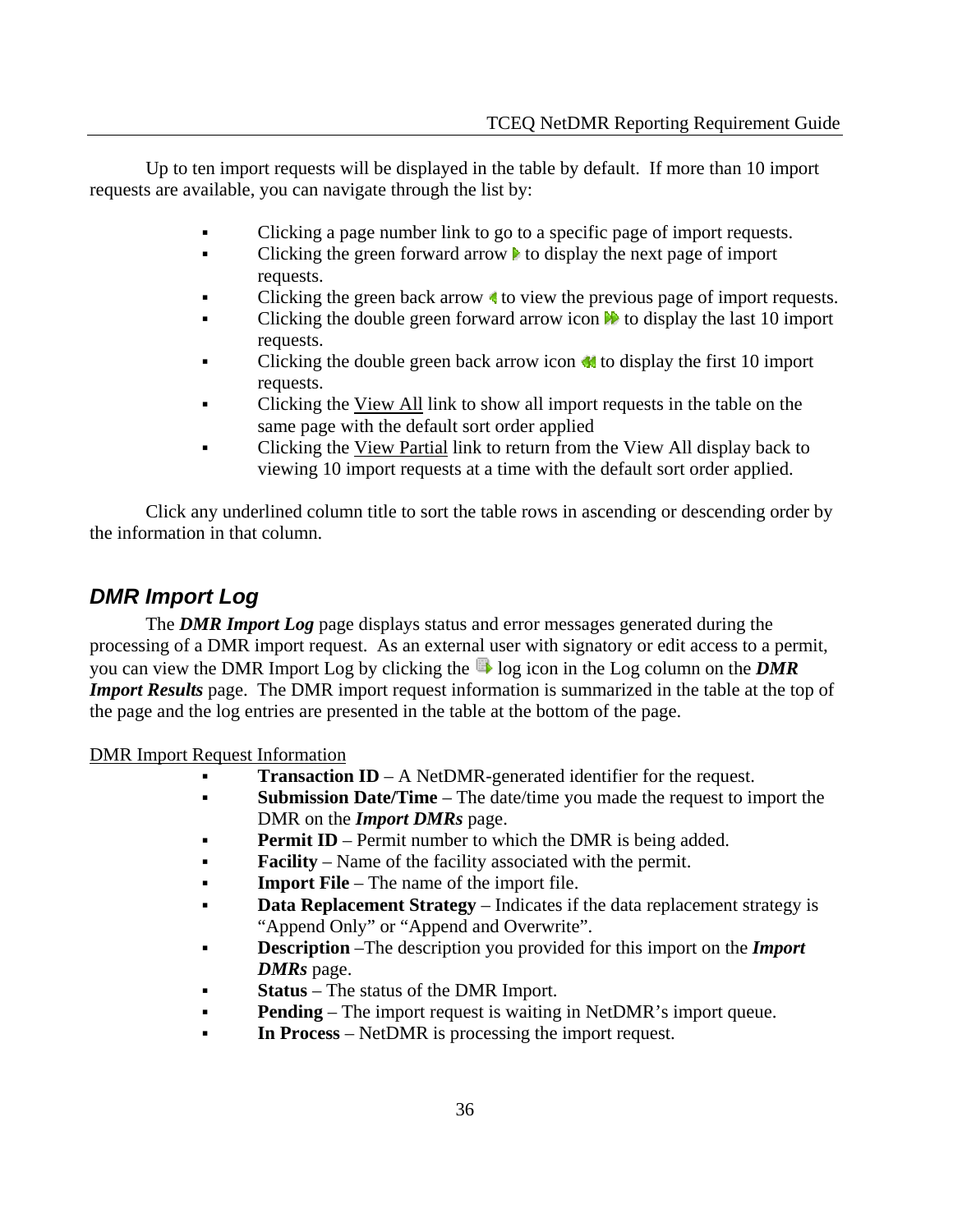- **Failed** NetDMR attempted to process the request but encountered fatal errors; no data were imported. Failed import requests are removed after three months.
- **Completed With Errors** NetDMR processed the request and encountered non-fatal errors; some data were imported. Completed with errors import requests are removed after all of the DMRs created by this request are signed and submitted or deleted.
- **Completed** NetDMR processed the request without errors; all data were successfully imported. Completed import requests are removed after all of the DMRs created by this request are signed and submitted or deleted.

#### DMR Import Log Entries

- **Date/Time** The date and time the message was logged.
- **Error Type Code** A category for each log message, Information or Error
- **Error Code** A NetDMR code useful for troubleshooting and technical support; this code is displayed for error messages only. See Appendix E for a complete listing of error codes.
- **Description** A plain English description of the status event or error.
- **Back** Click the *Back* button to return to the previous page.

 Up to ten log messages will be displayed by default. If the import generated more than ten log messages, you can navigate through the log messages by:

- Clicking a page number link to go to a specific page of log messages.
- Clicking the green forward arrow  $\blacktriangleright$  to display the next page of log messages.
- Clicking the green back arrow  $\triangleleft$  to view the previous page of log messages.
- Clicking the double green forward arrow icon  $\mathbb{N}$  to display the last 10 log messages.
- Clicking the double green back arrow icon  $\triangleleft$  to display the first 10 log messages.
- Clicking the View All link to show all log messages in the table on the same page with the default sort order applied.
- Clicking the View Partial link to return from the View All display back to viewing 10 log messages at a time with the default sort order applied.

 Click any underlined column title to sort the table rows in ascending or descending order by the information in that column.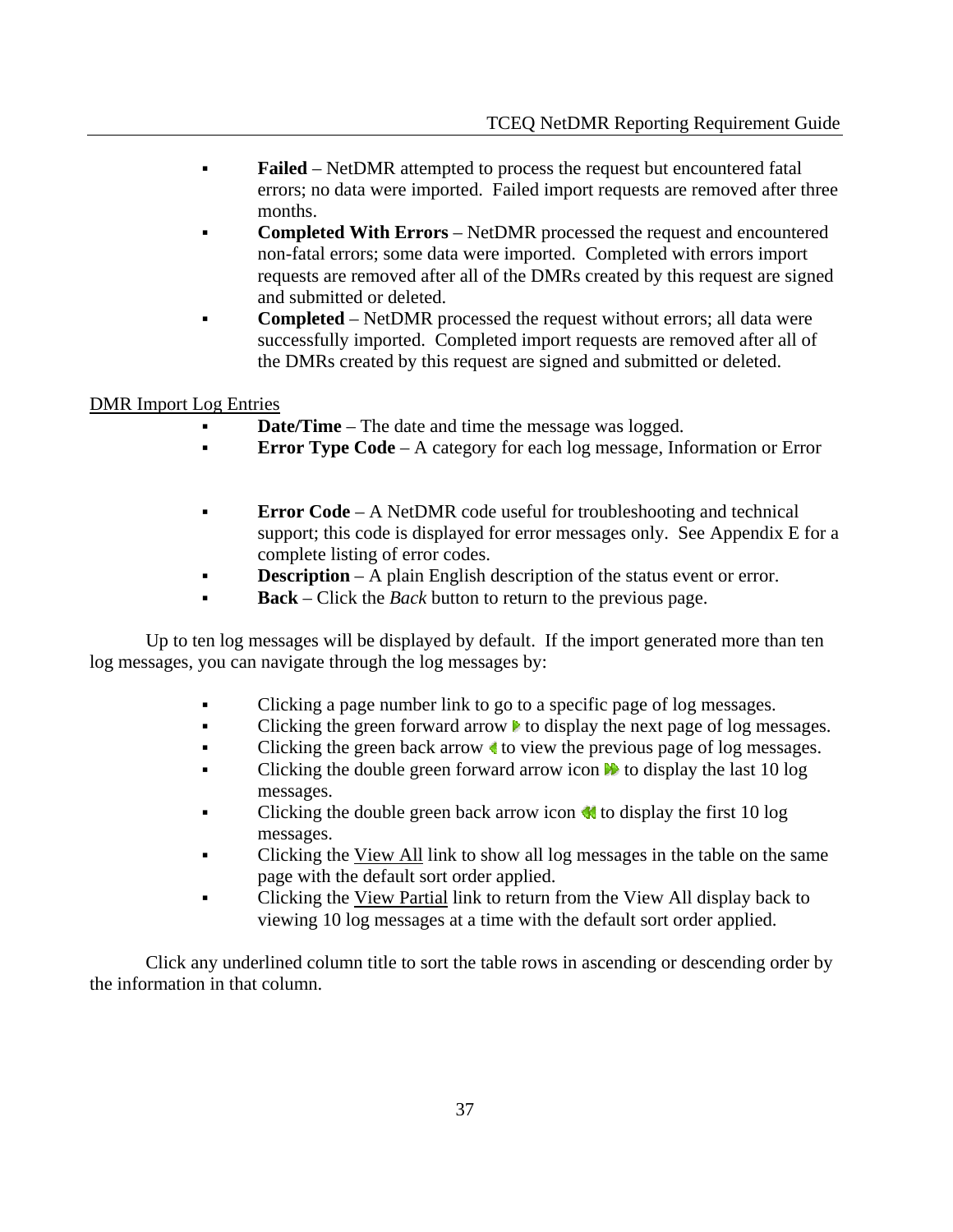#### *Sign & Submit DMRs*

 As an external user with signatory access to a permit, you can use NetDMR to securely sign and submit DMRs. You can only sign and submit DMRs that have a status of 'NetDMR validated' and for which you have acknowledged all soft errors. You must have approved signatory access to a permit to sign and submit associated DMRs. NetDMR provides several options to search for and retrieve DMRs ready to sign and submit, including from your *Home* page, from the *DMR/COR Search Results* page, or from the *Edit DMR* page.

#### *Search for DMRs Ready to Sign & Submit from your Home Page*

As a Signatory user, you can search for DMRs Ready to sign and submit from your *Home* page by following these steps:

- 1. Login to your NetDMR Signatory account.
- 2. On your *Home* page: Click to select 'NetDMR Validated' in the box next to Status on the DMR/COR Search tab

OR

Click on the DMRs Ready to Submit Tab

OR

Click on the DMRs Ready to Submit under the Search Menu

- 3. Enter search criteria:
	- **All DMRs** Search all DMRs ready to sign and submit by clicking the *Search* button next to the *All DMRs* label. Available DMRs are customized based on user roles and permissions.
	- **DMRs for Permit ID** Search for DMRs ready to sign and submit by permit number. Select the permit number for which you wish to view validated DMRs from the drop-down list. Once you have selected a specific permit number, click the *Search* button next to the drop down box. Available permit numbers are customized based on user roles and permissions.
	- **DMRs for Facility** Search for DMRs ready to sign and submit by facility name. Select the facility for which you wish to view validated DMRs from the drop-down list. Once you have selected a specific facility, click the *Search* button next to the drop down box. Available facilities are customized based on user roles and permissions.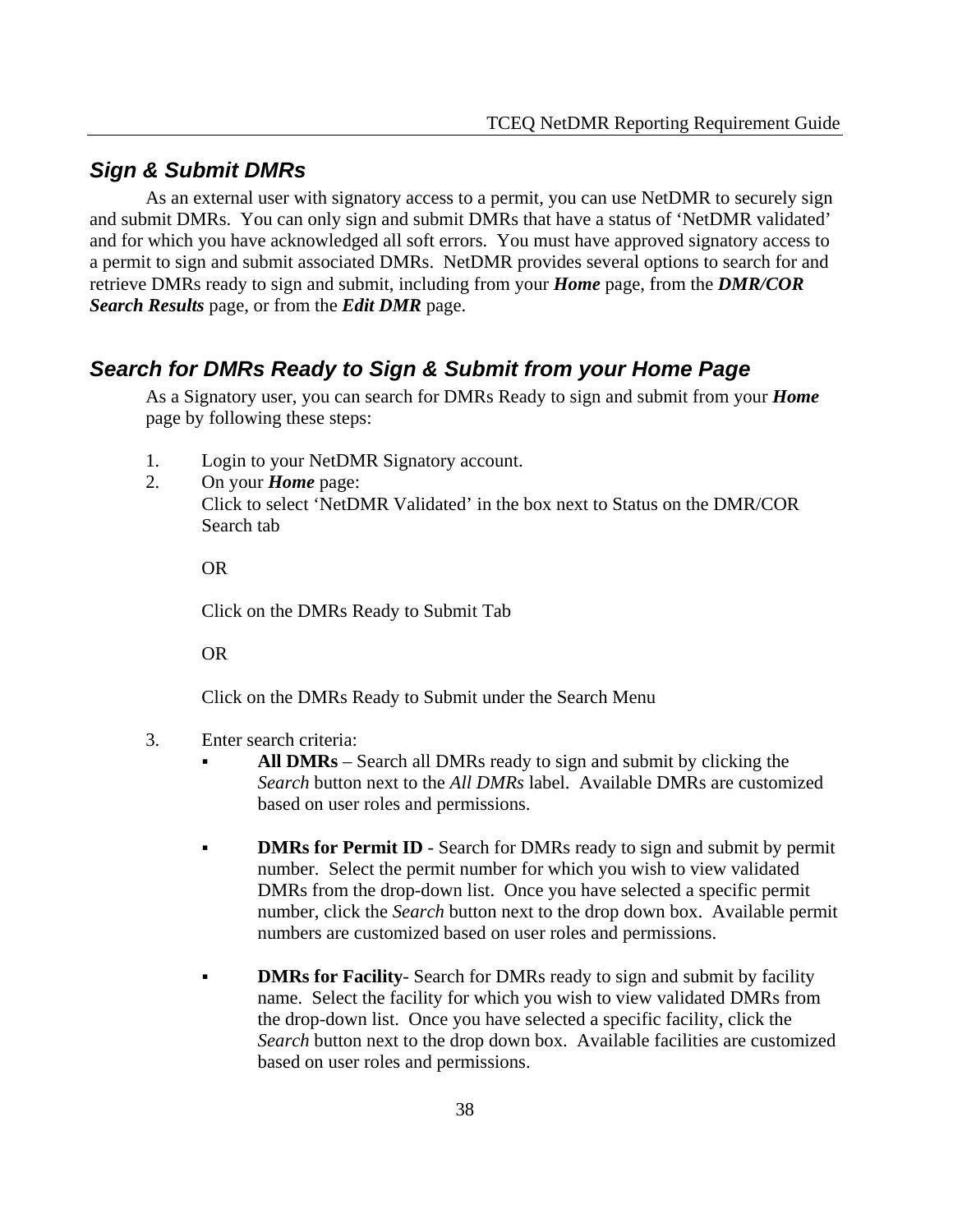- 4. Click *Submit*.
- 5. The *DMR/COR Search Results* page is displayed with a table listing DMRs that can be signed and submitted. The table will not included any results if none of your DMRs have a status of NetDMR validated or NetDMR validated with errors and you have not yet acknowledged all soft errors for your DMRs. You can sort the DMRs in this table in ascending or descending order by clicking on any underlined column title.
- 6. In the Include in Batch Submit column, click to check the box or click the *Select All* in the table title row. Note that you can submit a maximum of 10 DMRs at a time.
- 7. Click **Sign & Submit Checked DMRs** after you select all the DMRs you would like to Submit.
- 8. The *Sign and Submit* page is displayed and provides the following:
	- **Include in Submission** Click to check the box in this column to confirm your intention to sign and submit this DMR.
	- **View Completed DMR** Click the  $\mathbb{R}$  icon in this column to view a readonly copy of the DMR in a separate window.
	- **Permit ID** The permit ID for this DMR.
	- **Facility** The facility name for this DMR.
	- **Permitted Feature** The permitted feature for this DMR.
	- **Discharge #** The discharge number for this DMR.
	- **Discharge Description** The discharge description for this DMR.
	- **Monitoring Period End Date** The monitoring period end date for this DMR.
	- **DMR Due Date** The due date for this DMR.
	- **Status** The status of this DMR. The status must be "NetDMR Validated" to be signed and submitted.
	- **Acknowledged Soft Edit Check Errors** Displays the parameters in the DMR being submitted for which you have acknowledged any soft errors identified by NetDMR (see Section 6.2.3).
	- **Parameter Code** The parameter code associated with the submission errors
	- **Parameter Name** The parameter name associated with the submission errors
	- **Monitoring Location** The monitoring location code and description associated with the submission errors.
	- **Field** The field in the DMR associated with the submission errors.
	- **Description** A plain English description of the error that was encountered.

 **Attachments** – Lists the files you attached to the DMR. Note that attachments are not forwarded directly to your regulatory authority. After you sign and submit a DMR, NetDMR sends an email to the set of the notification email addresses entered by the Permit Administrator as well as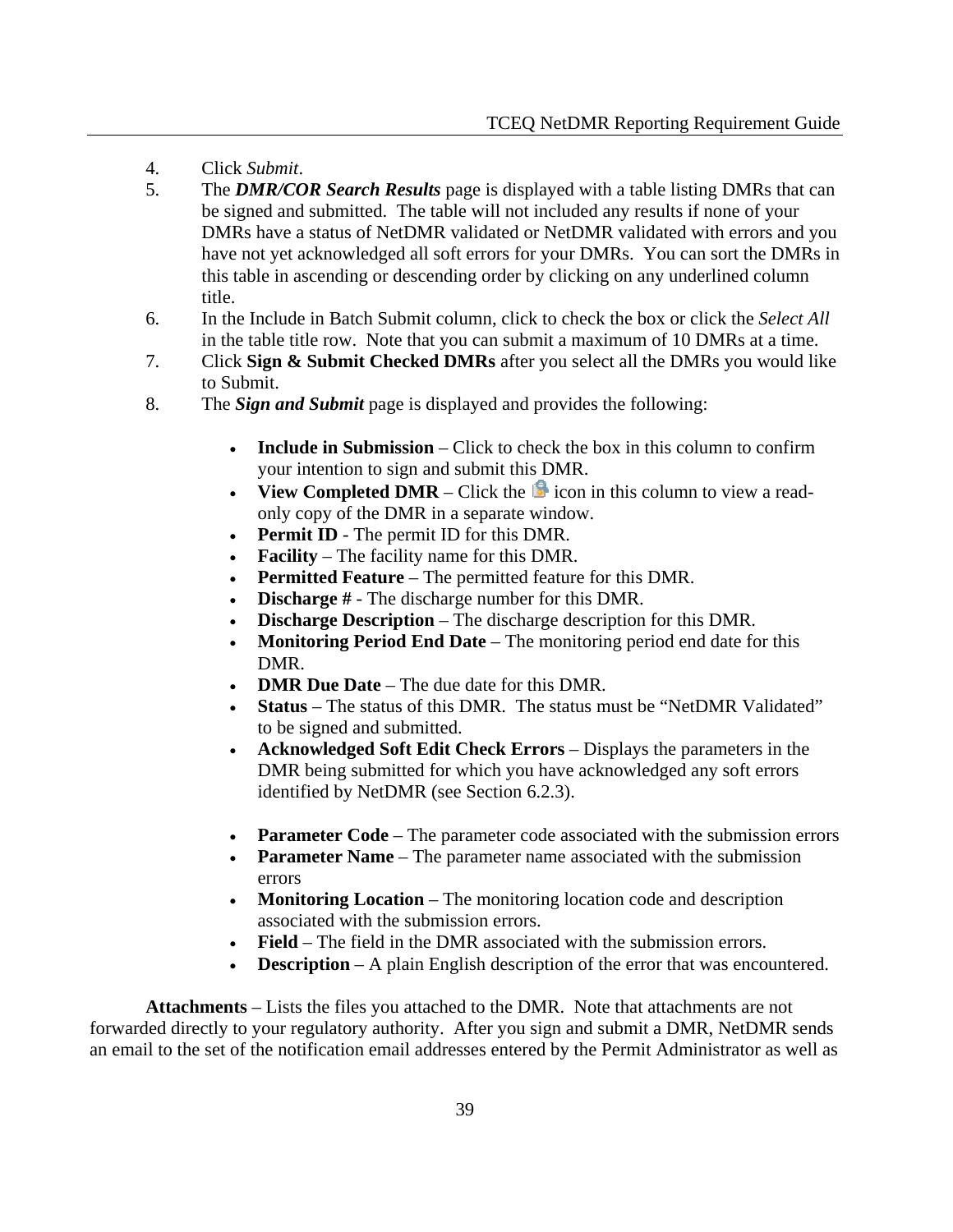the notification email addresses entered by the Internal Administrators. Those users can access attachments by logging in to NetDMR and viewing the COR for the submitted DMR.

- **Name** The name of the attached file, presented as a hyperlink. You can download the attached file by clicking the file name hyperlink.
- **Type** The MIME content type of the attached file
- **Size** The size of the attached file in megabytes (MB)

**Certification Statement** – The legal certification statement for the impending submission. This statement verifies:

- You are the owner of this account.
- You have protected the account and password and are in compliance with the subscriber agreement.
- You have the authority to submit the selected DMRs.
- You agree that providing the account password to sign the DMR(s) constitutes an electronic signature equivalent to your written signature.
- 9. **Security Question** Provide the answer to the security question that is displayed.
- 10. **Password** Enter your password in the text box.
- 11. **Submit** Click *Submit* to submit the DMR(s) and view the submission confirmation.
	- **Do Not Submit** Click the *Do Not Submit* button to cancel a submission and return to the previous page.

# *Submission Confirmation*

 As an external user with Signatory access to a permit, after you answer the security question and provide your password on the *Sign & Submit DMR* page, NetDMR creates the copy of record for your DMR. This copy of record includes your DMR data, any attached files, and a submission receipt. NetDMR also generates a unique confirmation number for your submission. NetDMR sends a notification e-mail to you, any addresses associated with the submitted DMRs' permit(s), and any addresses associated with the governing regulatory authority. The e-mail indicates that NetDMR has received the submission and will forward it to the Central Data Exchange for transfer to EPA's official repository for DMR submissions, the ICIS-NPDES database. The *Submission Confirmation* page displays the following confirmation information for a DMR submission.

- **Permit ID** The permit ID for this DMR.
- **Facility** This name of the facility associated with the permit.
- **Permitted Feature** The permitted feature for this DMR.
- **Discharge** # The discharge number for this DMR.
- **Discharge Description** The discharge description for this DMR.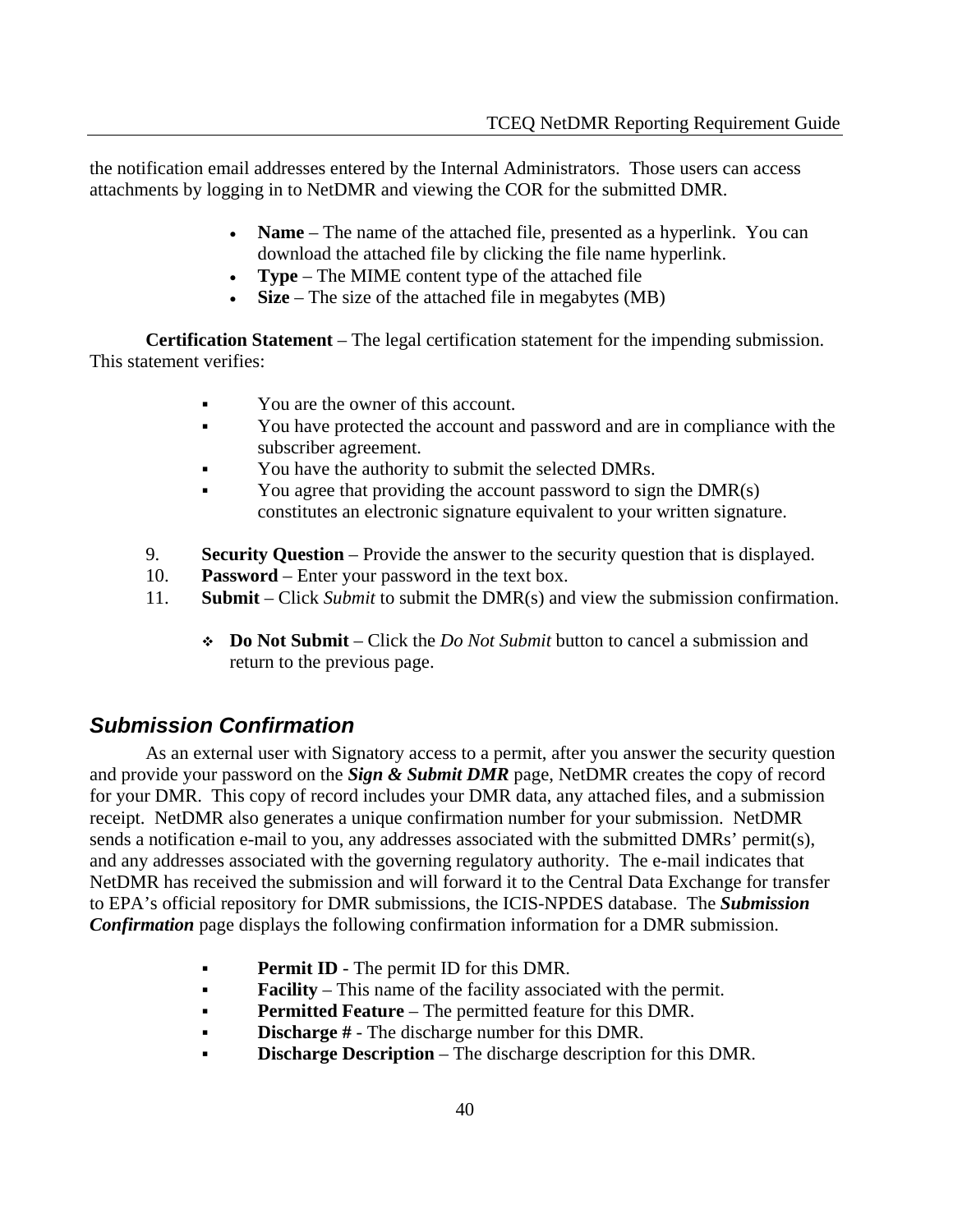- **Monitoring Period End Date** The monitoring period end date for this DMR.
- **DMR Due Date** The due date for this DMR.
- **View COR** Click the  $\alpha$  icon in this column to view the COR associated with this DMR's submission.
- **Download COR** Click the  $\overline{\bullet}$  icon to download the DMR's COR Zip file.
- **Download COR Signature** Click the **ignal** to download the COR signature file for this DMR submission.

NetDMR sends the following additional email notifications to you as the Signatory:

- Notification that the DMR has been submitted to ICIS via CDX.
- Notification that ICIS has finished processing the DMR, the results of the processing, and an indication of whether errors or warning were encountered.

# *Correct DMR*

 As an external user with signatory or edit access to a permit, you can correct a DMR previously submitted using NetDMR using the on the *Correct DMR* as follows:

#### Correct DMR

- 1. Login to NetDMR with a Signatory or Edit user account.
- 2. On your *Home* page, click to select "Completed", "Submission Errors/Warnings", "NetDMR Validated", or "NetDMR Validation Errors" in the box next to Status on the DMR/COR Search tab and enter any other search criteria.
- 3. Click *Submit*.
- 4. The *DMR/COR Search Results* page is displayed with a table listing DMRs that can be corrected. In the Next Steps column, click "Correct DMR" and click Go.
- 5. NetDMR retrieves the parameter values, other editable fields, and list of attachments on the *Correct DMR* page with the corresponding information in the DMR's most recent copy of record. Edit the DMR as needed, acknowledge any soft errors, and save the DMR. To view more detail about how to edit the DMR, see Section 6.2.

### Sign and Submit a Corrected DMR

- 6. If you are a Signatory User, click *Sign & Submit* at the top or bottom of the page.
- 7. On the *Sign & Submit DMR* page, click to check the box in the **Include in Submission** column to confirm your intention to sign and submit the corrected DMR
- 8. Click the  $\blacksquare$  icon in the View Completed DMR column to display a read-only copy of the DMR in a separate window and verify your corrections.
- 9. Close the read-only view of the DMR by choosing File > Close from the menu or by clicking the red X in the top right corner of the window.
- 10. Review the statements in the Certification Statement section of the page.
- 11. Enter the appropriate response to the security question.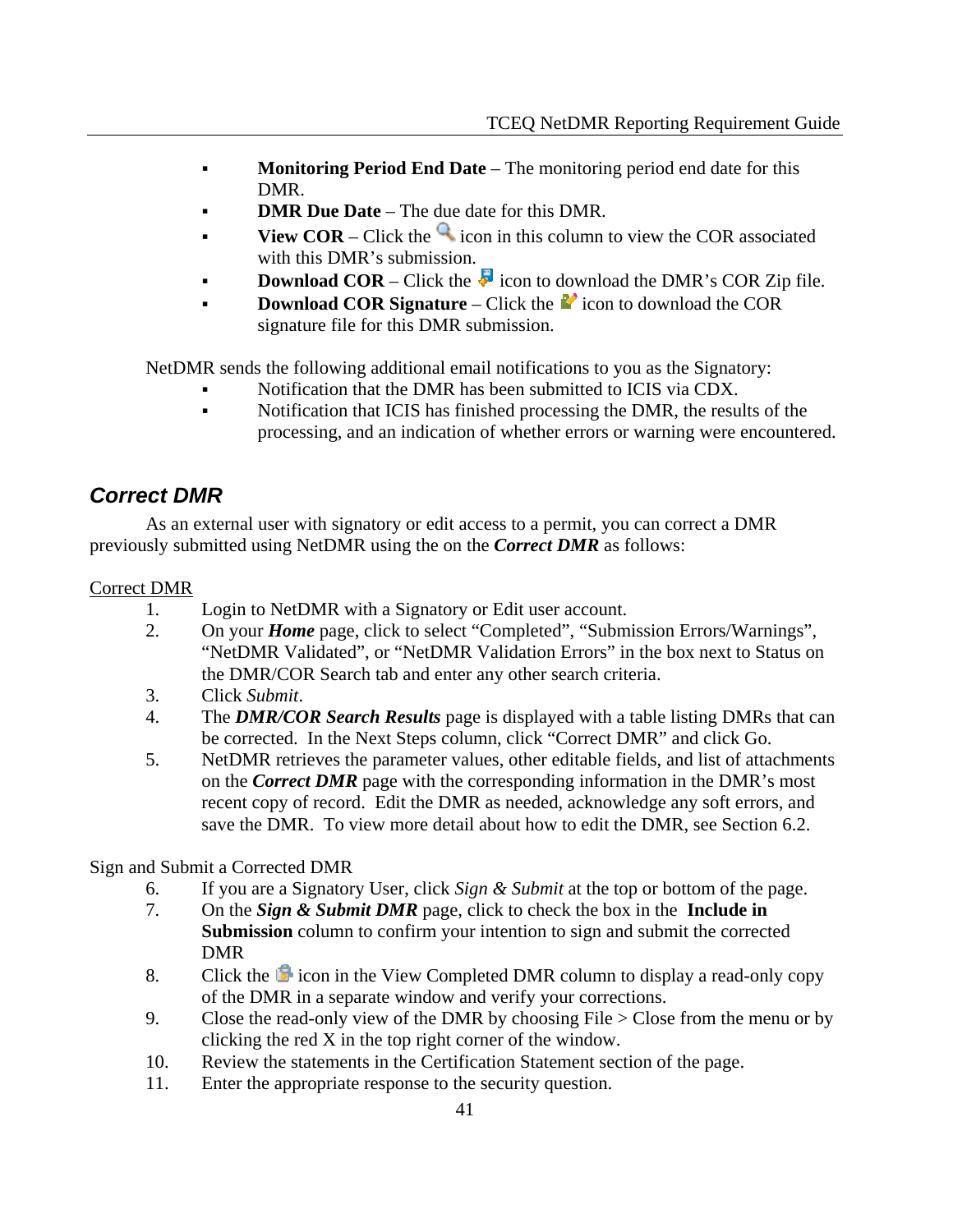- 12. Enter your password.<br>13. Click Submit to subm
- 13. Click Submit to submit your corrected DMR. NetDMR generates a new Copy of Record for this corrected DMR.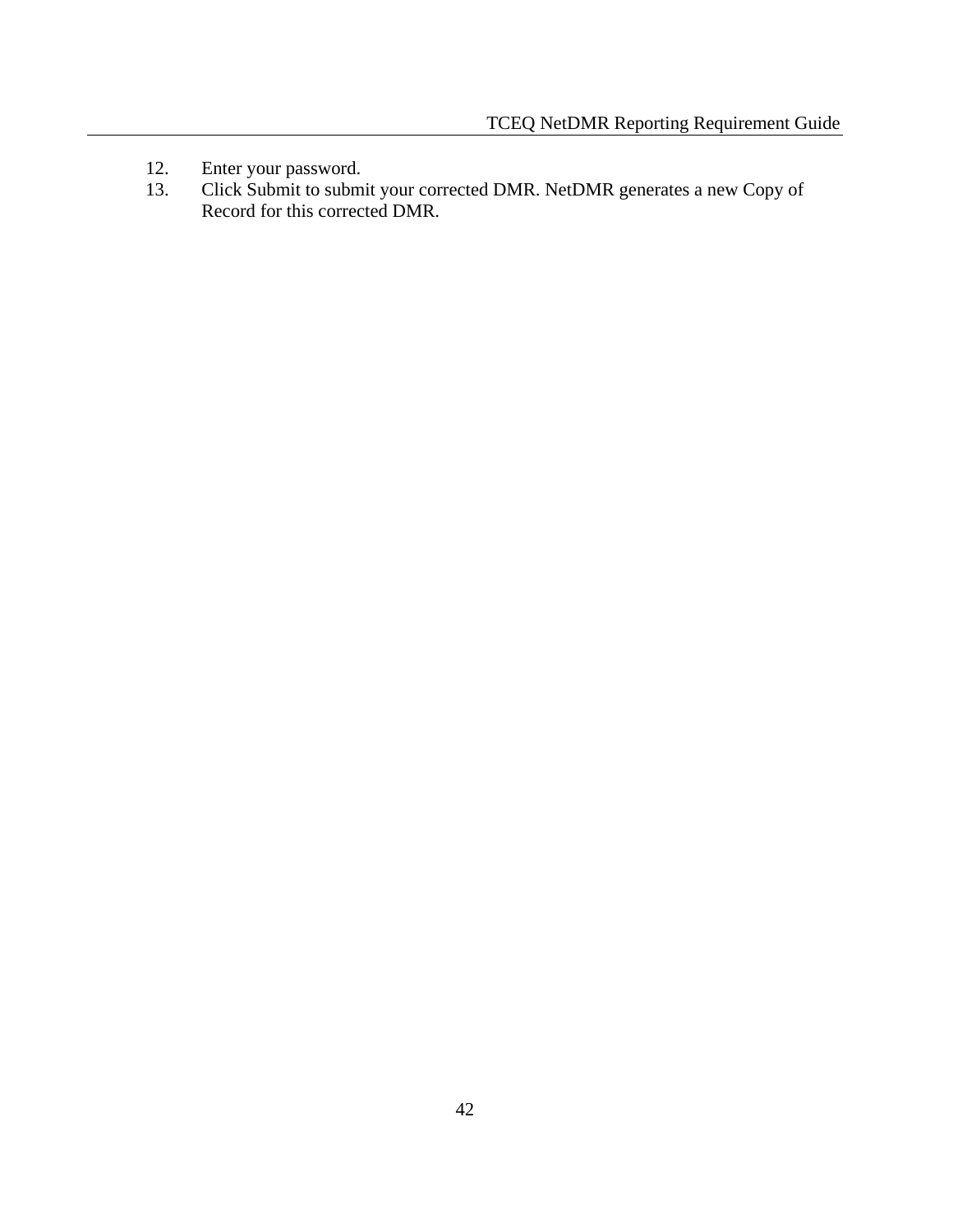# **DMR Reporting Definitions**

The following are definitions of some terms used for reporting on the Discharge Monitoring Report (DMR).

| <b>Term</b>                                            | <b>Definition</b>                                                                                                                                                                                                                                                                                                                                                                                                                                                                                                                                                          |  |
|--------------------------------------------------------|----------------------------------------------------------------------------------------------------------------------------------------------------------------------------------------------------------------------------------------------------------------------------------------------------------------------------------------------------------------------------------------------------------------------------------------------------------------------------------------------------------------------------------------------------------------------------|--|
| <b>Annual Average Flow</b>                             | The arithmetic average of all daily flow determinations taken within the<br>preceding 12 consecutive calendar months. The annual average flow<br>determination shall consist of daily flow volume determinations made by a<br>totalizing meter, charted on a chart recorder and limited to major domestic<br>wastewater discharge facilities with a 1 million gallons per day or greater<br>permitted flow                                                                                                                                                                 |  |
| <b>Daily Average Flow</b>                              | The arithmetic average of all determinations of the daily discharge within<br>a period of one calendar month. The daily average flow determination<br>shall consist of determinations made on at least four separate days. If<br>instantaneous measurements are used to determine the daily discharge, the<br>determination shall be the arithmetic average of all instantaneous<br>measurements taken during that month. Daily average flow determination<br>for intermittent discharges shall consist of a minimum of three flow<br>determinations on days of discharge. |  |
| <b>Daily Maximum Flow</b><br><b>Instantaneous Flow</b> | The highest total flow for any 24-hour period in a calendar month.<br>The measured flow during the minimum time required to interpret the flow<br>measuring device.                                                                                                                                                                                                                                                                                                                                                                                                        |  |
| <b>2-hour Peak Flow</b>                                | Applies to domestic wastewater treatment plants: The maximum flow<br>sustained for a two-hour period during the period of daily discharge.<br>Multiple measurements of instantaneous maximum flow within a two-hour<br>period may be compared to the permitted 2-hour peak flow.                                                                                                                                                                                                                                                                                           |  |
| <b>Maximum 2-hour Peak</b><br><b>Flow</b>              | Applies to domestic wastewater treatment plants: The highest 2-hour peak<br>flow for any 24-hour period in a calendar month.                                                                                                                                                                                                                                                                                                                                                                                                                                               |  |
| <b>Daily Average</b><br><b>Concentration</b>           | The arithmetic average of all effluent samples, composite or grab as<br>required by the permit, within a period of one calendar month, consisting<br>of at least four separate representative measurements. When four samples<br>are not available in a calendar month, the arithmetic average of the four<br>most recent measurements or the arithmetic average (weighted by flow) of<br>all values taken during the month shall be used as the daily average<br>concentration.                                                                                           |  |
| 7-day Average<br>Concentration                         | The arithmetic average of all effluent samples, composite or grab as<br>required by the permit, within a period of one calendar week, Sunday<br>through Saturday.                                                                                                                                                                                                                                                                                                                                                                                                          |  |
| <b>Daily Maximum</b><br>Concentration                  | The maximum concentration measured on a single day, by composite<br>sample unless otherwise specified in the permit, within a period of one<br>calendar month.                                                                                                                                                                                                                                                                                                                                                                                                             |  |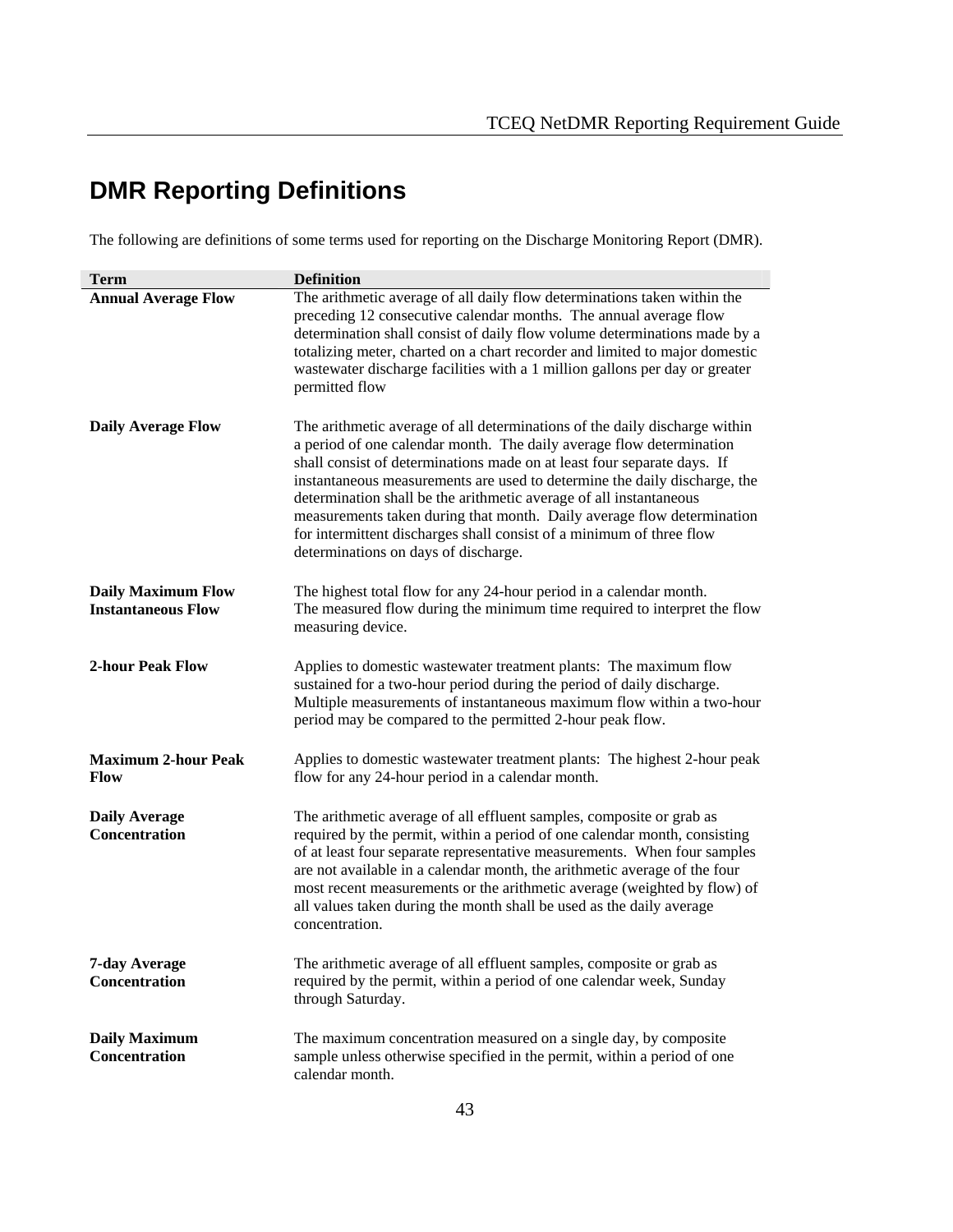| <b>Term</b>                                            | <b>Definition</b>                                                                                                                                                                                                                                                                                                                                                                                                                                                                                                                                                                                                                                                                                                                 |
|--------------------------------------------------------|-----------------------------------------------------------------------------------------------------------------------------------------------------------------------------------------------------------------------------------------------------------------------------------------------------------------------------------------------------------------------------------------------------------------------------------------------------------------------------------------------------------------------------------------------------------------------------------------------------------------------------------------------------------------------------------------------------------------------------------|
|                                                        |                                                                                                                                                                                                                                                                                                                                                                                                                                                                                                                                                                                                                                                                                                                                   |
| <b>Fecal Coliform Bacteria</b><br><b>Concentration</b> | The number of colonies of fecal coliform bacteria per 100 milliliters<br>effluent. The fecal coliform bacteria daily average is a geometric mean of<br>the values for the effluent samples collected in a calendar month. The<br>geometric mean shall be determined by calculating the nth root of the<br>product of all measurements made in a particular period of time. For<br>example in a month's time, where n equals the number of measurements<br>made; or, computed as the antilogarithm of the arithmetic average of the<br>logarithms of each measurement made. For any measurement of fecal<br>coliform bacteria equaling zero, a substituted value of one shall be made<br>for input into either computation method. |
| <b>Composite Sample</b>                                | For domestic was tewater, a sample made up of a minimum of three<br>effluent portions collected in a continuous 24-hour period or during the<br>period of daily discharge if less than 24 hours, and combined in volumes<br>proportional to flow, and collected no closer than two hours apart. For<br>industrial wastewater, a composite sample is a sample made up of a<br>minimum of three effluent portions collected in a continuous 24-hour<br>period or during the period of daily discharge if less than 24 hours, and<br>combined in volumes proportional to flow, and collected no closer than<br>one hour apart.                                                                                                       |
| <b>Grab Sample</b>                                     | An individual sample collected in less than 15 minutes.                                                                                                                                                                                                                                                                                                                                                                                                                                                                                                                                                                                                                                                                           |

# **Example Calculations and Reporting**

The example calculations and reporting instructions described in this section are illustrated using data in the following chart titled " Example Daily Operations Log for March."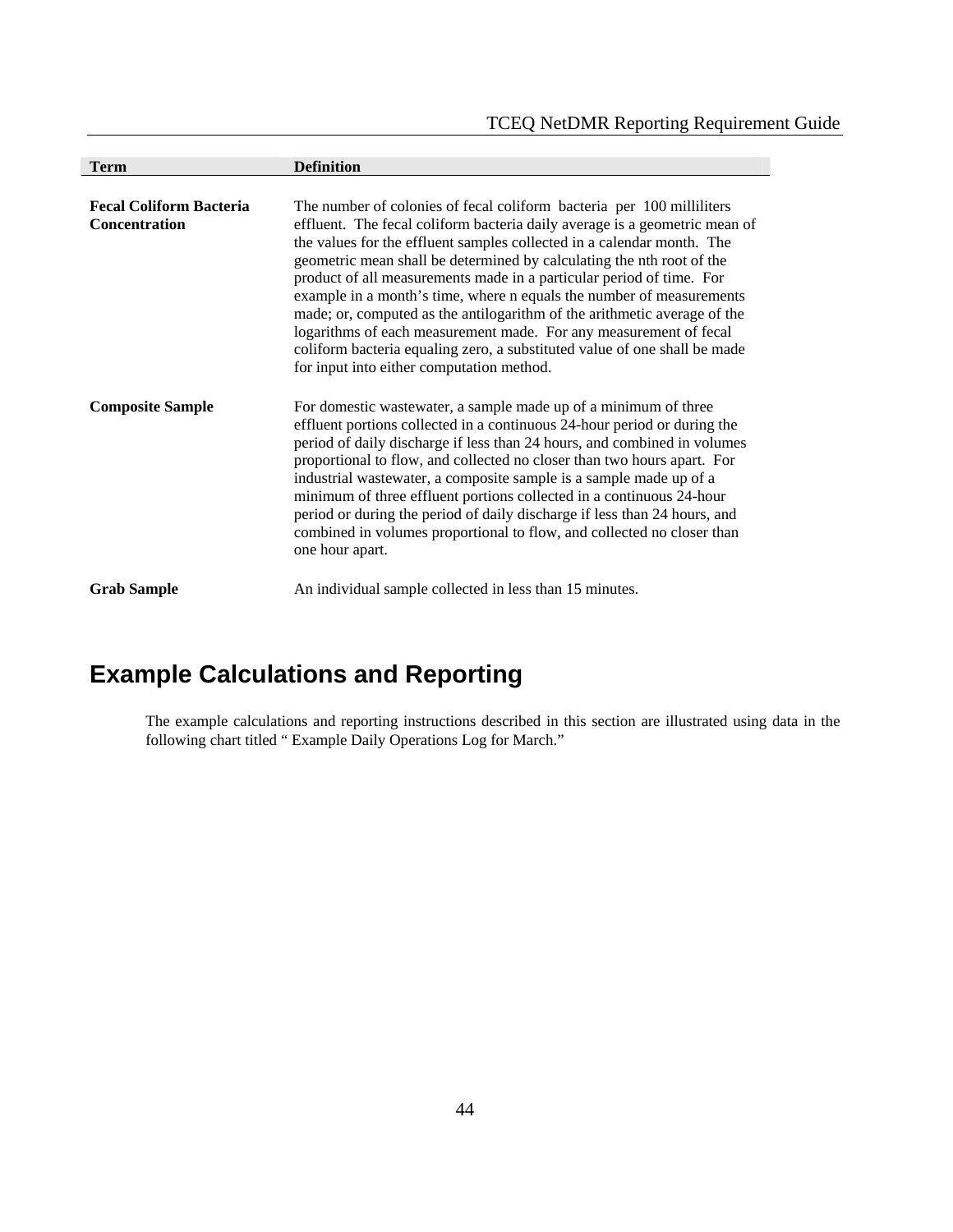| <b>EXAMPLE DAILY OPERATIONS LOG FOR MARCH</b> |                          |               |                            |                      |              |                           |                               |                         |
|-----------------------------------------------|--------------------------|---------------|----------------------------|----------------------|--------------|---------------------------|-------------------------------|-------------------------|
| Day of Week                                   | <b>Date</b>              | Flow<br>(MGD) | BOD <sub>5</sub><br>(mg/l) | <b>TSS</b><br>(mg/l) | pH<br>(s.u.) | Cl <sub>2</sub><br>(mg/l) | BOD <sub>5</sub><br>(lbs/day) | <b>TSS</b><br>(lbs/day) |
| Sunday                                        | 3/1                      | 0.17          |                            |                      |              |                           |                               |                         |
| Monday                                        | 3/2                      | 0.20          |                            |                      |              | 2.00                      |                               |                         |
| Tuesday                                       | 3/3                      | 0.19          | 22.00                      | 30.00                | 7.50         | 1.40                      | 34.86                         | 47.54                   |
| Wednesday                                     | 3/4                      | 0.17          |                            |                      |              | 1.30                      |                               |                         |
| Thursday                                      | 3/5                      | 0.14          |                            |                      |              | 1.00                      |                               |                         |
| Friday                                        | $3/6$                    | 0.15          |                            |                      |              | 1.00                      |                               |                         |
| Saturday                                      | 3/7                      | 0.13          |                            |                      |              |                           |                               |                         |
| Sunday                                        | 3/8                      | 0.17          |                            |                      |              |                           |                               |                         |
| Monday                                        | 3/9                      | 0.23          |                            |                      |              | 1.40                      |                               |                         |
| Tuesday                                       | $3/10$                   | 0.20          | 29.00                      | 23.00                | 7.00         | 2.10                      | 48.37                         | 38.36                   |
| Wednesday                                     | 3/11                     | 0.34          |                            |                      |              | 1.10                      |                               |                         |
| Thursday                                      | $3/12$                   | 0.30          |                            |                      |              | 1.00                      |                               |                         |
| Friday                                        | 3/13                     | 0.20          |                            |                      |              | 1.20                      |                               |                         |
| Saturday                                      | 3/14                     | 0.14          |                            |                      |              |                           |                               |                         |
| Sunday                                        | $3/15$                   | 0.15          |                            |                      |              |                           |                               |                         |
| Monday                                        | $3/16$                   | $0.20\,$      |                            |                      |              | 0.00                      |                               |                         |
| Tuesday                                       | 3/17                     | $0.18\,$      | 18.00                      | 16.00                | 7.20         | 1.30                      | 27.02                         | 24.02                   |
| Wednesday                                     | $3/18$                   | 0.17          |                            |                      |              | 1.10                      |                               |                         |
| Thursday                                      | 3/19                     | 0.21          |                            |                      |              | 1.40                      |                               |                         |
| Friday                                        | $3/20$                   | 0.22          |                            |                      |              | 1.40                      |                               |                         |
| Saturday                                      | 3/21                     | 0.13          |                            |                      |              |                           |                               |                         |
| Sunday                                        | $3/22$                   | 0.14          |                            |                      |              |                           |                               |                         |
| Monday                                        | 3/23                     | 0.21          |                            |                      |              | 1.00                      |                               |                         |
| Tuesday                                       | $3/24$                   | 0.19          | 10.00                      |                      | 6.80         | 1.30                      | 15.85                         |                         |
| Wednesday                                     | $3/25$                   | $0.18\,$      |                            |                      |              | 1.70                      |                               |                         |
| Thursday                                      | 3/26                     | 0.20          |                            |                      |              | 1.30                      |                               |                         |
| Friday                                        | 3/27                     | 0.17          |                            |                      |              | 2.10                      |                               |                         |
| Saturday                                      | 3/28                     | 0.15          |                            |                      |              |                           |                               |                         |
| Sunday                                        | $3/29$                   | 0.13          |                            |                      |              |                           |                               |                         |
| Monday                                        | 3/30                     | 0.19          |                            |                      |              | 2.20                      |                               |                         |
| Tuesday                                       | 3/31                     | 0.14          |                            |                      |              | 1.40                      |                               |                         |
| Total                                         | 31                       | 5.69          | 79.00                      | 69.00                | $---$        | $\overline{\phantom{a}}$  | 126.10                        | 109.92                  |
| Average                                       | $-\hbox{--}$             | 0.183         | 19.75                      | 23.12                | $\rm N/A$    | N/A                       | 31.53                         | 36.64                   |
| Maximum                                       | $\overline{\phantom{a}}$ | 0.34          | 29.00                      | 30.00                | 7.50         | 2.20                      | 48.37                         | 47.54                   |
| Minimum                                       | $\qquad \qquad -$        | 0.13          | 10.00                      | 16.00                | 6.80         | $0.00\,$                  | 15.85                         | 24.02                   |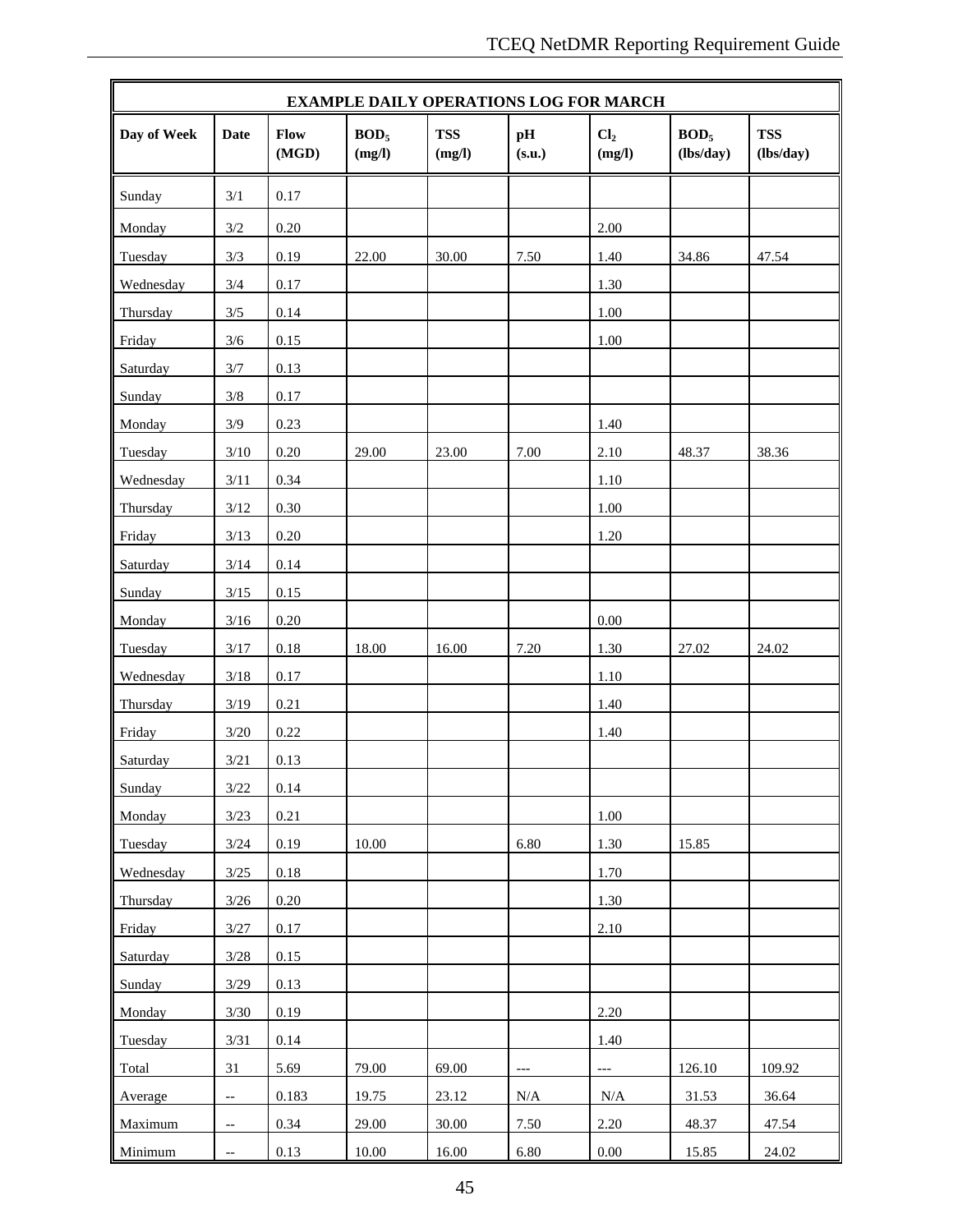# **Reporting of Concentration**

The example Daily Operations Log shows that four individual  $BOD<sub>5</sub>$  grab samples were obtained during the month as follows:

 March 3 - 22.00 mg/l March 10 - 29.00 mg/l March 17 - 18.00 mg/l March 24 - 10.00 mg/l

 The daily average concentration is calculated by adding the four values obtained and dividing by the number of samples taken during the month. The calculated  $BOD<sub>5</sub>$  daily average is 19.75 mg/l.

 $(22.00 + 29.00 + 18.00 + 10.00) = 19.75$  mg/l Daily Average BOD<sub>5</sub> 4

The highest  $BOD_5$  concentration was obtained on March 10. This value is reported as the maximum  $BOD_5$ individual grab for the reporting period.

# **Reporting of Loadings**

Some parameters in the permit are limited in terms of pounds per day (lbs/day). Although all of these parameters are measured initially in milligrams per liter (mg/l), conversion to lbs/day can be achieved by using the following formula. **Always be sure to use the flow measurement determined on the day when sampling was done.** 

**Flow on day of sampling (MGD) x concentration (mg/l) x 8.34 (lbs/gal) = Loading (lbs/day)**

Using the four  $BOD<sub>5</sub>$  concentrations and the flow measurements obtained on the days of sampling, the individual daily loadings are calculated as follows:

March 3 - (.19 MGD) (22.00 mg/l) (8.34 lbs/gal) = 34.86 lbs/day March 10 - (.20 MGD) (29.00 mg/l) (8.34 lbs/gal) = 48.37 lbs/day March 17 - (.18 MGD) (18.00 mg/l) (8.34 lbs/gal) = 27.02 lbs/day March 24 - (.19 MGD) (10.00 mg/l) (8.34 lbs/gal) = 15.85 lbs/day

The daily average loading (lbs/day) is calculated by adding the individual daily loading values together and dividing by the number of samples taken during the month. The calculated  $BOD<sub>5</sub>$  daily average loading is 31.53 lbs/day.

 $(34.86 + 48.37 + 27.02 + 15.85) = 31.53$  lbs/day Daily Average BOD<sub>5</sub> 4

# **Flow-weighted Averages**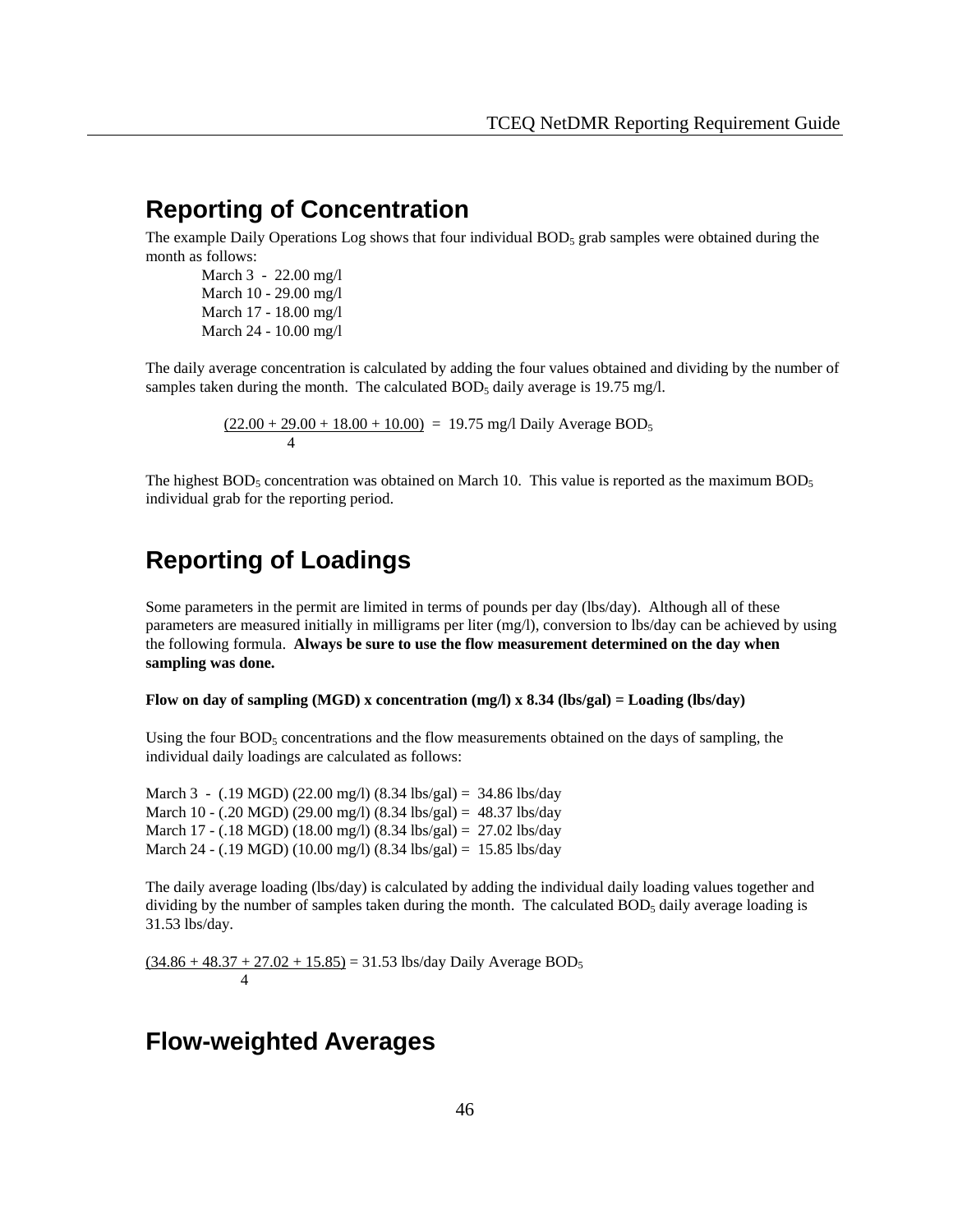When four samples are not available in a calendar month, the daily average concentration should be calculated using the four most recent measurements or the arithmetic average (weighted by flow) of all values taken during the month.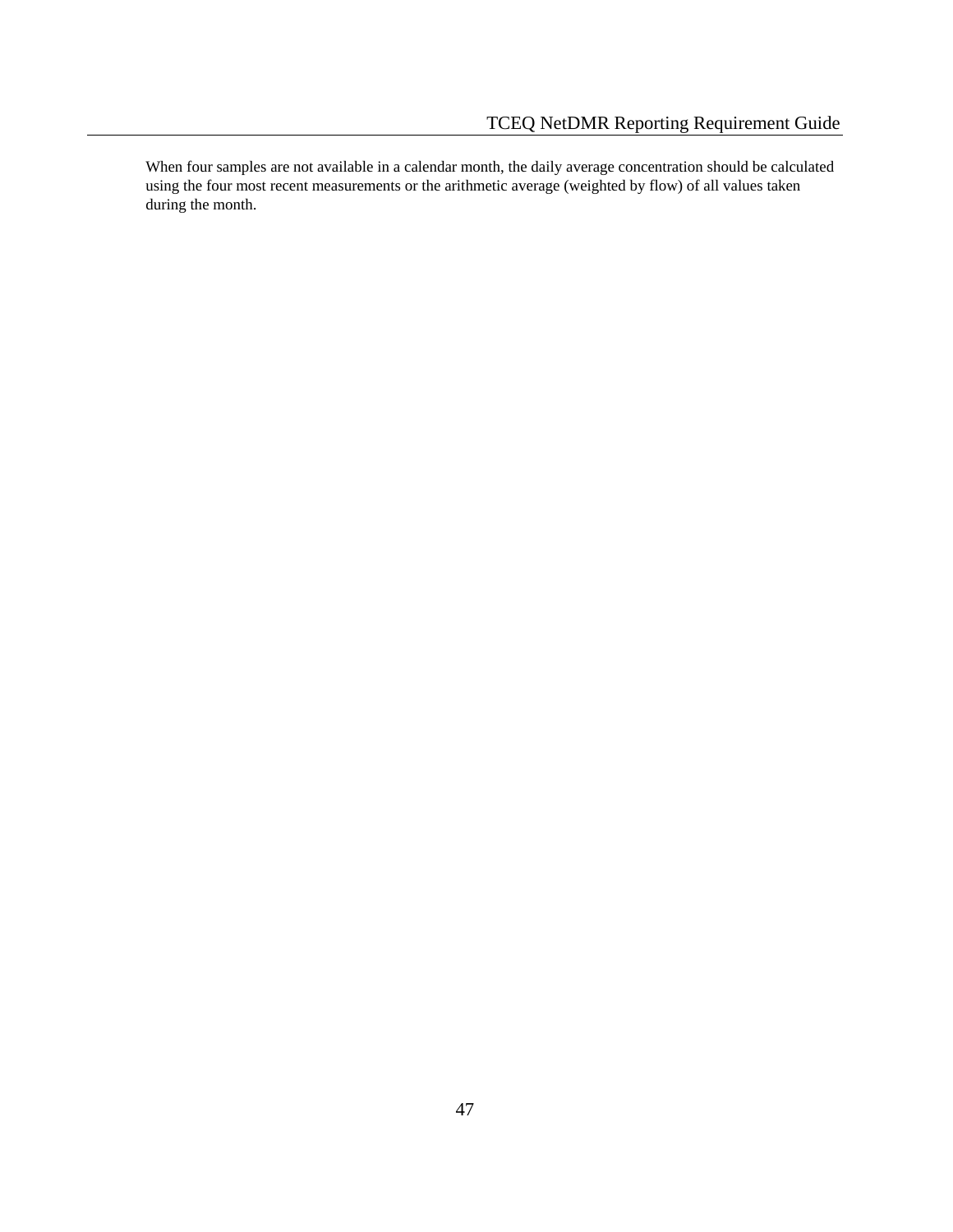The example Daily Operations Log shows that TSS grab samples were taken only three times during the month. The values obtained and the flows on the days of sampling are as follows:

|                           | $TSS$ (mg/l) | Flow on day of sampling (MGD) |  |
|---------------------------|--------------|-------------------------------|--|
| March 3                   | 30.00        | .19                           |  |
| March 10                  | 23.00        | .20                           |  |
| March 17                  | 16.00        | .18                           |  |
|                           |              |                               |  |
| Total flow on sample days |              | .57                           |  |

To calculate the flow-weighted concentration for each sample, the following equation must be used. The flowweighted average concentration is then determined by adding the flow-weighted concentrations for the individual samples together.

#### **Concentration (mg/l) x Flow on day of sampling (MGD) = Flow-weighted Concentration Total flow on days of sampling (MGD)**

#### **Sum of Flow-weighted Concentrations = Flow-weighted Daily Average Concentration**

March 3  $30.00$  mg/l x  $.19/0.57 = 10.00$ March 10  $23.00 \text{ mg/l x}$ .  $20/.57 = 8.07$ March 17 16.00 mg/l x  $.18/0.57 = 5.05$ Flow-weighted Daily Average = 23.12 mg/l

TSS Concentration

To calculate the daily average flow-weighted loading, the following equation must be used:

**Daily average x Average of flows x 8.34 lbs/gal = Flow-weighted Daily Average Loading (lbs/day) flow-weighted on sampling days concentration** 

 $23.12 \text{ mg/l} \times .19 + .20 + .18 \times 8.34 = 36.64 \text{ lbs/day}$  Flow-weighted Daily Average TSS Loading 3

# **pH**

A review of the example Daily Operations Log indicates four pH values were obtained during the reporting period ranging from a minimum value of 6.80 s.u. on March 24 to a maximum value of 7.50 s.u. on March 3. The highest pH value obtained on March 3 is reported as the maximum pH for the reporting period. The lowest pH value obtained on March 24 is reported as the minimum pH for the reporting period.

Note that pH is not subject to averaging.

# **Cl2 Residual**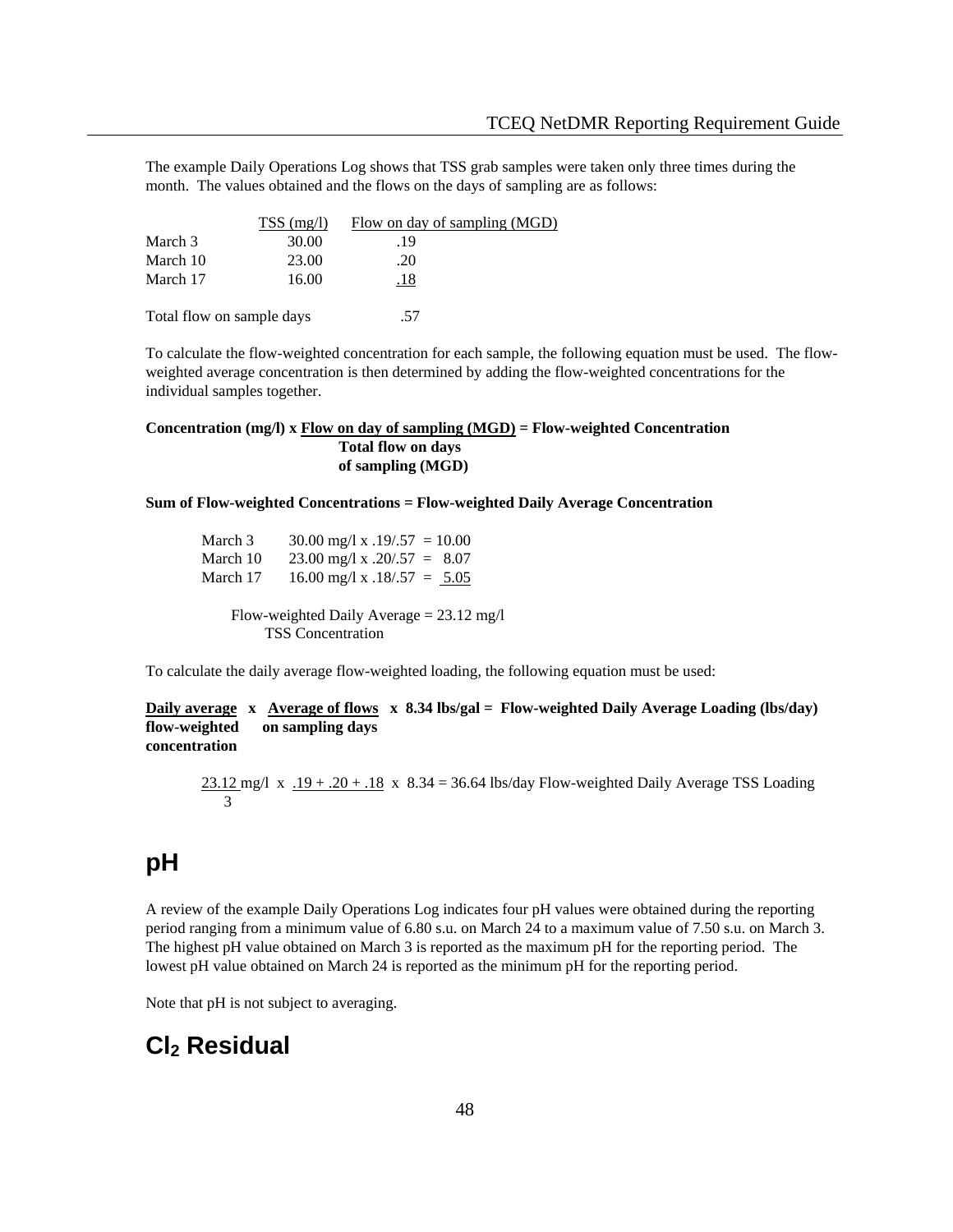A review of the example Daily Operations Log shows  $Cl_2$  residual values ranging from a minimum value of 0.00 mg/l on March 16 to a maximum value of 2.20 mg/l on March 30 were obtained during the reporting period. The highest  $Cl_2$  value obtained on March 30 is reported as the maximum  $Cl_2$  residual for the reporting period. The lowest  $Cl_2$  value obtained on March 16 is reported as the minimum  $Cl_2$  residual for the reporting period.

Note that chlorine residual is not subject to averaging.

# **Flow**

#### Daily Average Flow and Daily Maximum Flow

The average daily flow is calculated by adding the individual daily flow measurements together and dividing by the number of days on which flow measurements were taken during the month. The average daily flow calculated from the example Daily Operations Log is 0.183 MGD. The daily maximum flow is the highest daily flow value obtained during the reporting period. On the example Daily Operations Log, the daily maximum flow value is 0.34 MGD, which occurred on March 11.

#### Annual Average Flow

The annual average flow is the arithmetic average of all daily flow determinations taken during the previous 12-month period. It is calculated by adding the individual daily flow measurements together and dividing by the number of measurements taken during the previous 365 days. For example, if the total flow recorded during a 12-month period is 600 MG and during that period of time flow measurements were obtained once per day, the annual average would be calculated as follows:

#### **600 MG/365 Days = 1.64 MGD Annual Average Flow**

For new facilities, the first annual average should be calculated based on the number of measurements taken during the first full month of operation. The second annual average should be calculated based on the number of measurements taken during the first and second months of operation. The third annual average should be calculated based on the number of measurements taken during the first, second and third months of operation, etc. After twelve months of operation, all annual average flows should be calculated using the sum of the individual flow measurements divided by the number of measurements taken during the previous 365 days.

For example, during the first full month of operation, if the total flow recorded is 45 MG and 30 flow measurements were taken (one each day), the annual average flow would be calculated by dividing the total flow by the number of measurements taken during the month: **45 MG/30 Measurements = 1.5 MGD Annual Average Flow**. During the next 30 days, if the total flow recorded is 75 MG and 31 measurements were taken (one each day), the annual average flow would be calculated by dividing the total flow for the first 61 days by the number of measurements taken during that period: **45 MG+75 MG/61 Measurements = 1.967 MGD Annual Average Flow**. During the third month of operation, if the total flow recorded is 65 MG and 31 measurements were taken (one each day), the annual average would be calculated by dividing the total flows for the first 92 days by the number of measurements taken during that period:  $45 \text{ MG} + 75 \text{ MG} + 65$ **MG/ 92 Measurements = 2.01 MGD Annual Average Flow**.

#### 2-hour Peak Flow

The 2-hour peak flow is the maximum flow sustained for a two-hour period during the period of daily discharge. The maximum 2-hour peak flow which is reported on the Discharge Monitoring Report should be the highest 2-hour peak flow for any 24-hour period in a calendar month. Questions about how to determine the 2-hour peak flow should be directed to the Wastewater Permitting Section (MC 148) in the Water Permits and Resource Management Division.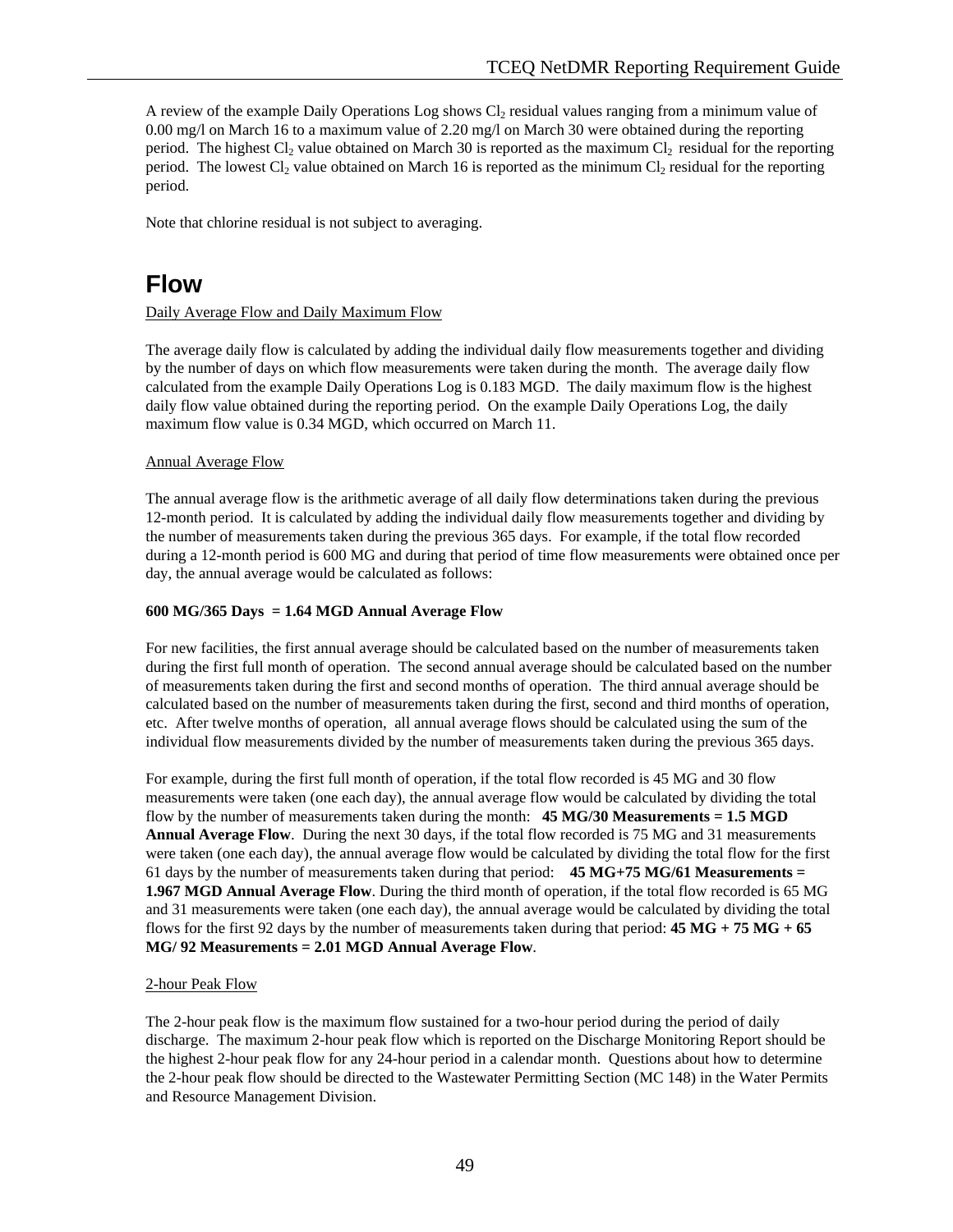# **Calculating Fecal Coliform Geometric Mean**

Fecal coliform bacteria concentration is the number of colonies of fecal coliform bacteria per 100 milliliters effluent. Fecal coliform bacteria daily average is the geometric mean of the fecal coliform samples collected in a calendar month. The following instructions show two ways to calculate the geometric mean.

# *nth Root*

The geometric mean can be calculated as the *n*th root of the product of *n* data points. In this case, *n* is the number of fecal coliform bacteria sample results.

Geometric Mean =  ${}^n\sqrt{X_1X_2X_3X_4X_5...X_n}$ 

For example, if five fecal coliform bacteria samples are taken and the samples results are 99, 126, 90, 420, and 2200 colonies/ml, the calculated geometric mean is 253.

$$
(99)(126)(90)(420)(2200) = 1.037 \times 10^{12}
$$
  
<sup>5</sup> $\sqrt{1.037} \times 10^{12} = 253$ 

# *Antilog*

The geometric mean can also be calculated by taking the antilog of the arithmetic average of the logarithms of the sample results. The following instructions describe how this can be done using the data provided in the chart as an example.

- **1.** Calculate the logarithm for each sample result. For example: The second sample result in the chart is 120. Enter 120 into the calculator and press the log function. The result is 2.079. This is the log of 120. \*
- **2.** Calculate the arithmetic average of the logarithms. To do this, add all of the logarithm values together and divide the sum by the number of logarithm values. In the example in the chart, the sum of the logs is 13.703. Since there are 7 log values, divide 13.703 by seven to determine the average of the logs. The result is 1.9576. \*\*
- **3.** Take the antilog of the arithmetic average of the logarithms. This will be the geometric mean. Using the example in the chart, enter 1.9576 into the calculator and press the antilog function. The result is 91. This is the geometric mean for the sample results. \*\*\*

| Colonies per 100 ml | Log of Colonies per 100 ml |
|---------------------|----------------------------|
| 10                  |                            |
| 120                 | $2.079*$                   |
| 601                 | 2.779                      |
| 48                  | 1.681                      |
| 130                 | 2.114                      |
| 11                  | 1.041                      |
| 1020                | 3.009                      |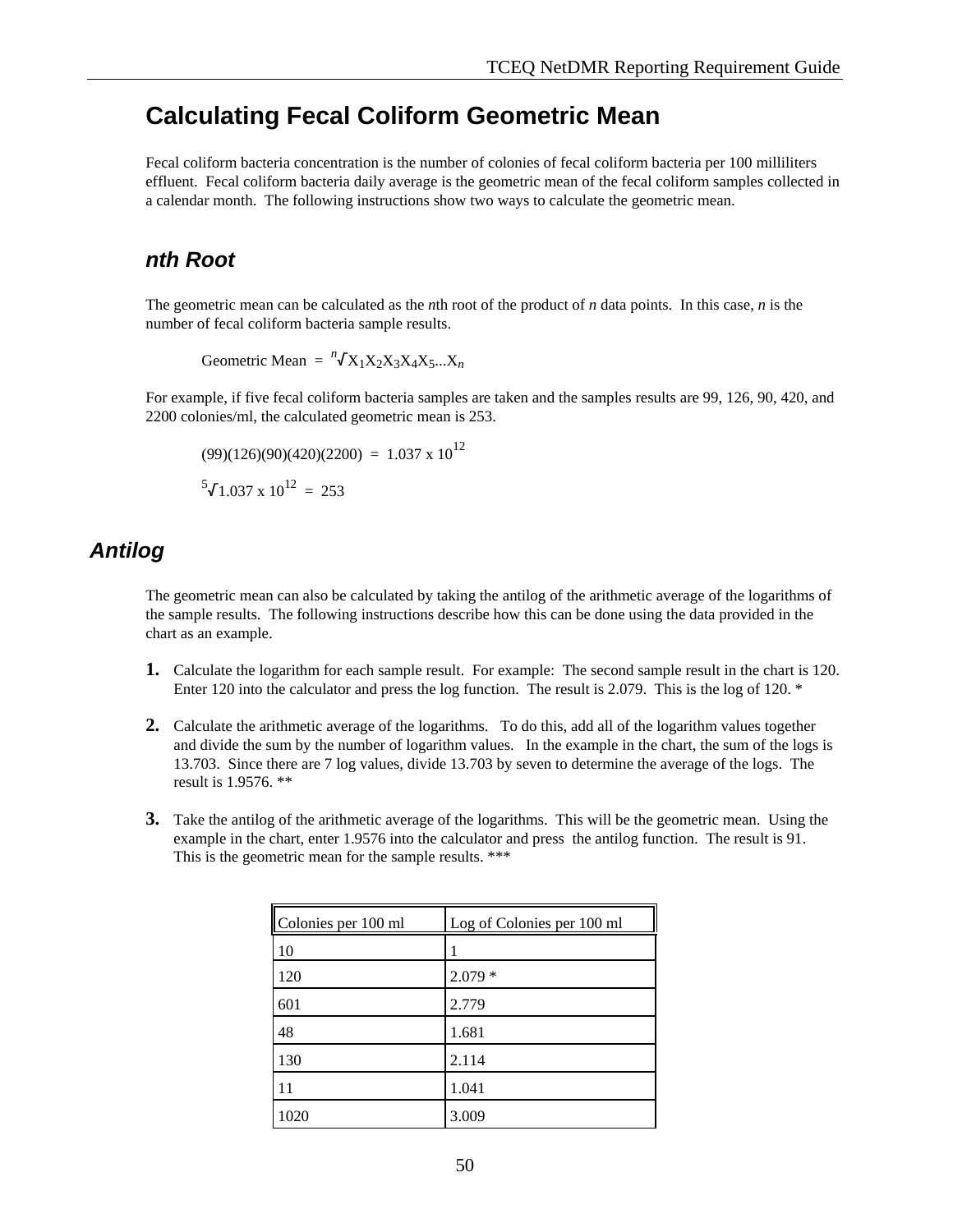| Arithmetic Average | $13.703 \div 7 = 1.9576$ **  |
|--------------------|------------------------------|
| Geometric Mean     | Antilog of $1.9576 = 91$ *** |

# **Using the MAL Provision to Determine Reportable Results**

For some parameters (toxic organic and inorganic constituents), the permit will contain a provision in the Other Requirements section stating that compliance/noncompliance determinations will be based on the minimum analytical level (MAL) for the parameter, and effluent concentrations measured as less than the MAL are deemed to be compliant with the permit limits. This permit provision further states that when an analysis of an effluent sample for the parameter results in a measurement of less than the MAL that parameter shall be reported as "< (MAL value)" and this shall be interpreted as a value of zero (0) for compliance purposes. This means, in these instances, to record the concentration for the sample as < (MAL value) for the purposes of determining daily maximum concentration and use a zero for that measurement when calculating the daily average concentration and the daily average loading. The following examples show how to determine reportable values based on the MAL permit provision, using Mercury as an illustration.

MAL for Mercury =  $0.0002$  mg/l  $(0.2\mu$ g/l)

| Sample   | Lab Result for<br>Mercury $(mg/l)$ | Concentration (mg/l) to<br>be used for calculating<br>average & loading | Flow on day of<br>sample collection<br>(MGD) | Loading<br>(lbs/day) |
|----------|------------------------------------|-------------------------------------------------------------------------|----------------------------------------------|----------------------|
| Sample 1 | $0.00014$ (<0.0002)                | 0.0                                                                     | 1.022                                        | 0.0                  |
| Sample 2 | 0.00028                            | 0.00028                                                                 | 1.039                                        | 0.00242              |
| Sample 3 | 0.00034                            | 0.00034                                                                 | 1.186                                        | 0.00336              |
| Sample 4 | $0.00012$ (<0.0002)                | 0.0                                                                     | 0.974                                        | 0.0                  |
| Average  |                                    | 0.00015                                                                 |                                              | 0.00144              |

Values to be Reported on the DMR

 Daily Maximum Concentration: 0.00034 mg/l Daily Average Concentration: 0.00015 mg/l Daily Average Loading: 0.00144 lbs/day

**Example 2:** All measured values below the MAL

| Sample   | Lab Result for<br>Mercury $(mg/l)$ | Concentration $(mg/l)$ to<br>be used for calculating<br>average & loading | Flow on day of<br>sample collection<br>(MGD) | Loading<br>(lbs/day) |
|----------|------------------------------------|---------------------------------------------------------------------------|----------------------------------------------|----------------------|
| Sample 1 | $0.00014$ (<0.0002)                | 0.0                                                                       | 1.183                                        | 0.0                  |
| Sample 2 | $0.00011$ (<0.0002)                | 0.0                                                                       | 0.966                                        | 0.0                  |
| Sample 3 | $0.00018$ (< $0.0002$ )            | 0.0                                                                       | 1.205                                        | 0.0                  |
| Sample 4 | $0.00015$ (< $0.0002$ )            | 0.0                                                                       | 1.078                                        | 0.0                  |
| Average  |                                    | 0.0                                                                       |                                              | 0.0                  |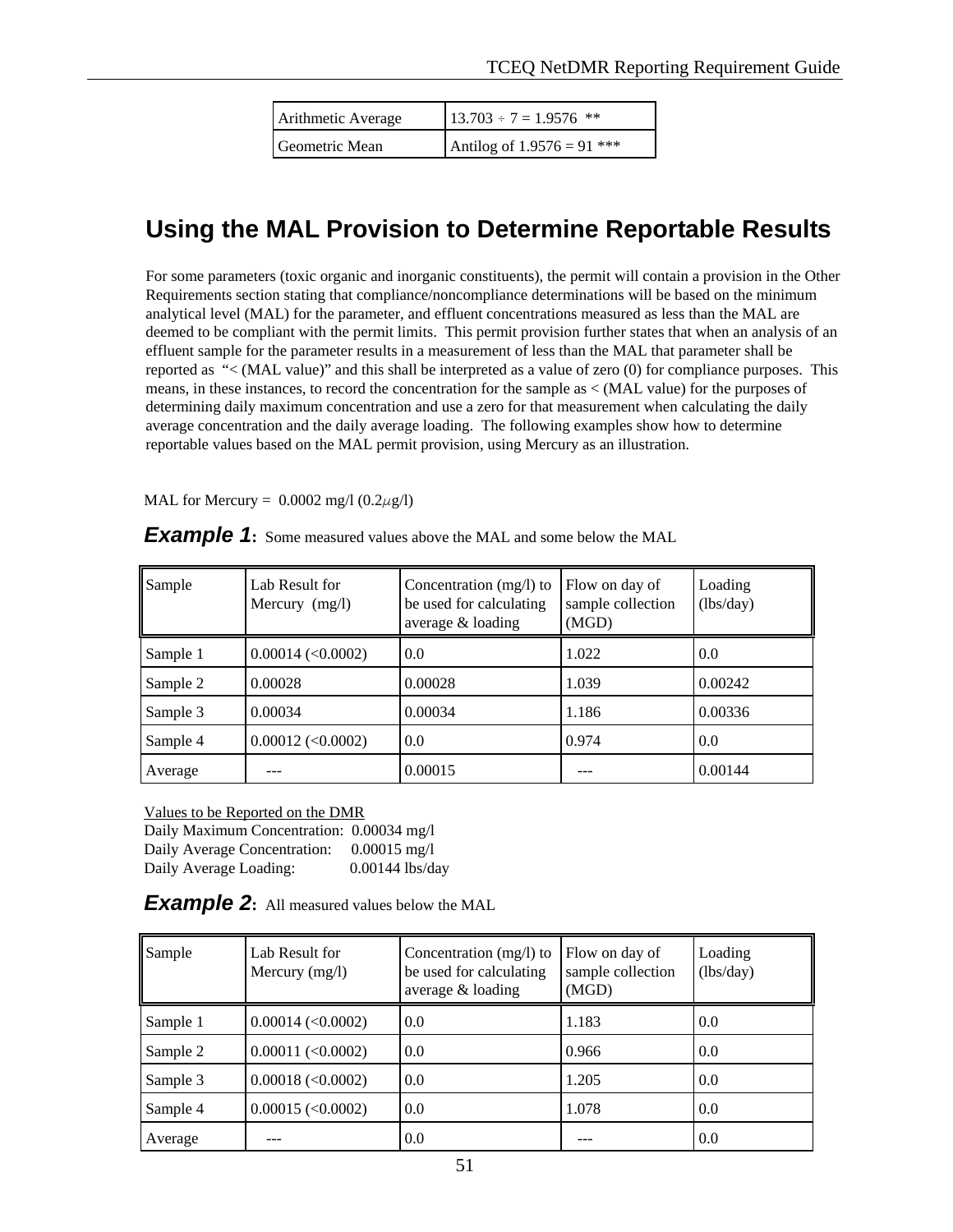Values to be Reported on the DMR Daily Maximum Concentration: <0.0002 mg/l Daily Average Concentration: 0 mg/l Daily Average Loading: 0 lbs/day

Note: When an analysis of an effluent sample for a parameter covered by the MAL permit provision indicates no detectable levels and the test method detection level is not as sensitive as the specified MAL, then the level of detection achieved must be used for that sample result in determining reportable maximum and average values. A zero (0) may not be used.

# *No Detection for Non-MAL Parameters*

When an analysis of an effluent sample indicates no detectable levels for a parameter not covered by the MAL permit provision, the level of detection achieved must be used for that sample result in determining reportable maximum and average values. A zero (0) may not be used.

# **SEWAGE SLUDGE ANNUAL REPORTING**

# *Annual Report*

Your Texas Pollutant Discharge Elimination System (TPDES) permit requires you to submit a sewage sludge annual report to the Enforcement Division of the Texas Commission on Environmental Quality (TCEQ) and to the TCEQ Regional Office. Previously, no standard format was required for this report. To standardize reporting, the TCEQ has developed Discharge Monitoring Reports (DMRs) for sewage sludge. If you have been sent DMRs, you are now required to submit your annual sewage sludge data using the DMRs with supplemental attachments. Supplemental attachments are to be used for any additional information that is required to be reported but is not included on the DMRs. The DMRs with the additional attachments will meet the requirement in the TPDES permit for the sewage sludge annual report.

### **Monitoring Period And Due Date**

The monitoring period for sewage sludge use and disposal begins on August 1 and ends on July 31. The DMRs and attachments are due September 1. If your permit is issued during the monitoring cycle, you may receive DMRs for that portion of the monitoring cycle after issuance of your permit.

# **Discharge Monitoring Reports (DMRs)**

The following DMRs will be used for reporting sewage sludge use and disposal information for TPDES permits.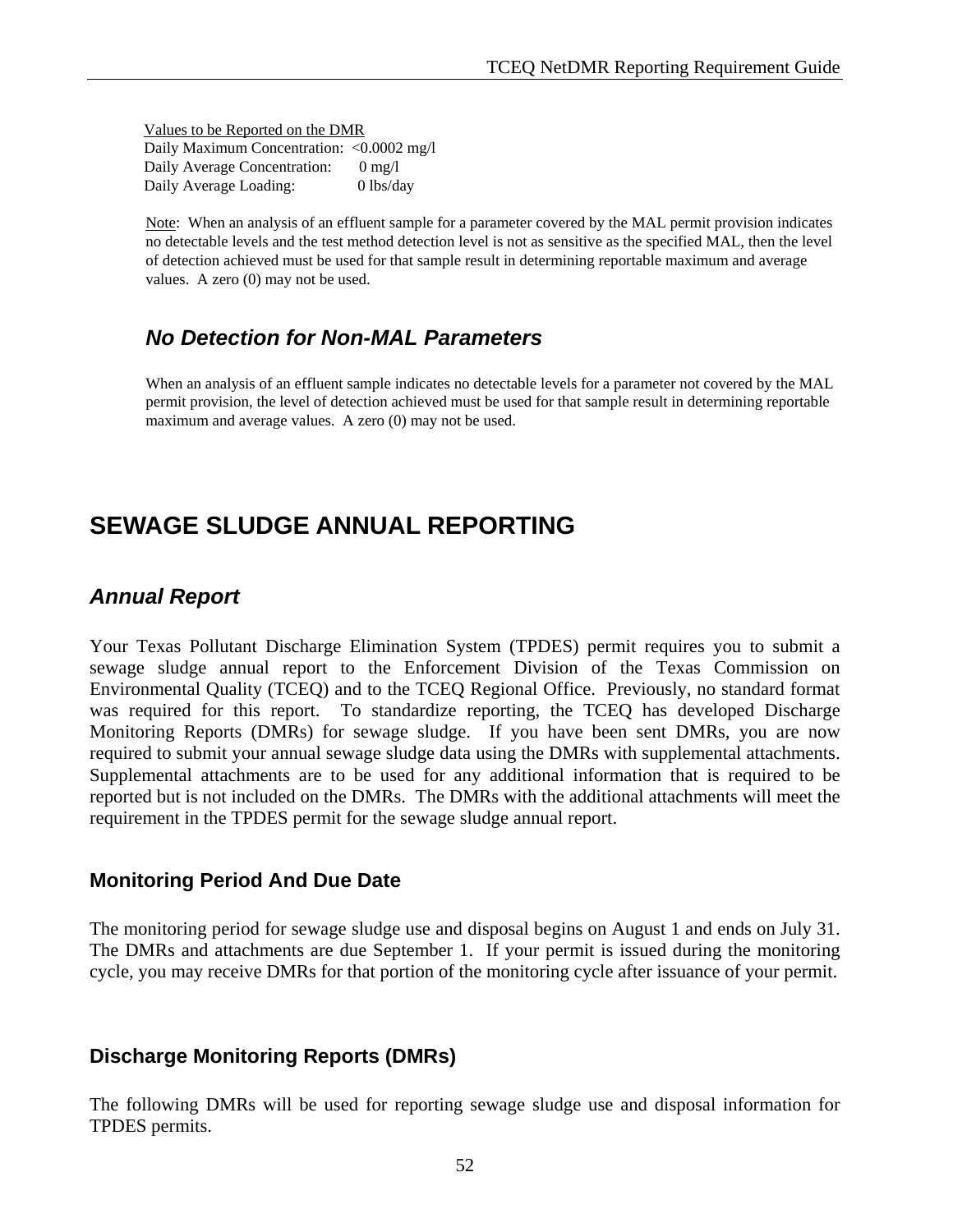|                           | SLDP DMR: Production and Use                                                              |
|---------------------------|-------------------------------------------------------------------------------------------|
|                           | SLLA DMR: Land Application (for land application on-site or marketing and distribution of |
|                           | sewage sludge for land application)                                                       |
|                           | <b>SLLY DMR:</b> Pathogen Density Data for Land Application                               |
| <b>SLDF DMR:</b> Landfill |                                                                                           |
|                           | <b>SLSA DMR:</b> Surface Disposal                                                         |
|                           | SLDL DMR: Digested Sludge and Sludge in Lagoons                                           |

You will receive DMRs for all sewage sludge use and disposal options that are listed in your TPDES permit. *All DMRs that you receive must be submitted to TCEQ. If you do not submit all of the DMRs, you may receive a Notice of Violation for failure to report.*

## *Basic Instructions for Sewage Sludge DMRs*

Some basic instructions for completing the sewage sludge DMRs are listed below. More detailed instructions for each DMR can be found in Section II of this packet.

- Every permittee must fill in data on the Production and Use (SLDP) DMR, even if sewage sludge was not produced during the monitoring period. If a particular use or disposal method was not applicable during the monitoring period, put a "0" in the appropriate space for that item on the SLDP DMR. Otherwise, fill in actual values. If sewage sludge was not produced during the monitoring period, put a "0" in each space on the form for reported values.
- For the other DMRs, fill in data on the form if you used or disposed of sewage sludge by the practice represented by that DMR.
- If a particular DMR does not apply to your sewage sludge use or disposal practice, mark "No Discharge" in the top right hand corner of the form. This indicates that no sewage sludge was handled by that method.
- *Sign and date all DMRs on each page, including those marked "No Discharge."*

## *Additional Attachments*

Any additional sewage sludge information that is required to be reported annually but is not listed on the DMRs should be attached to the original copies of the DMRs. You should check your permit to determine what specific additional data must be reported. Additional information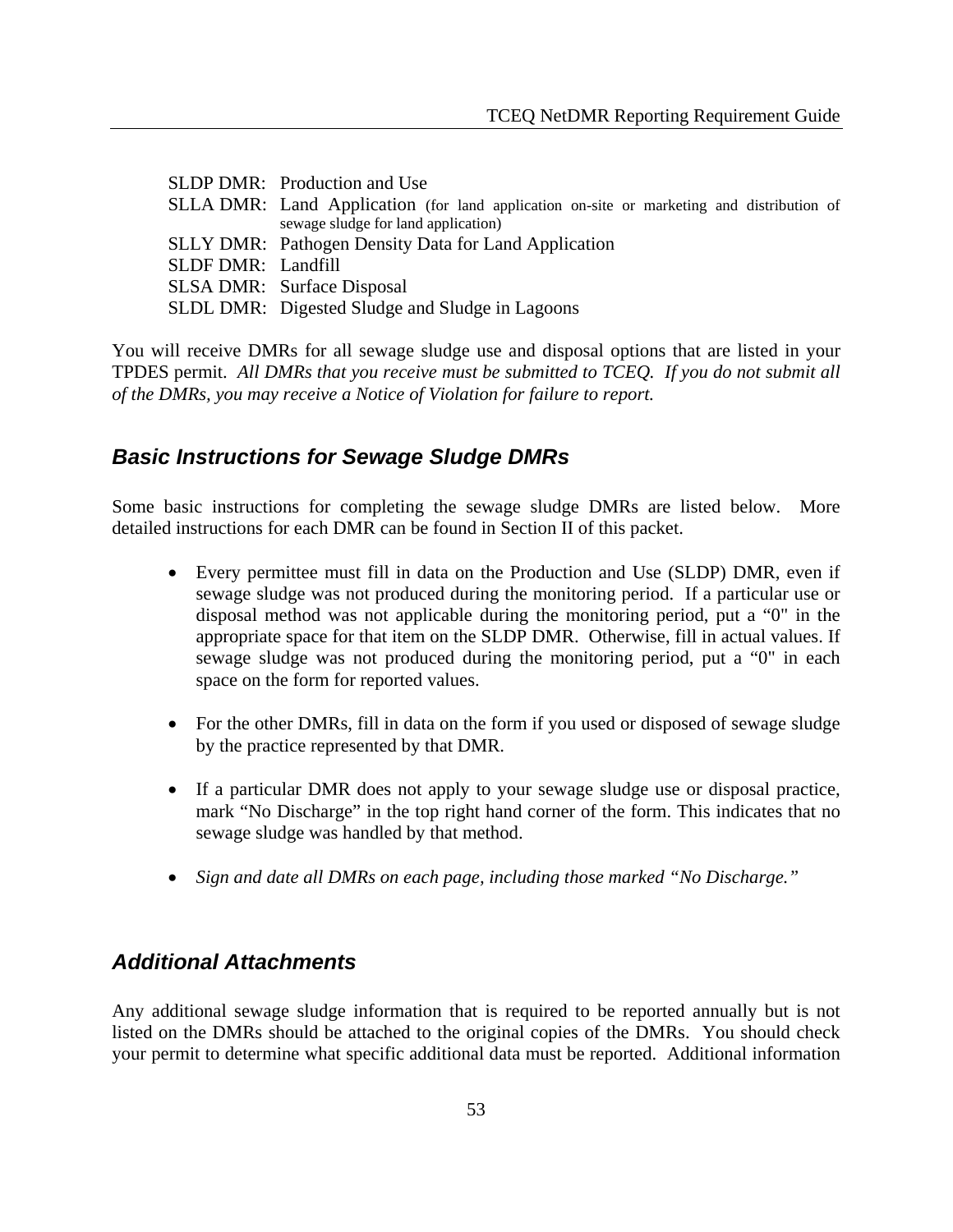that is typically required to be reported is listed below. Copies of the required certification statements are included in Section III of this packet.

| <b>Type Method</b>       |           | <b>Additional Information To Be Attached to DMRs</b>                      |
|--------------------------|-----------|---------------------------------------------------------------------------|
| Land Application On-site | $\bullet$ | Identity of hauler(s) and TCEQ transporter number.                        |
|                          |           | $Date(s)$ of disposal.                                                    |
|                          | ٠         | Owner of disposal site(s).                                                |
|                          | ٠         | TCEQ registration number, if applicable.                                  |
|                          | ٠         | Amount of sludge disposal dry weight (lbs/acre) at each disposal<br>site. |

| <b>Additional Information To Be Attached to DMRs</b><br><b>Type Method</b> |
|----------------------------------------------------------------------------|
|----------------------------------------------------------------------------|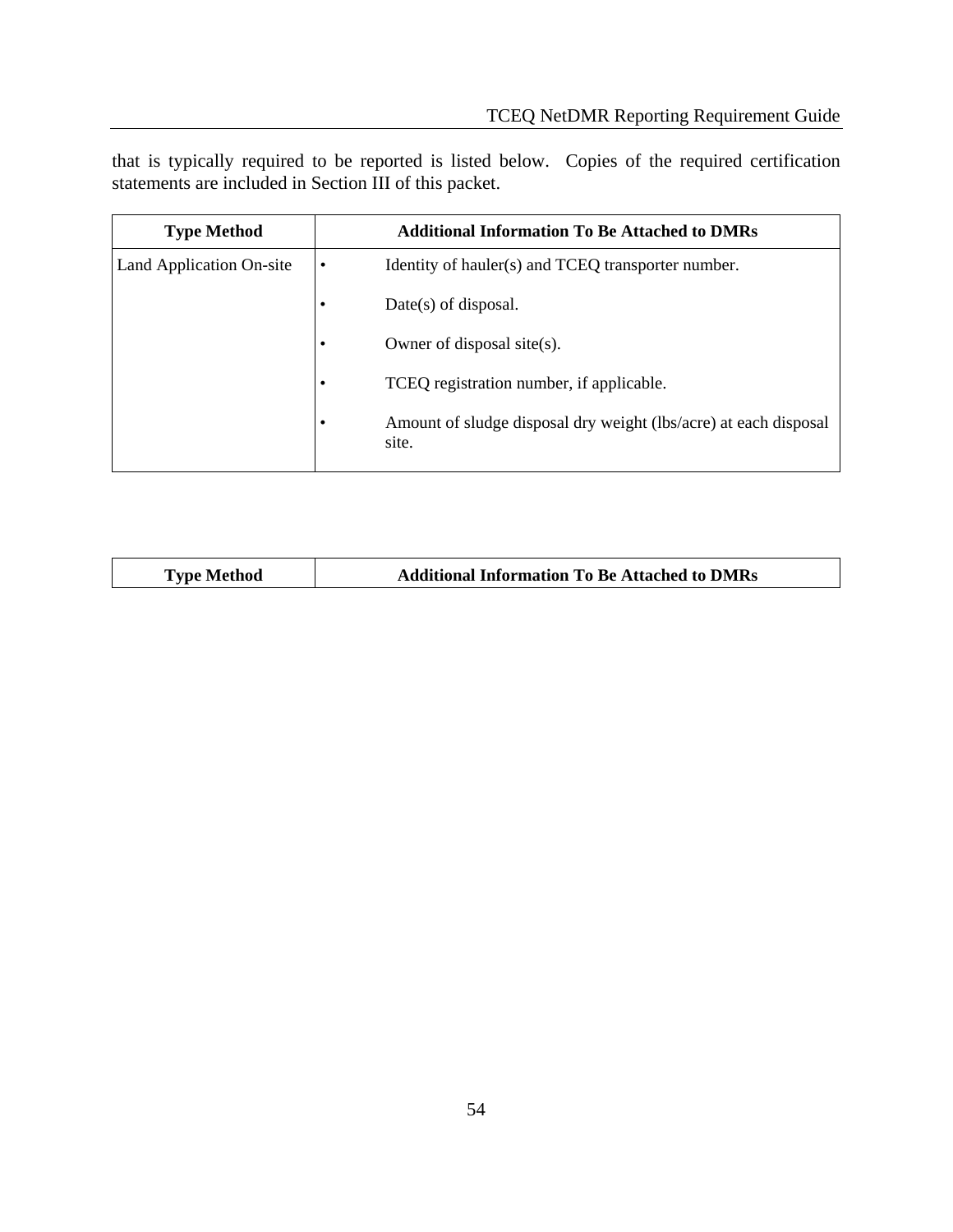| <b>Type Method</b>                                                     | <b>Additional Information To Be Attached to DMRs</b>                                                                                                                                                                             |  |  |  |  |  |  |
|------------------------------------------------------------------------|----------------------------------------------------------------------------------------------------------------------------------------------------------------------------------------------------------------------------------|--|--|--|--|--|--|
| Land Application On-site<br>(continued)                                | If Class B, information on how site restrictions were met.<br>$\bullet$                                                                                                                                                          |  |  |  |  |  |  |
|                                                                        | Certification statement listed in either 30 TAC $\S 312.47(a)(4)(A)(ii)$ or<br>$\bullet$<br>30 TAC $\S 312.47(a)(5)(A)(ii)$ as applicable to the permittee's sewage<br>sludge treatment activities.                              |  |  |  |  |  |  |
|                                                                        | When the amount of any pollutant applied to the land exceeds 90% of<br>٠<br>the cumulative pollutant loading rate for that pollutant, as described in<br>Table 2:                                                                |  |  |  |  |  |  |
|                                                                        | Location, by street address, and specific latitude and<br>longitude;                                                                                                                                                             |  |  |  |  |  |  |
|                                                                        | Number of acres in each site on which bulk sewage sludge<br>was applied;                                                                                                                                                         |  |  |  |  |  |  |
|                                                                        | Date and time bulk sewage sludge was applied to each<br>site;                                                                                                                                                                    |  |  |  |  |  |  |
|                                                                        | Cumulative amount of each pollutant (i.e., pounds/acre)<br>listed in Table 2 in the bulk sewage sludge applied to each<br>site;                                                                                                  |  |  |  |  |  |  |
|                                                                        | Amount of sewage sludge (i.e., dry tons) applied to each<br>site.                                                                                                                                                                |  |  |  |  |  |  |
| Marketing and Distribution<br>of Sewage Sludge for Land<br>Application | Certification statement listed in the permit.<br>$\bullet$                                                                                                                                                                       |  |  |  |  |  |  |
| <b>Municipal Solid Waste</b><br>Landfill                               | Identity of hauler(s) and transporter registration number.                                                                                                                                                                       |  |  |  |  |  |  |
|                                                                        | Owner of disposal site(s).<br>٠                                                                                                                                                                                                  |  |  |  |  |  |  |
|                                                                        | Location of disposal site $(s)$ .                                                                                                                                                                                                |  |  |  |  |  |  |
|                                                                        | Date(s) of disposal.<br>٠                                                                                                                                                                                                        |  |  |  |  |  |  |
|                                                                        | Certification that the sewage sludge meets the requirements of 30 TAC<br>٠<br>Chapter 330 concerning the quality of the sewage sludge disposed in a<br>municipal solid waste landfill (i.e. passes TCLP and paint filter tests). |  |  |  |  |  |  |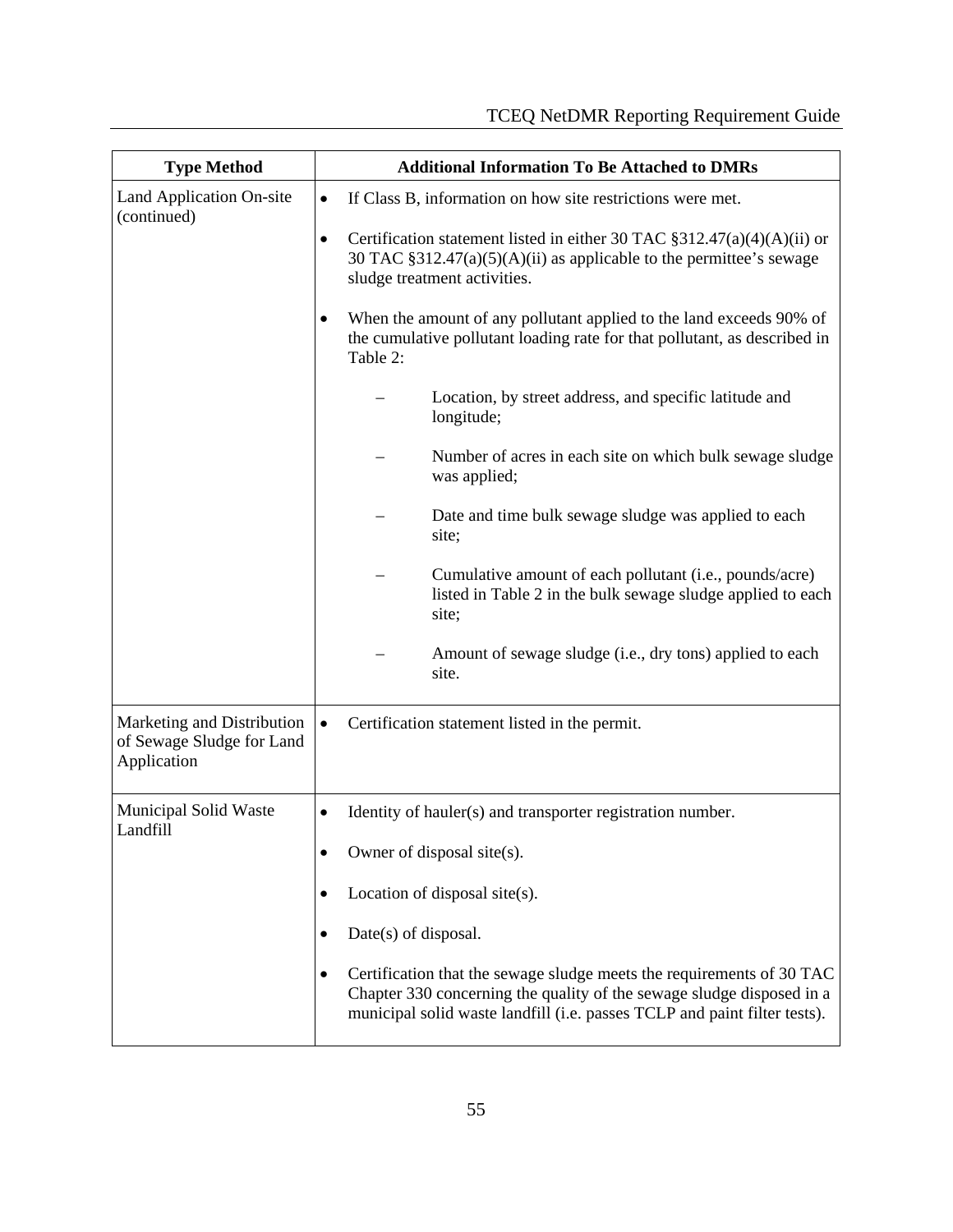| <b>Type Method</b>                    | <b>Additional Information To Be Attached to DMRs</b>                                                                                   |  |  |  |  |  |
|---------------------------------------|----------------------------------------------------------------------------------------------------------------------------------------|--|--|--|--|--|
| Surface Disposal                      | Amount of sludge disposal dry weight (tons) at the sewage surface<br>٠<br>disposal site.                                               |  |  |  |  |  |
|                                       | $Date(s)$ of disposal.                                                                                                                 |  |  |  |  |  |
|                                       | Certification statement found in 30 TAC §312.67 as listed in the<br>permit.                                                            |  |  |  |  |  |
|                                       | Narrative description explaining how the management practices in 30<br>TAC §312.64 are met.                                            |  |  |  |  |  |
|                                       | Identity of hauler(s) and TCEQ transporter number.                                                                                     |  |  |  |  |  |
|                                       | Owner of disposal site.                                                                                                                |  |  |  |  |  |
| Digested Sewage Sludge<br>and Lagoons | Results of any other additional analyses performed on the sludge that<br>٠<br>are not included on the DMRs (i.e., priority pollutants) |  |  |  |  |  |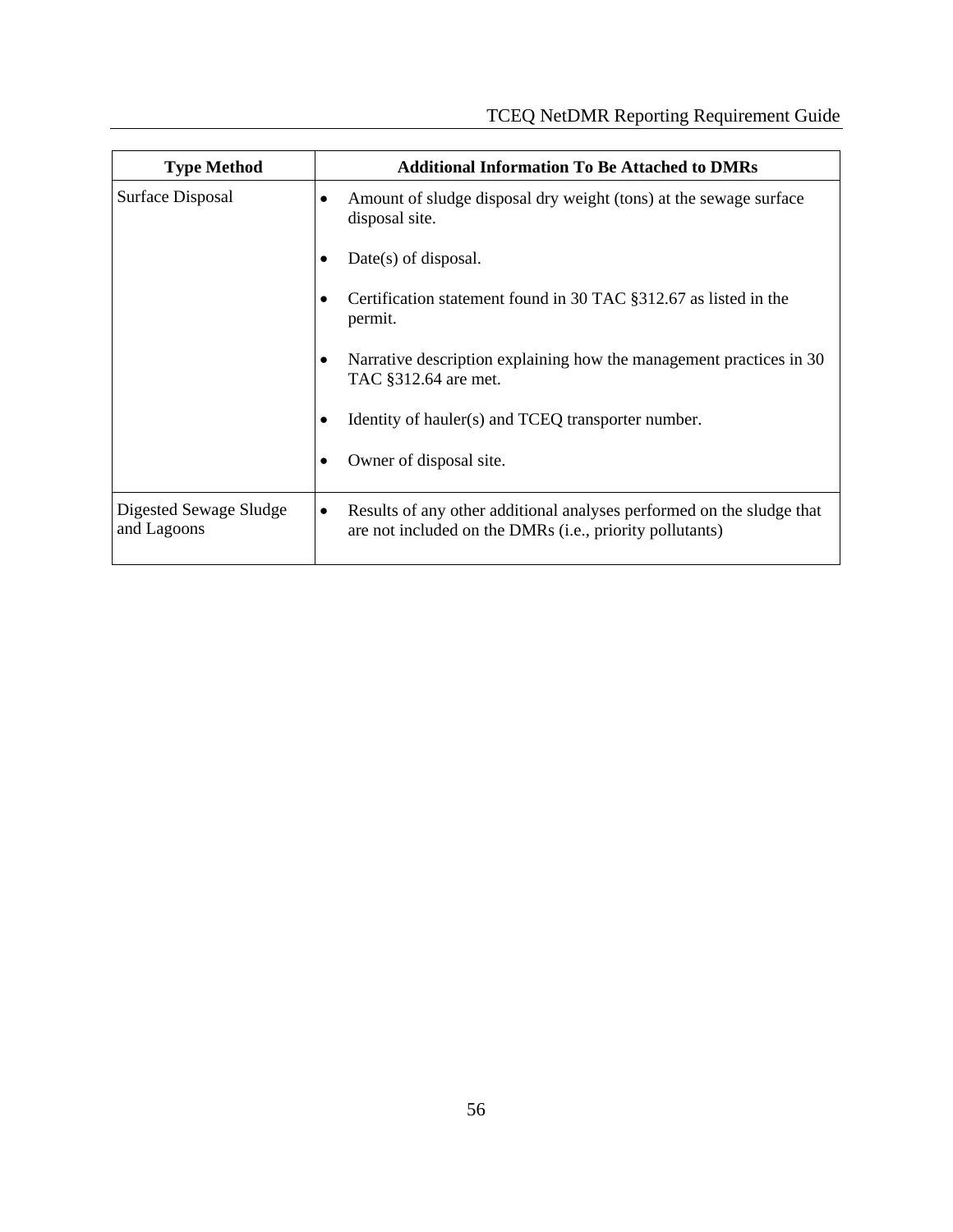# *Who To Contact About Questions*

If you have questions about how to report data on the DMRs or how to submit the DMRs, please contact:

Water Quality Compliance Monitoring Team (MC 224) Enforcement Division (512) 239-2545

If you have questions about the technical aspects of the permit requirements or applicable rules and regulations for sewage sludge use and disposal, please contact:

Agriculture Team (MC 158) Water Permits and Resource Management Division (512) 239-4433

# *How to Obtain Copies of Applicable Rules and Regulations*

**Rules/Regulations Electronic Copies Printed Copies** TCEQ Rules (e.g., 30 TAC Chapter 312 ) http://www.TCEQ.state.tx.us TCEQ Publications, MC 195 P.O. Box 13087 Austin, TX 78711-3087 Phone: 512/239-0028 Fax: 512/239-4488 Note: The initial copy is free and you may reproduce additional copies yourself. If you request TCEQ to reproduce copies, a fee will be charged.

Copies of applicable rules and regulations are available from the following sources: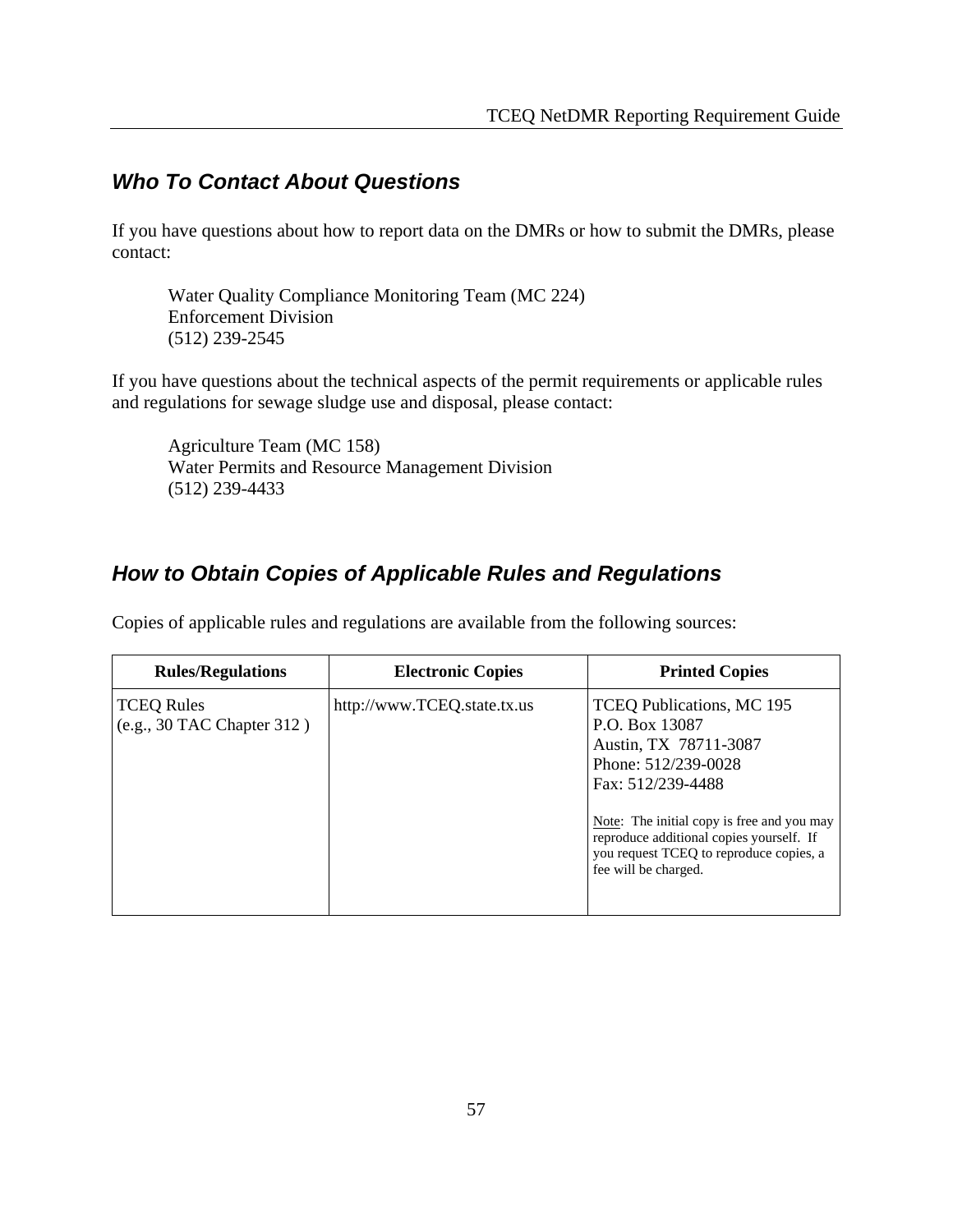| <b>Federal Regulations</b><br>(e.g., 40 CFR Part 503) | http://www.epa.gov | U.S. Government Printing Office<br><b>Texas Crude Building</b><br>801 Travis Street<br>Houston, Texas 77002<br>Phone: 713/228-1187        |  |  |  |
|-------------------------------------------------------|--------------------|-------------------------------------------------------------------------------------------------------------------------------------------|--|--|--|
|                                                       |                    | U.S. Government Printing Office<br>Room $1C-50$<br>Federal Building<br>1100 Commerce Street<br>Dallas, Texas 75242<br>Phone: 214/767-0076 |  |  |  |

# *COMPLETING SEWAGE SLUDGE DMRs*

#### **SLDP DMR: Production And Use**

*Data must be filled in on this form by all permittees that generate sewage sludge, even if sewage sludge was not produced during the monitoring period. This DMR cannot be marked "No Discharge" at the top of the form.* The annual production and use information must be reported in metric tons per year (MT/yr); other information should be reported in the units indicated on the form. All reported quantity and concentration measurements must be based on dry weight. If a particular sewage sludge use or disposal method does not apply to your facility, then put a "0" in that field. If sewage sludge was not produced during the monitoring period, put zeroes in all the spaces for reported values.

Polychlorinated Biphenyls (PCBs): Indicate the concentration of PCBs (mg/kg) measured in the sewage sludge during the reporting period. If PCB testing did not apply during the reporting period, put "N/A" for not applicable and include an explanatory statement in the Comments Section at the bottom of the form.

Toxic Characteristic Leaching Procedure (TCLP): If a TCLP test was performed on the sewage sludge during the reporting period, indicate the results of the TCLP test. If the sewage sludge passed the TCLP test, put a "0" (Pass). If the sewage sludge did not pass the TCLP test, put a "1" (Fail). If TCLP testing did not apply during the reporting period, put "N/A" for not applicable and include an explanatory statement in the Comments Section at the bottom of the form.

Annual Sludge Production: Indicate the amount of sewage sludge produced after final sludge treatment for the reporting period. If you did not produce sewage sludge during the reporting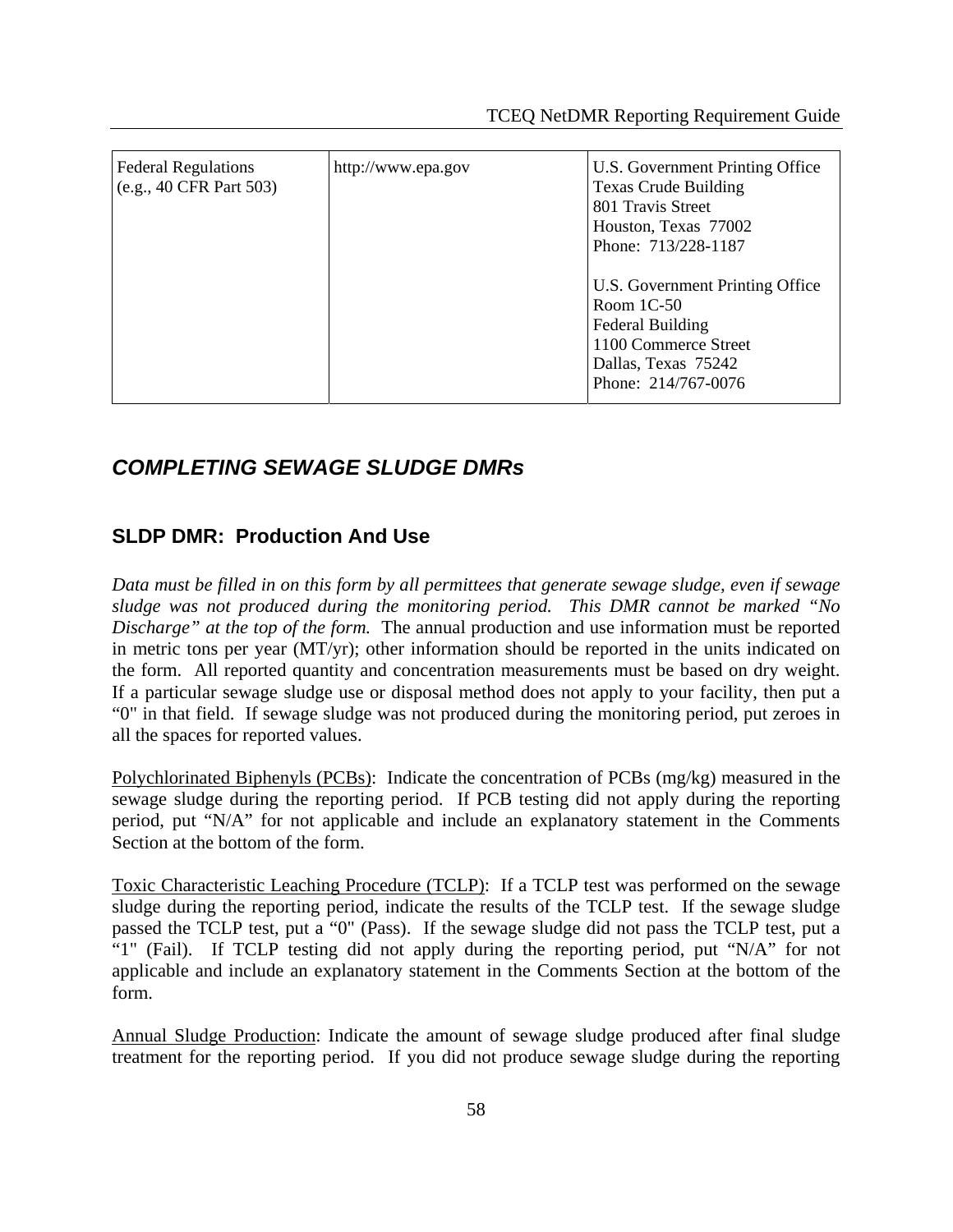period, put a "0" and include an explanatory statement in the Comments Section at the bottom of the form.

Annual Sludge Land Applied (land application on-site or marketing and distribution): If you marketed and distributed sewage sludge, indicate the amount that was sold or given away in bulk, bag or other container for land application. If you land applied sewage sludge *on-site* for beneficial use, indicate the amount of sewage sludge that was land applied at your site. *If your sewage sludge was hauled off-site for land application or was transferred to another facility for further processing prior to land application, put a "0" in this field (see Annual Sludge Disposed by Other Method for related reporting instructions).* 

Annual Sludge Surface Disposed: Indicate the amount of sewage sludge that was prepared and disposed in a surface disposal unit.

Annual Sludge Landfilled: Indicate the amount of sewage sludge that was prepared and codisposed in a municipal solid waste landfill.

Annual Sludge Incinerated: Indicate the amount of sewage sludge that was prepared and disposed by incineration.

Annual Sludge Transported Interstate: Indicate the amount of sewage sludge that was prepared and transported to another state other than the one in which it was prepared for eventual use or disposal.

Annual Sludge Disposed by Other Methods: Indicate the amount of sewage sludge that was prepared and was used or disposed by a method other than land application on-site, marketing and distribution, surface disposal, co-disposal in a municipal solid waste landfill, incineration, or transportation to another state. In the Comments Section at the bottom of the form, describe the other method. *If your sewage sludge was hauled off-site for land application or was transferred to another facility for further processing before it was disposed or beneficially used, you should report the amount hauled or transferred in this field on the form and put an explanatory statement in the Comments Section. The explanatory statement should include the name and registration number of the transporter or the name and ID number of the facility to which the sludge was transferred for further processing.* 

**SLLA DMR: Land Application** (for land application on-site or marketing and distribution of sewage sludge for land application)

You must fill in data on this form if you prepared bulk sewage sludge and beneficially reused it by land application *on-site* or gave it away in bulk, bag or other container for land application (marketing and distribution). *If you did not use these methods, or if your sewage sludge was hauled off-site for land application or was transferred to another facility for further processing before it was land applied, mark "No Discharge" at the top of the form and leave the spaces for reported values blank.*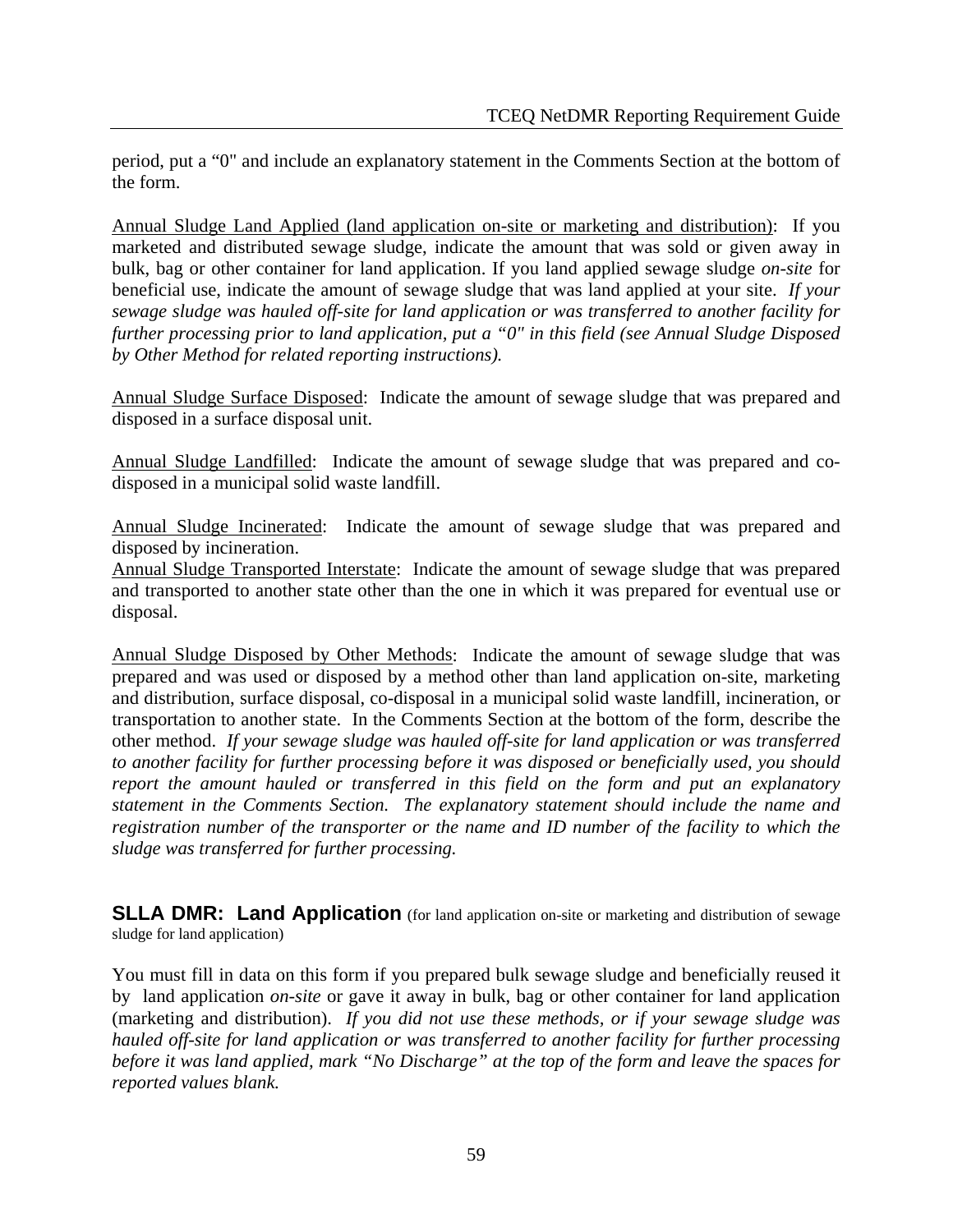Pollutant Table Used: Indicate the pollutant table from 30 TAC §312.43 which is used for determining compliance with pollutant quality.

Table 2: Used if bulk sewage sludge exceeds the pollutant concentrations of Table 3.

Table 3: Used if bulk sewage sludge or sewage sludge sold or given away in bulk, bag or other container of one metric ton or less meets (does not exceed) the pollutant concentrations of Table 3.

Table 4: Used if sewage sludge is sold or given away in bulk, bag or other container of one metric ton or less, does not meet the Pollutant Concentrations of Table 3, and contains a label or information sheet indicating an annual whole sludge application rate which will not cause any of the Annual Pollutant Loading Rates in Table 4 to be exceeded.

Metals: The information to be reported for metals consists of three types.

Maximum Concentration (mg/kg): Indicate the maximum concentration for all metals during the monitoring period in the "Maximum Concentration" column. These concentrations are limited by the values of Table 1 in 30 TAC §312.43.

Average Concentration (mg/kg): If the sewage sludge meets the pollutant concentrations in Table 3 of the permit, report the "Average Concentration" results for the monitoring period. If your facility does not use the Pollutant Concentration limits for compliance, put a "0" to indicate not applicable.

Loading Rate (lbs/acre): If the sewage sludge does not meet the Table 3 pollutant concentrations and it is subject to the cumulative loading rates of Table 2, you must report the cumulative loading of the metals at the site in the "Maximum Loading" column if the loading rate has reached 90% or more of the maximum rate allowed by Table 2. If the loading rate has not reached 90% or more of the maximum rate allowed, or if the cumulative loading rates do not apply, put a "0" in this column to indicate not applicable.\*

\* For purposes of reporting sewage sludge concentration and loading, analytical values below detection limit should be reported as " $\langle x \rangle$ ", where "x" represents the detection limit.

Level of Pathogen Requirement Achieved: Indicate the level of pathogen control requirements achieved. If the sewage sludge met the Class A requirements, put a "1". If the sewage sludge met the Class B requirements, put a "2". If the sewage sludge did not meet either the Class A or Class B levels, put a "0".

Pathogen Alternative Used: Indicate by number which alternative was used to achieve the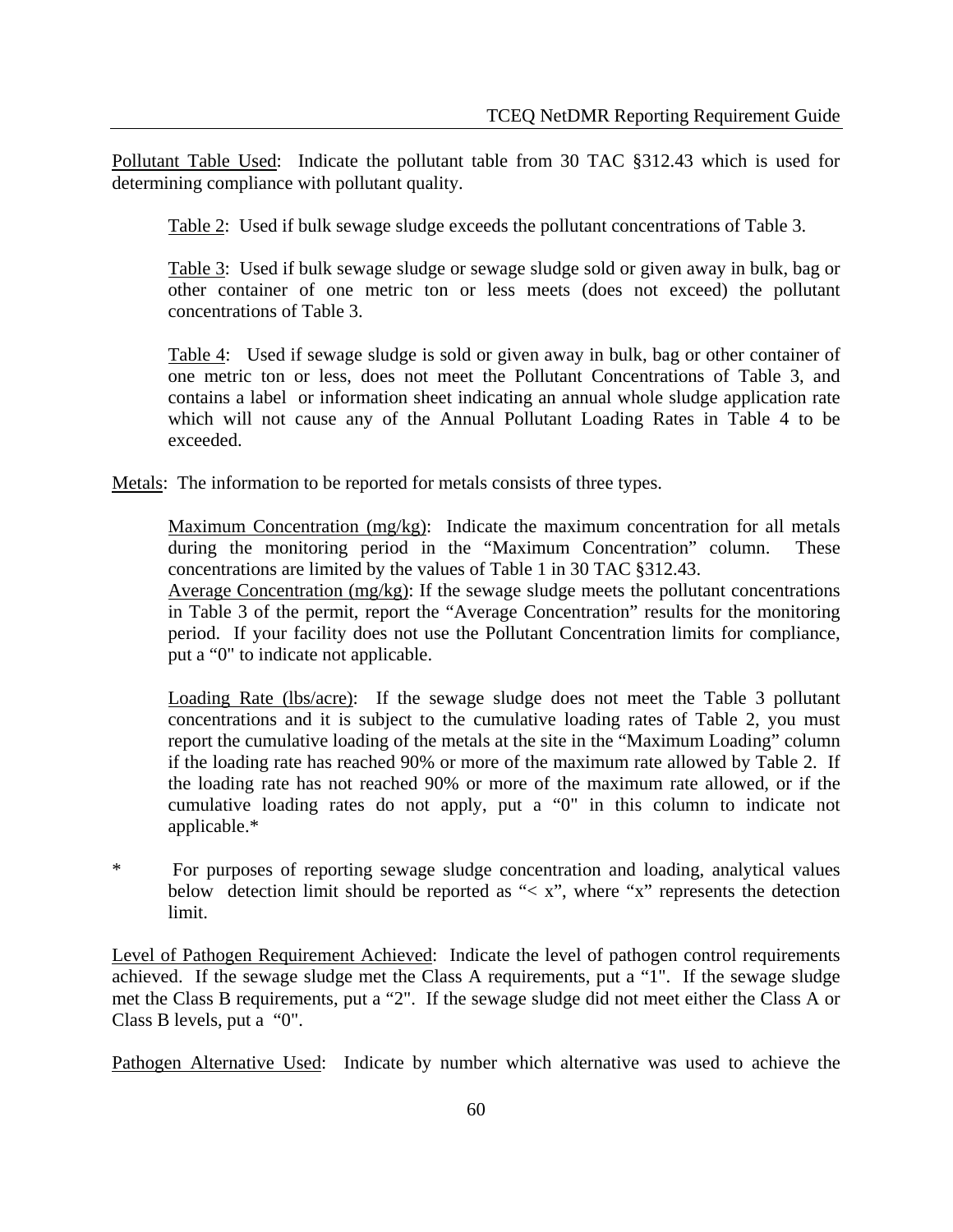pathogen control level indicated above. Descriptions of the pathogen control alternatives for Class A (numbers1-6) and Class B (numbers 1-3) are listed in 30 TAC §312.82 and in the permit. If the sewage sludge did not meet either Class A or Class B levels, put a "0".

Vector Attraction Reduction Alternative Used : Indicate by number which alternative was used to achieve the vector attraction reduction requirement. Descriptions of the vector attraction reduction alternatives which apply to land application are listed in 30 TAC §312.83 and in the permit. If the sewage sludge did not meet any of the vector attraction reduction alternatives, put a "0".

Annual Whole Sludge Application Rate: If the sewage sludge did not meet the pollutant concentrations of Table 3, and it was sold or given away in bulk, bag or other container with a label or information sheet containing an annual whole sludge application rate which will not cause any of the annual pollutant loading rates in Table 4 to be exceeded, report the annual whole sludge application rate in this field on the form. If this information does not apply to your sewage sludge, put a "0" to indicate not applicable.

**SLLY DMR: Pathogen Density Data For Land Application** (for land application on-site or marketing and distribution of sewage sludge for land application)

You must fill in data on this form if you prepared bulk sewage sludge and beneficially reused it by land application *on-site* or gave it away in bulk, bag or other container for land application (marketing and distribution). *If you did not use these methods, or if your sewage sludge was hauled off-site for land application or was transferred to another facility for further processing before it was land applied, mark "No Discharge" at the top of the form and leave the spaces for reported values blank.*

Fecal Coliform: If you tested the sewage sludge for Fecal Coliform, report the result as a MPN (most probable number) measurement. If Fecal Coliform testing was not required, put a "0" to indicate not applicable.\*

Salmonella: If you tested the sewage sludge for Salmonella, report the result as a MPN (most probable number) measurement. If Salmonella testing was not required, put a "0" to indicate not applicable.\*

\* The MPN measurement can be found in Standard Methods.

### **SLDF: Landfill**

You must fill in data on this form if you prepared sewage sludge and co-disposed of it in a municipal solid waste landfill. If you did not use this method, mark "No Discharge" at the top of the form and leave the spaces for reported values blank.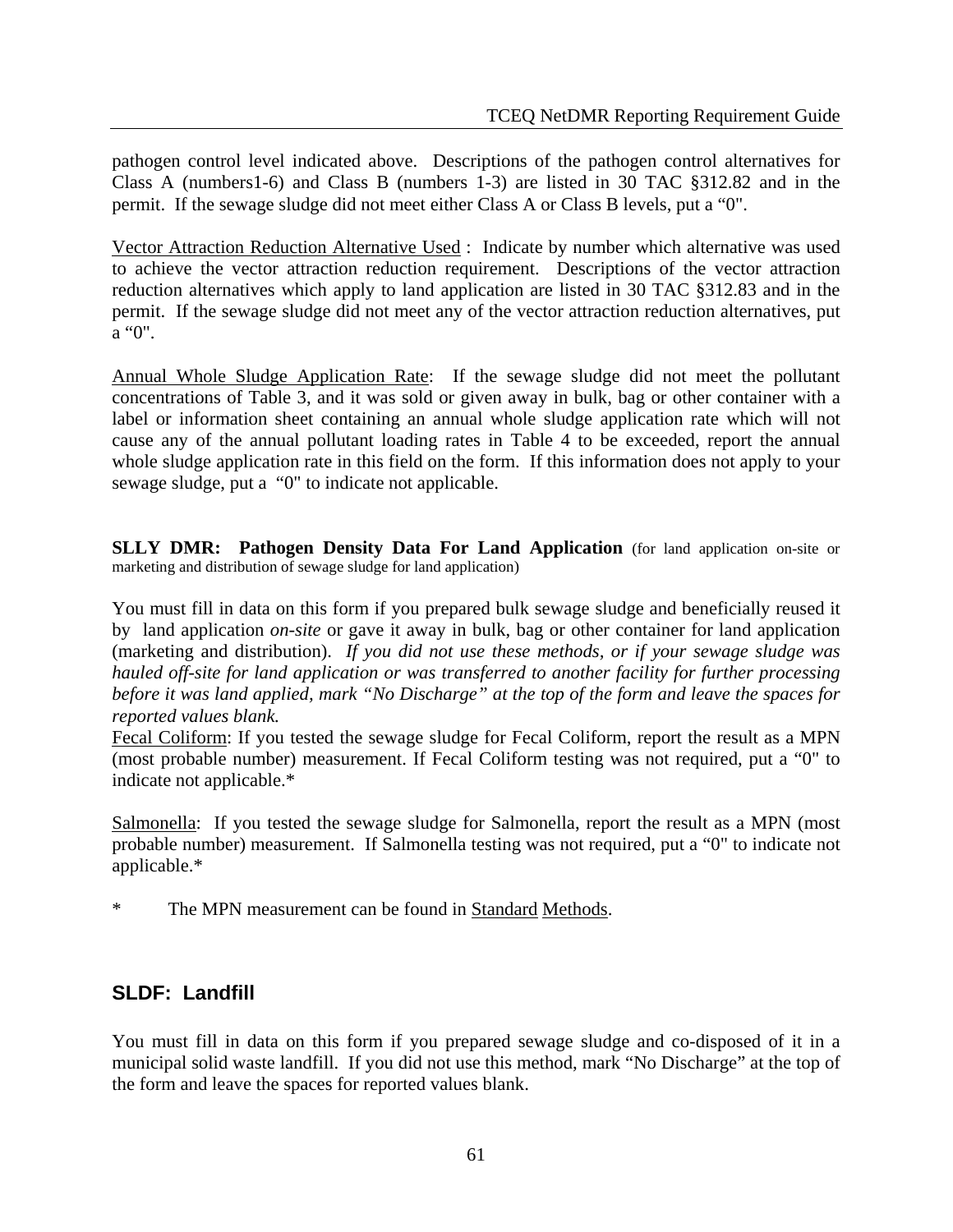In Compliance With Part 258 Requirements for Sewage Sludge: Indicate whether the sewage sludge that was co-disposed in a municipal solid waste landfill met the requirements of 40 CFR Part 258 (passed TCLP and paint filter tests). If the sewage sludge met both of the requirements, put "1" (Yes). If the sewage sludge did not meet one or both of the requirements, put a "0" (No).

### **SLSA DMR: Surface Disposal**

You must fill in data on this form if you prepared sewage sludge and disposed of it by surface disposal. If you did not use this method, mark "No Discharge" at the top of the form and leave the spaces for reported values blank.

Unit With Liner/Leachate Collection System: Indicate the presence of a liner and leachate collection system in the surface disposal unit. If the unit has a liner, put "1" (Yes). If the unit does not have a liner, put a "0" (No).

Unit Boundary to Property Line: If the sewage sludge unit does not have a liner and leachate collection system, indicate the actual minimum distance in meters from the sewage sludge unit boundary to the property line of the surface disposal site.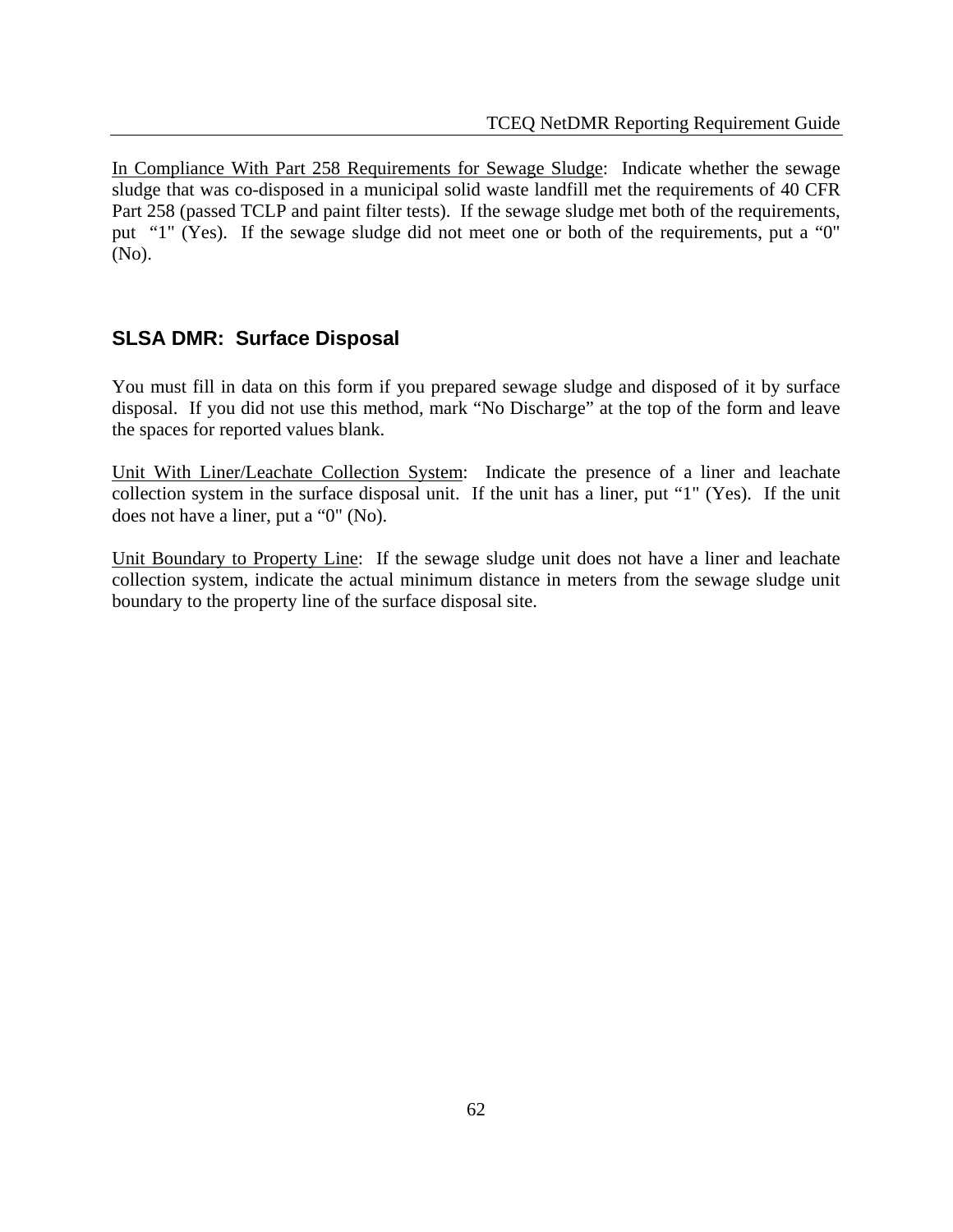pH: Enter the highest pH value measured for the sewage sludge in the "Maximum Concentration" column. Note: If your DMR shows that a value is to be reported in the "Average Concentration" column for pH, this is an error. You may put a "0" or asterisks in this column to indicate not applicable.

Metal Concentrations: If the sewage sludge unit does not have a liner and leachate collection system, determine the allowed pollutant concentrations for Arsenic, Chromium and Nickel from Tables 6 or 7 of 30 TAC §312.63, and as indicated in the permit, based on the unit boundary to property line distance. Enter the allowed concentration in the "Average Concentration" column of the form. Enter the actual maximum concentration measured in the "Maximum Concentration" column of the form. The reported measurements for each of these metals must be based on dry weight.

If the sewage sludge unit has a liner and leachate collection system, you do not need to fill in pollutant concentrations, but you must put "0" to reflect not applicable in both the "Average" (allowed) and "Maximum" (actual) columns for the metal parameters.

Level of Pathogen Requirement Achieved: Indicate the level of pathogen control requirements achieved. If the sewage sludge met Class A requirements, put a "1". If the sewage sludge met Class B requirements, put a "2". If the sewage sludge did not meet either Class A or Class B levels, put a "0".

Pathogen Alternative Used: Indicate by number which alternative was used to achieve the pathogen control level indicated above. Descriptions of the pathogen control alternatives for Class A (numbers1-6) and Class B (numbers1-3) are given in 30 TAC §312.82 and in Section I.B.3 of the permit. If the sewage sludge did not meet either Class A or Class B levels, put a "0".

Vector Attraction Reduction Alternative Used: Indicate by number which alternative was used to achieve the vector attraction reduction requirement. Descriptions of the vector attraction reduction alternatives which apply to surface disposal (numbers1-11) are given in 30 TAC §312.83 and in the permit. If the sewage sludge did not meet any of the vector attraction reduction alternatives, put a "0".

# **SLDL: Digested Sewage Sludge And Sludge in Lagoons**

You must fill in data on this form if you prepared sewage sludge and stored it in lagoons. If you did not use this method, mark "No Discharge" at the top of the form and leave the spaces for reported values blank.

Parameter Results: Indicate the measured values for the listed parameters.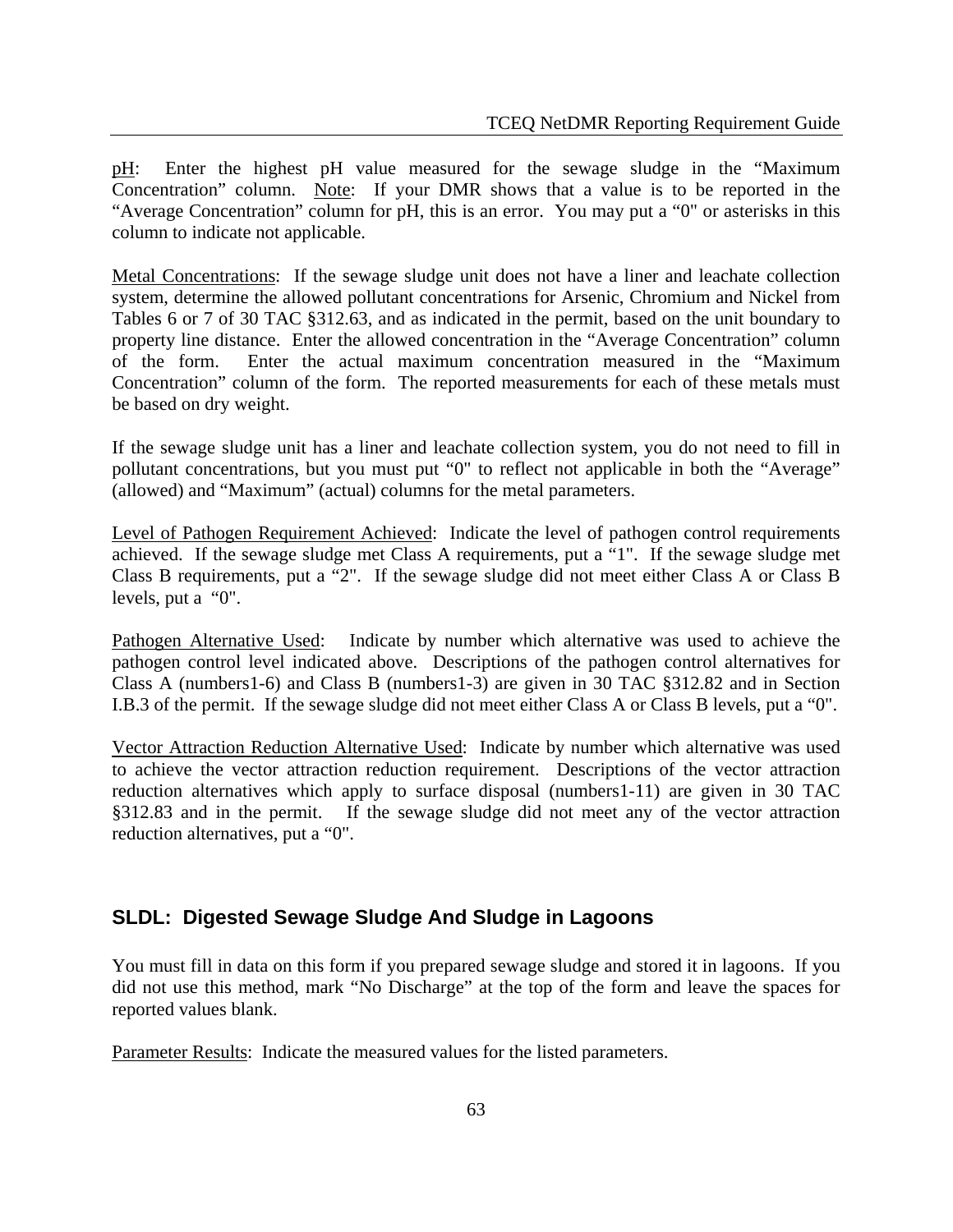### *SLUDGE CERTIFICATION STATEMENTS* (REQUIRED CERTIFICATION STATEMENTS)

### **Land Application On-site**

30 TAC §312.47(a)(4)(A)(ii) - Applies if the concentrations for metals in Table 3 are met and the Class B pathogen requirements are met.

"I certify, under penalty of law, that the Class B pathogen requirements in 30 TAC §312.82(b) and the vector attraction reduction requirement in (insert one of the vector attraction reduction requirements in  $\S 312.83(b)(1)-(8)$  if one of those requirements is met) have been met. This determination has been made under my direction and supervision in accordance with the system designed to ensure that qualified personnel properly gather and evaluate the information used to determine that the pathogen requirements [and vector attraction reduction requirements if applicable] have been met. I am aware that there are significant penalties for false certification including the possibility of fine and imprisonment."

 $-$  OR  $-$ 

 $30$  TAC §312.47(a)(5)(A)(ii) - Applies if the cumulative loading rates for metals in Table 2 are met.

"I certify, under penalty of law, that the pathogen requirements in (insert either 30 TAC §312.82(a) or (b)) and the vector attraction reduction requirement in (insert one of the vector attraction reduction requirements in §312.83(b)(1)-(8) if one of those requirements is met) have been met. This determination has been made under my direction and supervision in accordance with the system designed to ensure that qualified personnel properly gather and evaluate the information used to determine that the pathogen requirements [and vector attraction reduction requirements] have been met. I am aware that there are significant penalties for false certification including the possibility of fine and imprisonment."

### **Marketing and Distribution**

"I certify, under penalty of law, that the Class A pathogen requirements in 30 TAC §312.82(a) and the vector attraction reduction requirement in (insert one of the vector attraction reduction requirements in §312.83(b)(1)-(8)) have been met. This determination has been made under my direction and supervision in accordance with the system designed to ensure that qualified personnel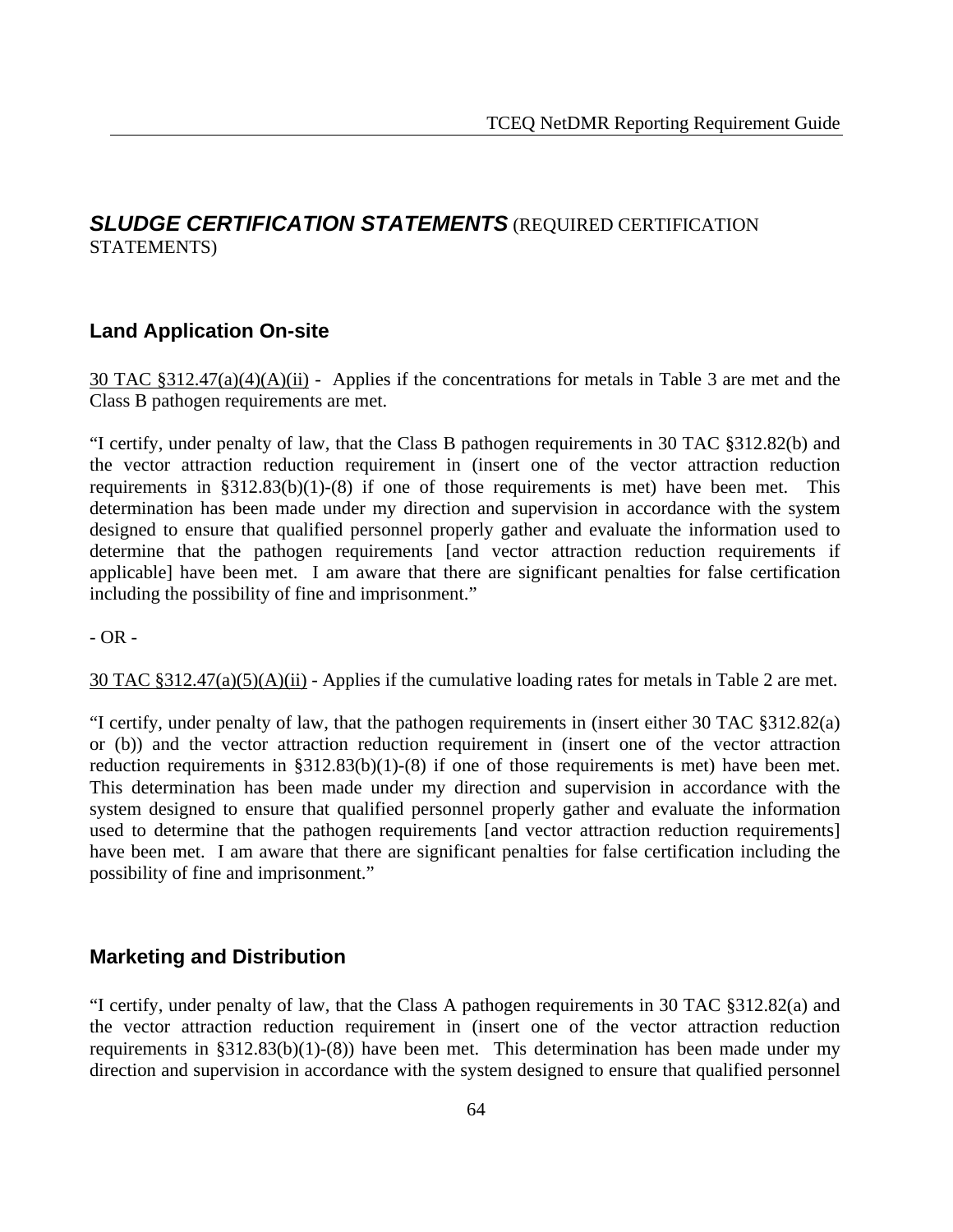properly gather and evaluate the information used to determine that the pathogen requirements and vector attraction reduction requirements have been met. I am aware that there are significant penalties for false certification including the possibility of fine and imprisonment."

#### **Landfill**

"I certify, under penalty of law, that the requirements of 30 TAC Chapter 330 concerning the quality of the sludge disposed in a municipal solid waste landfill have been met (i.e., the sewage sludge passed the TCLP and paint filter tests). This determination has been made under my direction and supervision in accordance with the system designed to ensure that qualified personnel properly gather and evaluate the information used to determine that these requirements have been met. I am aware that there are significant penalties for false certification including the possibility of fine and imprisonment."

#### **Surface Disposal**

"I certify, under penalty of law, that the management practices in 30 TAC §312.64; pathogen requirements in 30 TAC §312.82 and the vector attraction reduction requirements in 30 TAC §312.83(b) have been met. This determination has been made under my direction and supervision in accordance with the system designed to assure that qualified personnel properly gather and evaluate the information used to determine that the (insert the specific requirements for pathogen and vector attraction reduction) have been met. I am aware that there are significant penalties for false certification including the possibility of fine and imprisonment."

### *Common Sludge Calculations*

### **Calculating Sewage Sludge Dry Metric Tons**

On the SLDP DMR for sewage sludge production and use, the permittee must report the amount of sewage sludge produced and the amount of sewage sludge disposed or beneficially reused in dry metric tons. The following calculations show how to convert gallons or cubic yards of sewage sludge into dry metric tons.

### **Converting Gallons to Dry Metric Tons**

To convert gallons of sewage sludge to dry metric tons, the following equation can be used.

| X gal         | 8.34 lbs   |   | l KG       | 1 MT    | % Dry MT                                       |      |
|---------------|------------|---|------------|---------|------------------------------------------------|------|
| $- - - - - -$ | ---------- | л | ---------- |         | ---------- $X$ ------------------ = Dry Metric |      |
|               | gal        |   | 2.2046 lbs | 1000 KG | l MT                                           | Tons |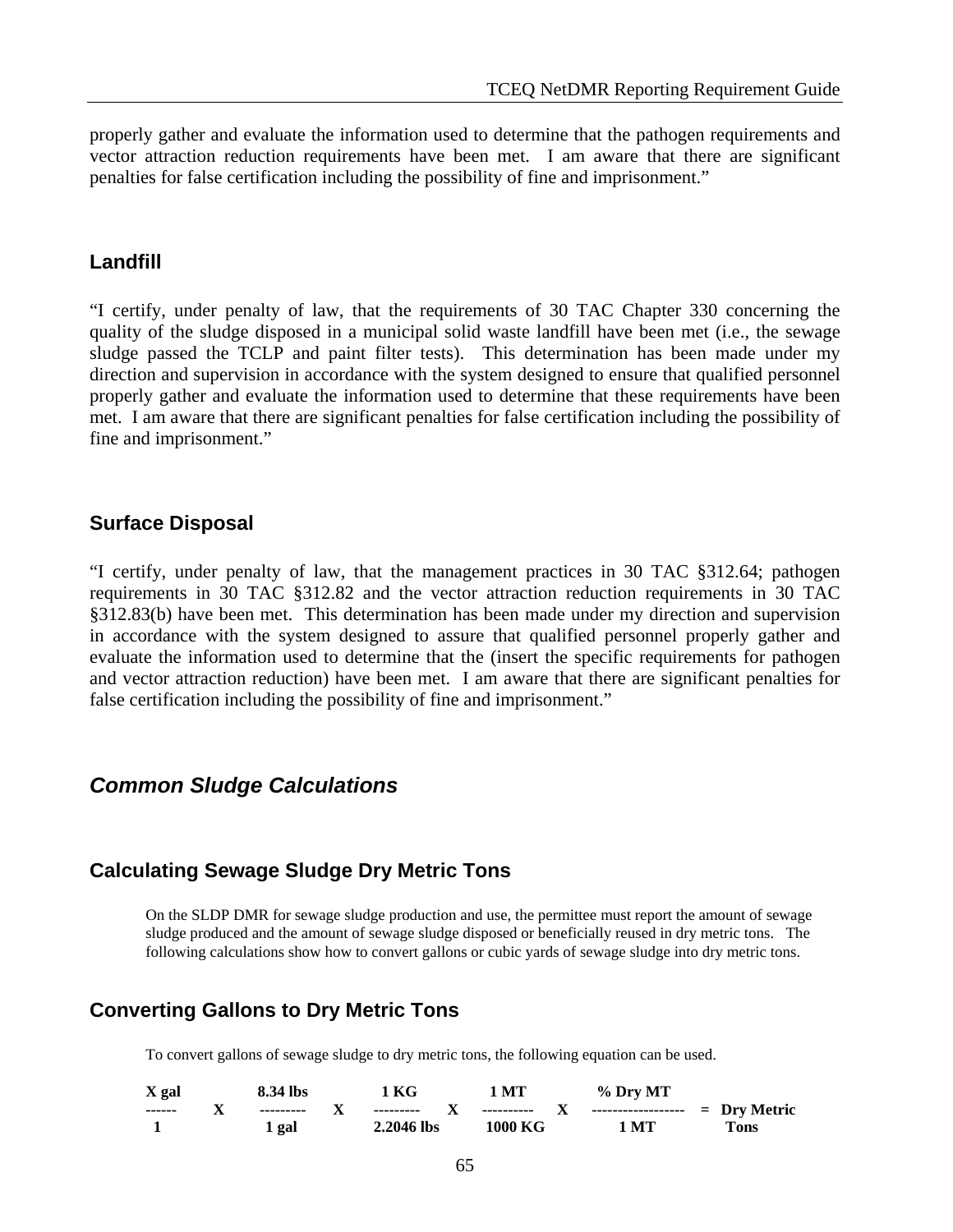*Short Conversion:* (X)(8.34)(%) (2.2046)(1000)

Where:

 $X =$  Gallons of sewage sludge

 $%$  = Percent of solids in the sewage sludge

The other values in the equation are conversion factors.

For example, if the permittee disposes of 22,500 gallons of sewage sludge that has a solids content of 5%, the amount disposed is 4.26 dry metric tons.

 $(22500)(8.34)(0.05) = 4.26$  dry metric tons (2.2046)(1000)

## **Converting Cubic Yards to Dry Metric Tons**

To convert cubic yards of sewage sludge to dry metric tons, the following equation can be used.

| $X \text{ v} \mathrm{d}^3$<br>$\blacksquare$ | $27 \text{ ft}^3$<br>$1 \text{ vd}^3$     | Y lbs<br>$1 \text{ ft}^3$ | 2.2046 lbs | 1000 KG | $1 \text{ KG}$ $1 \text{ MT}$ % Dry MT<br>1 <sub>MT</sub> | Tons |
|----------------------------------------------|-------------------------------------------|---------------------------|------------|---------|-----------------------------------------------------------|------|
|                                              | <i>Short Conversion:</i> $(X)(27)(Y)(% )$ | (2.2046)(1000)            |            |         |                                                           |      |

Where:

 $X =$ Cubic yards of sewage sludge

 $Y =$  Unit weight of sewage sludge in pounds per cubic foot

 $%$  = Percent of solids in the sewage sludge

The other values in the equation are conversion factors.

For example, if the permittee disposes of 100 cubic yards of sewage sludge with a solids content of 25% and a unit weight of 75 pounds per cubic foot, the amount disposed is 22.96 dry metric tons.

 $(100)(27) (75)(0.25) = 22.96$  dry metric tons (2.2046)(1000)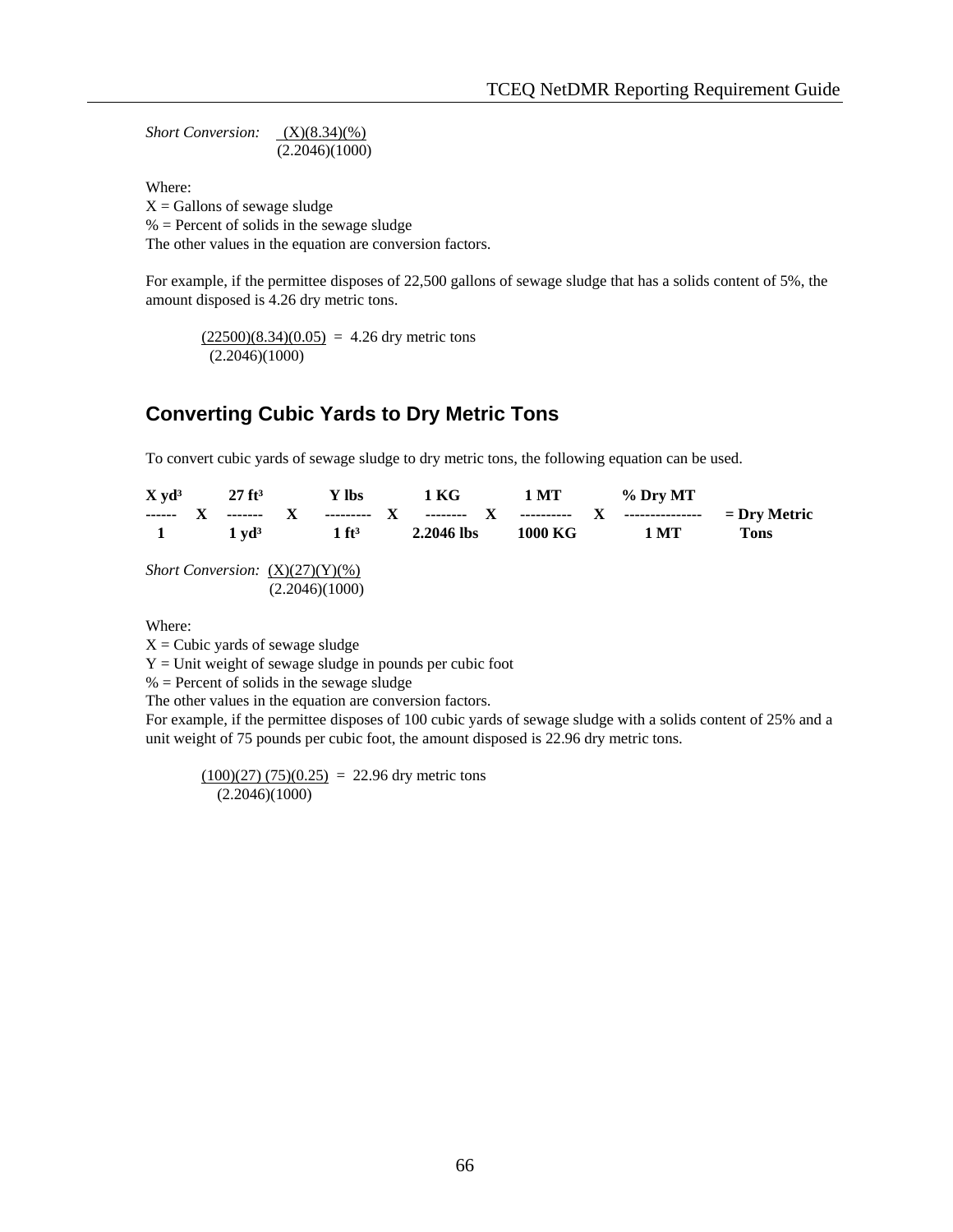# **Commonly Asked Questions**

*1. How do I change data for a parameter previously submitted?* 

Follow the steps for Edit a DMR. Any data resubmitted will override previously submitted data.

### *2. What water quality reports can be submitted through NetDMR?*

Discharge Monitoring Report (DMR) data can be submitted electronically through the NetDMR system for the following TPDES permits where TCEQ has enforcement authority:

- o Industrial wastewater discharge individual permit
- o Domestic wastewater discharge individual permit
- o Authorizations under the TPDES Wastewater General Permit for discharges from concrete production facilities (TXG110000)
- o Authorizations under the TPDES Wastewater General Permit for discharges of wastewater from concentrated aquatic animal production facilities and certain related activities (TXG130000)
- o Authorizations under the TPDES Wastewater General Permit for discharges contaminated with petroleum fuel or petroleum substances (TXG830000)
- o Authorizations under the TPDES Wastewater General Permit for discharges of wastewater and contact storm water from petroleum bulk stations and terminals (TXG340000)

### *3. What reports cannot be submitted through NetDMR?*

At this time, the following reports can not be accepted as valid TCEQ submittals:

- o *Monthly Effluent Reports (MER)* permittees required to report by MER must continue submitting paper forms to TCEQ. This data cannot be submitted through the NetDMR system at this time.
- o *Concentrated Animal Feeding Operation (CAFO) General Permit Reports* - Annual reports required by authorizations under the TPDES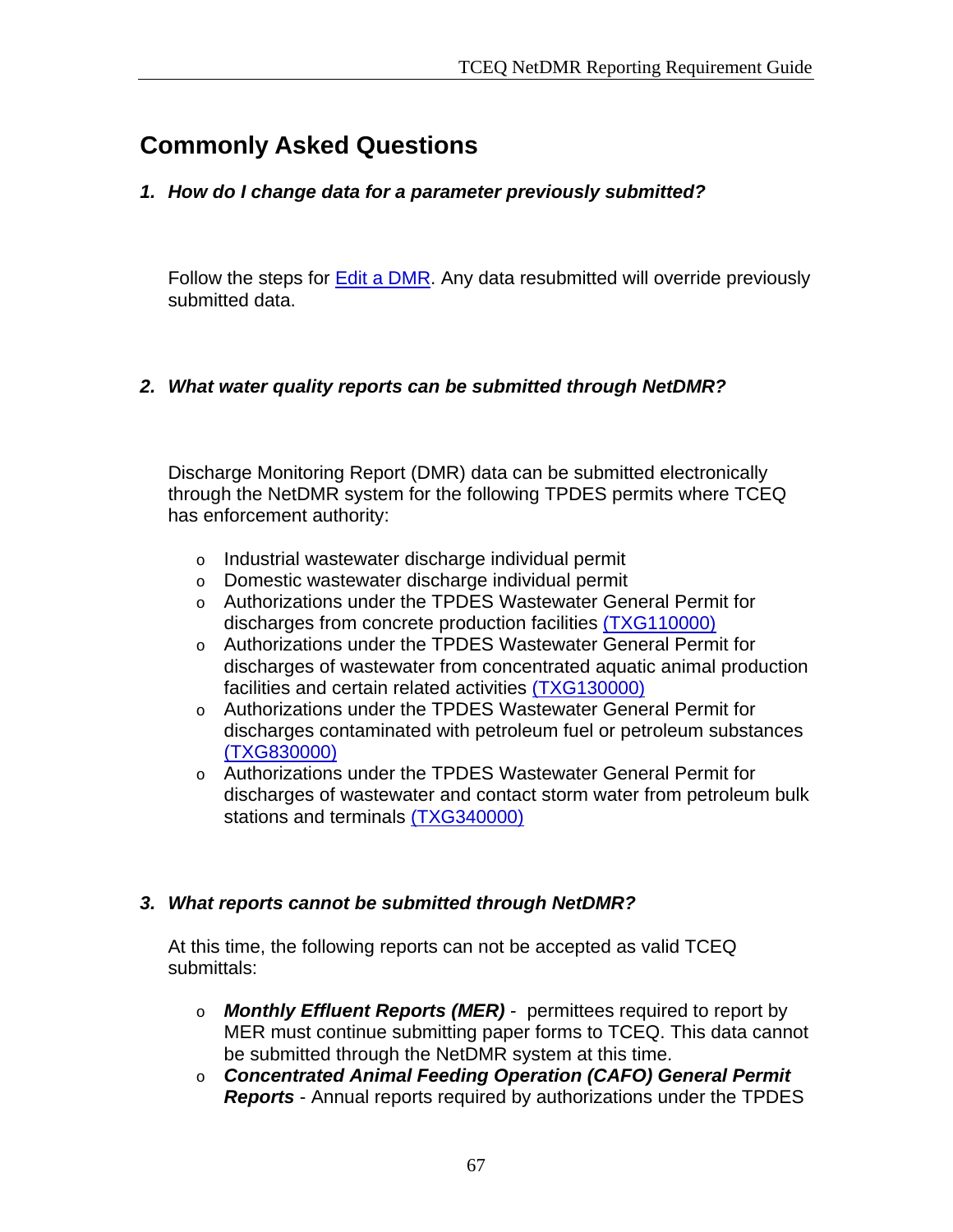CAFO general permit must continue to be submitted by paper. See TPDES CAFO.

- o *Other required reports* Individual and general permits with reporting requirements that must continue to be submitted in paper form by mail include:
	- **Pretreatment Semi Annual and Annual Reports required in** permit or pretreatment program
	- **Biomonitoring Quarterly, Semi Annual, and Annual Report** required in permit
	- Sludge Beneficial Land Use Quarterly and Annual Reports (domestic permits & sludge disposal)
	- **Multi Sector General Permit Benchmark testing**
	- **MS4 Annual Reports**
	- Groundwater Reports required in permit
	- Other reports relate to compliance activities specified in your permit (example - construction schedule)
	- Notices of non-compliance

# *4. Do I have to submit all the parameters for a report at one time?*

The initial DMR report submitted should contain all parameters for an outfall for the specific monitoring period. However, this system has been designed to allow users to submit data by parameter in order to allow for corrections to one or more pieces of data after an initial submittal.

### *5. What if my permit requires me to sample a particular parameter 4 times per week but I sampled 8 times per week? I do not see a corresponding frequency of analysis code to select from in the drop-down list. How do I report this?*

If you have sampled at a frequency which does not have a corresponding description/code available in the drop-down list, select " (XX/XX)". If you choose this option, you must include a description of the actual frequency of analysis for the parameter in the comments field on the edit parameter page.